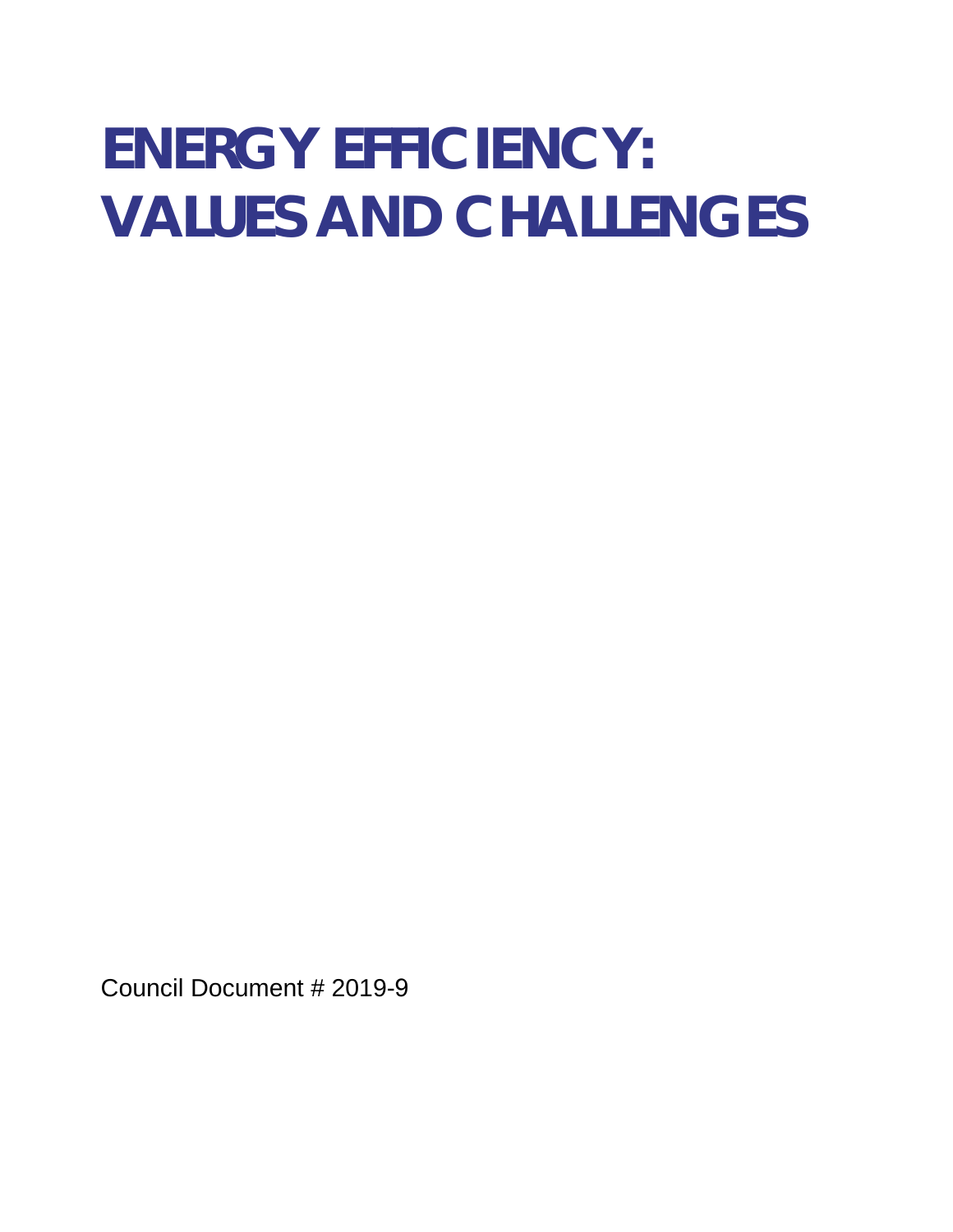### Contents

| Introduction                                                              |  |
|---------------------------------------------------------------------------|--|
| Purpose                                                                   |  |
|                                                                           |  |
|                                                                           |  |
|                                                                           |  |
|                                                                           |  |
|                                                                           |  |
| Background                                                                |  |
|                                                                           |  |
|                                                                           |  |
|                                                                           |  |
|                                                                           |  |
|                                                                           |  |
|                                                                           |  |
|                                                                           |  |
|                                                                           |  |
|                                                                           |  |
|                                                                           |  |
|                                                                           |  |
|                                                                           |  |
|                                                                           |  |
|                                                                           |  |
|                                                                           |  |
|                                                                           |  |
|                                                                           |  |
|                                                                           |  |
|                                                                           |  |
|                                                                           |  |
|                                                                           |  |
|                                                                           |  |
| Description of Bonneville Energy Efficiency Funding and Cost Recovery  27 |  |
| Conservation and Renewables Discount and Conservation Augmentation  28    |  |
|                                                                           |  |
| Regulatory and Policy Context for Current Bonneville Rate Structures 30   |  |
|                                                                           |  |
|                                                                           |  |
|                                                                           |  |
|                                                                           |  |
|                                                                           |  |
|                                                                           |  |
|                                                                           |  |
|                                                                           |  |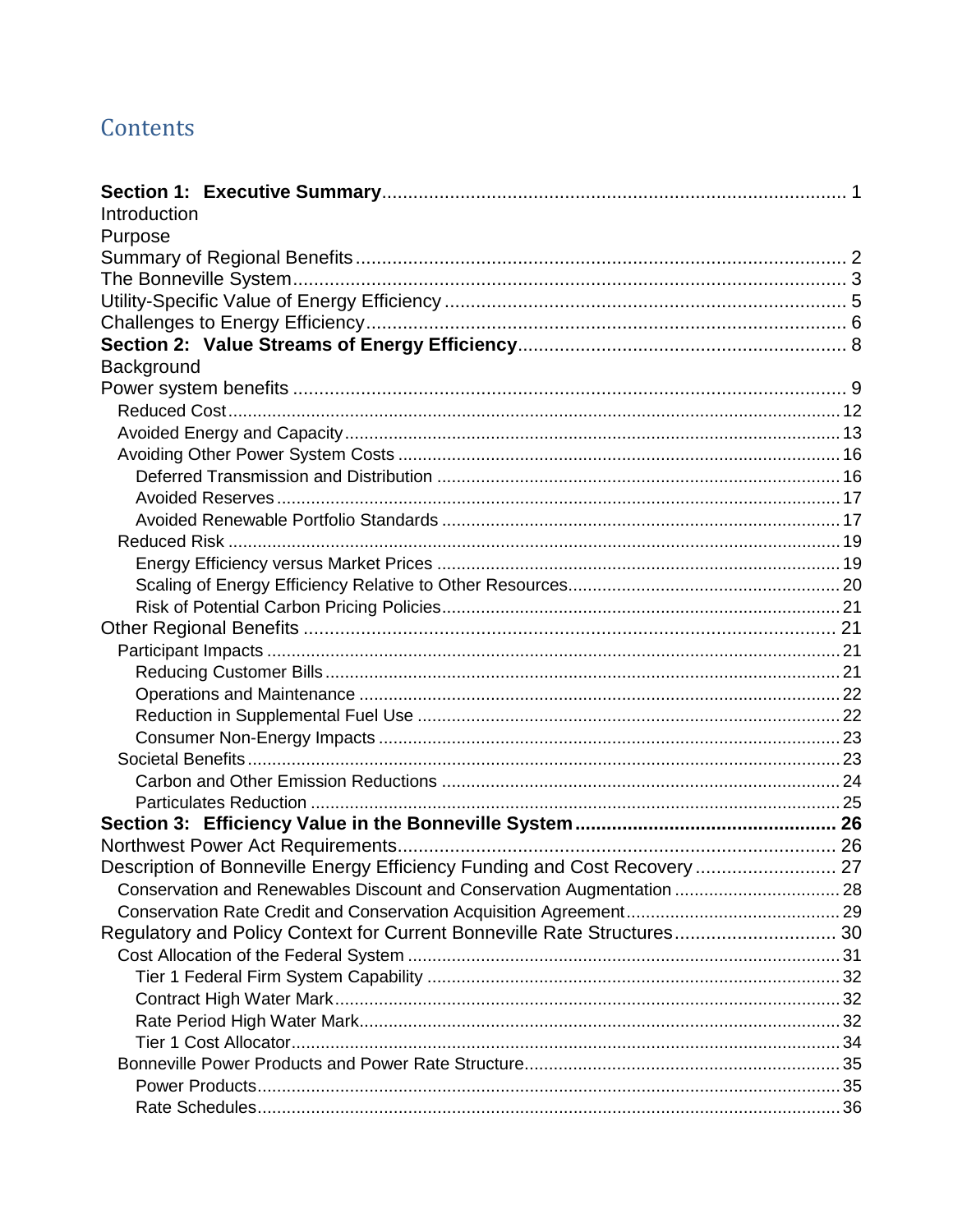| Utility Perspective. |  |
|----------------------|--|
|                      |  |
|                      |  |
| Summary              |  |
|                      |  |
|                      |  |
|                      |  |
|                      |  |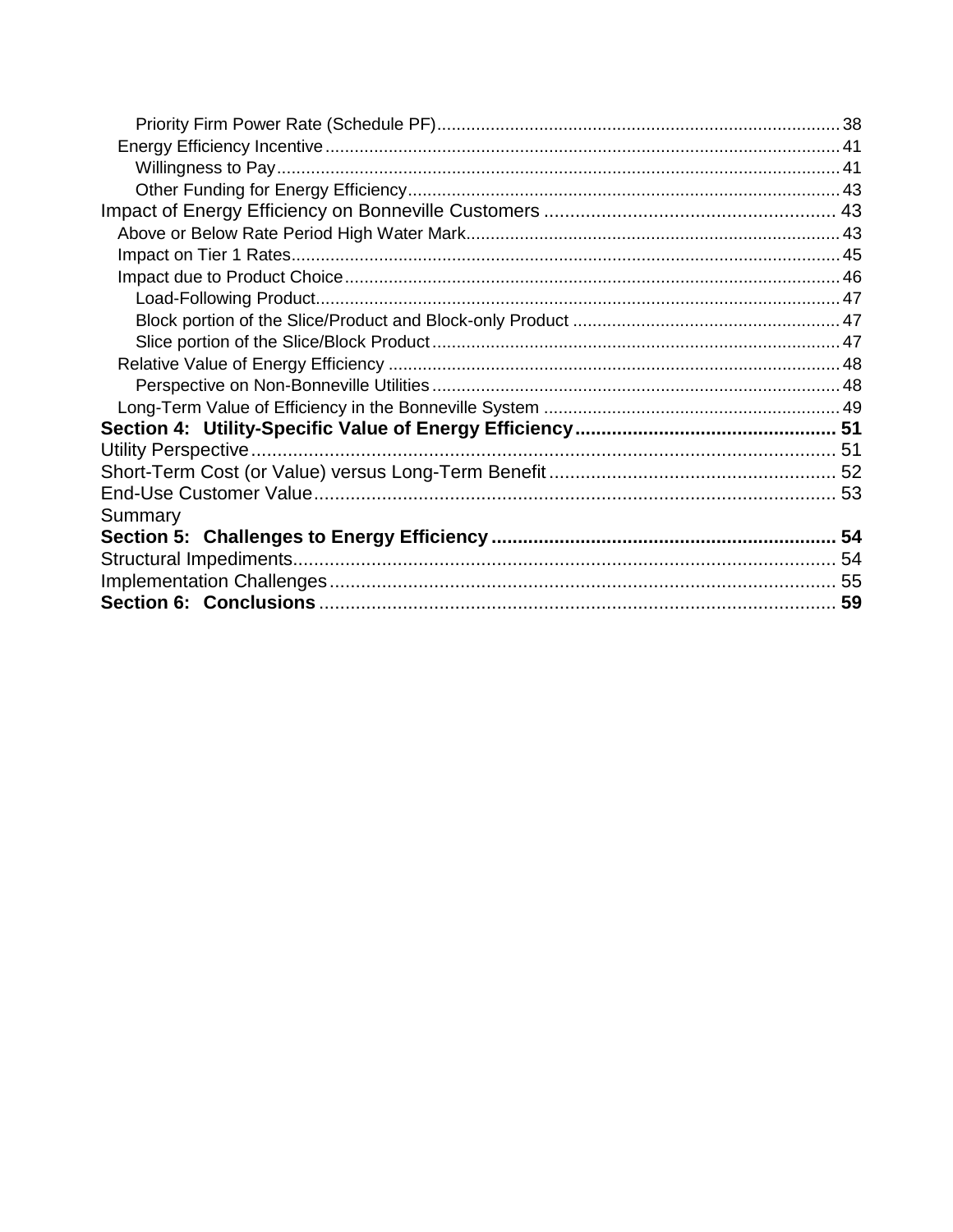### List of Tables and Figures:

| Figure 1: The "Layer Cake" of Benefits from Energy Efficiency, Regulatory Assistance Project 8    |    |
|---------------------------------------------------------------------------------------------------|----|
| Figure 2: Seventh Plan Technical Achievable Energy Efficiency Potential in 2035 by Levelized Cost |    |
| Bundle                                                                                            |    |
| Figure 3: Average Resource Development in Least Cost Resource Strategy by 2035 in Alternative     |    |
|                                                                                                   |    |
|                                                                                                   |    |
| Figure 5: Seventh Plan Least Cost Resource Strategy for Meeting Forecast Energy Needs  14         |    |
| Figure 6: Seventh Plan Least Cost Resource Strategy for Meeting Forecast Capacity Needs 15        |    |
| Figure 7: Average Resource Development and Average System Cost (without CO2 Costs) of the         |    |
|                                                                                                   |    |
|                                                                                                   |    |
|                                                                                                   |    |
| Figure 9: Regional Average Residential Electricity Bills Under the Existing Policy and Lower      |    |
|                                                                                                   | 22 |
| Figure 10: Total Pacific Northwest Emissions Rates Compared in the Existing Policy and Lower      |    |
|                                                                                                   | 24 |
| Figure 11: Timeline of Bonneville Energy Efficiency Program Funding Since 2001  28                |    |
|                                                                                                   |    |
|                                                                                                   |    |
|                                                                                                   |    |
|                                                                                                   |    |
|                                                                                                   |    |
|                                                                                                   |    |
| Table 8. Summary of Impact to Bonneville Charges due to Incremental Energy Efficiency for Below-  |    |
|                                                                                                   | 45 |
|                                                                                                   |    |
|                                                                                                   |    |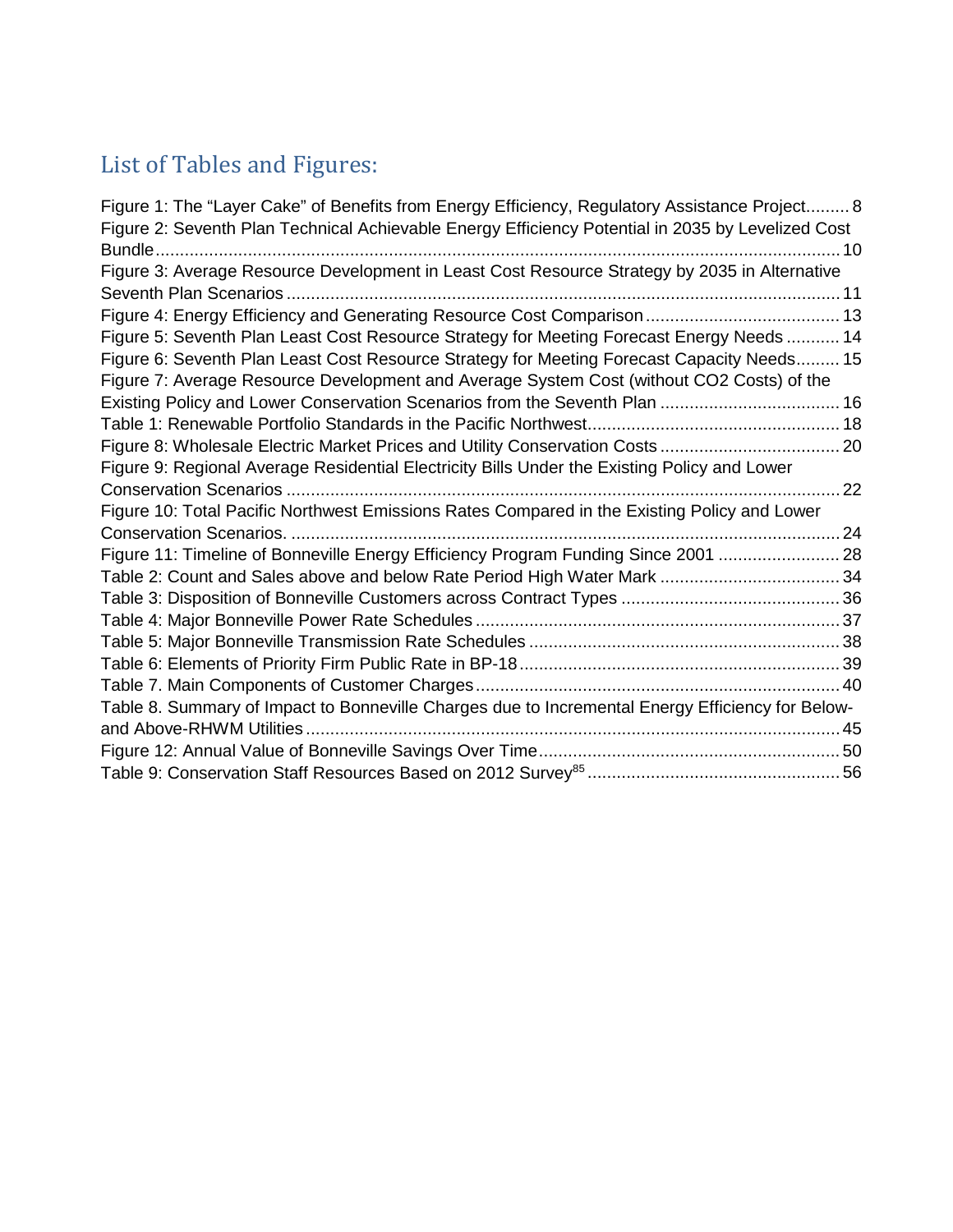## <span id="page-4-0"></span>**SECTION 1: EXECUTIVE SUMMARY**

## <span id="page-4-1"></span>INTRODUCTION

The Pacific Northwest Electric Power Planning and Conservation Act provided for the establishment of the Northwest Power and Conservation Council (Council) as an interstate compact agency formed by the states of Oregon, Washington, Montana and Idaho. The Power Act charged the Council with, among other responsibilities, developing a regional power and conservation plan to assure the Pacific Northwest an adequate, efficient, economical and reliable power supply. In developing the resource strategy in the plan, the Council is to give priority to conservation, and energy efficiency has been a critical resource for meeting the region's load growth since the Council's first Power Plan in 1983.

While the Act directs the Council to develop a regional plan, the Act also requires the plan to focus on Bonneville and the federally-owned system from which Bonneville markets power and serves a portion of the regional load. Under the Power Act, the Council's plan is to set forth a resource strategy for implementing conservation measures and developing resources to reduce or meet Bonneville's obligations, a strategy that includes an energy conservation program to be implemented by Bonneville and a forecast of the conservation and other resources estimated by the Council to be required to meet Bonneville's obligations. Bonneville has a corresponding obligation under the Act to acquire conservation and implement conservation measures (and other resources) consistent with the Council's Power Plan.

Beyond the specific tie to Bonneville, the Council's power plans provide valuable guidance to other utilities and utility regulators in the region. Energy efficiency achievements throughout the region have extended the value of the Northwest hydro system by avoiding the construction of new power plants, deferring investment in transmission and distribution infrastructure, and reducing the total cost and environmental impact of providing adequate, efficient, economic and reliable electric service to the citizens and businesses of the region. As a result, the Pacific Northwest benefits from some of the lowest electricity costs in the nation.

## <span id="page-4-2"></span>PURPOSE

The region-wide benefits of energy efficiency as a resource has been a key underpinning of Council power plans since 1980. They key focus of this paper is the distribution of those benefits among regional entities and the challenges faced in implementing efficiency programs on Bonneville and its customer utilities. Each of the seven power plans produced by the Council have called for development of all cost-effective energy efficiency as part of the electric system resource mix. The Council takes a long-term regional perspective when developing its power plans. All resource costs and all benefits are included in the economic analysis for both demand- and supply-side resources – regardless of who pays the cost and who receives the benefits. Under this analytic framework, the value of energy efficiency includes power system benefits as well as benefits to participants adopting efficiency measures, and to society through reduced total cost including environmental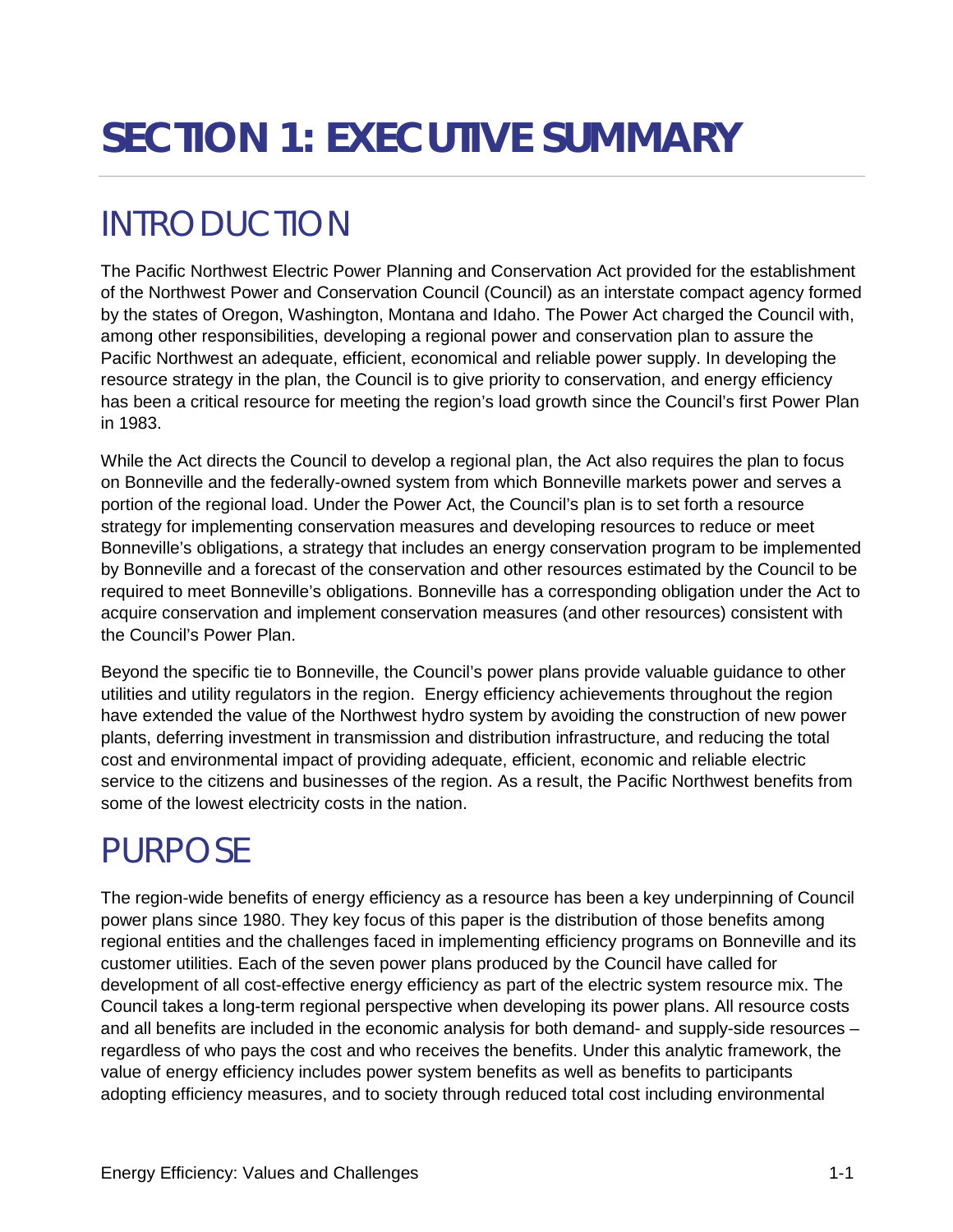impact. The Council's Seventh Power Plan analysis provides assessment of regional value of energy efficiency, including energy, capacity, deferred transmission and distribution costs, nonenergy impacts, and  $CO<sub>2</sub>$  risk.

The Seventh Power Plan did not analyze how these regional values are distributed across utilities. The Council recognizes that individual utilities will face different situations with respect to the timing and type of least-cost resource development – including the relative cost-effectiveness of energy efficiency. Some utilities have surplus energy supply, and some have near-term energy deficits. Utilities differ on the need for new summer or winter peak capacity, for transmission, and for distribution system expansion. Regulatory requirements also differ between states. These differences can create variance in the value of energy efficiency between individual utilities and the region in aggregate. In addition, over one-third of the electric power consumed in the region is produced and delivered by the federal power system. The regulatory framework and rate structures for marketing federal power through the Bonneville Power Administration (Bonneville) also create differences in how the benefits of energy efficiency are distributed.

The Council's Seventh Plan Action Plan recognized that the adverse distribution of costs versus benefits of efficiency across the Bonneville system could inhibit its development. The Action Plan called for analysis of the value to Bonneville and identification of barriers created by either the way Bonneville implements its energy efficiency program or the way it recovers costs through its power and transmission rates (Action items BPA-5, BPA-6 and BPA-7). While not attempting to resolve or respond to these Action Items on behalf of Bonneville, the Council does have the expertise and authority to provide a regional look at the value of energy efficiency, an evaluation that includes a focus particularly on Bonneville and the portion of the regional load served by Bonneville's customers, given the Council's and Bonneville's obligations under the Act. .

## <span id="page-5-0"></span>SUMMARY OF REGIONAL BENEFITS

Section 2 of the paper describes how, from a regional perspective, the benefits of energy efficiency include electric utility system benefits, participant benefits, and societal benefits. The benefits that accrue to the power system represent a long-term planning perspective that considers all costs and benefits over a twenty-year planning period regardless of who pays or receives the direct benefit.

Power system benefits of cost-effective energy efficiency include reduced long-run power system cost. These benefits include:

- **Avoided energy costs**
- **Avoided capacity costs**
- **Deferred transmission expansion costs**
- **Deferred distribution system expansion costs**
- **Avoided reserve requirements**
- **Avoided renewable portfolio standard costs**
- **Reduced risk from uncertainty in the market price of electricity, fuel prices, other resource** costs, carbon policy, and other factors.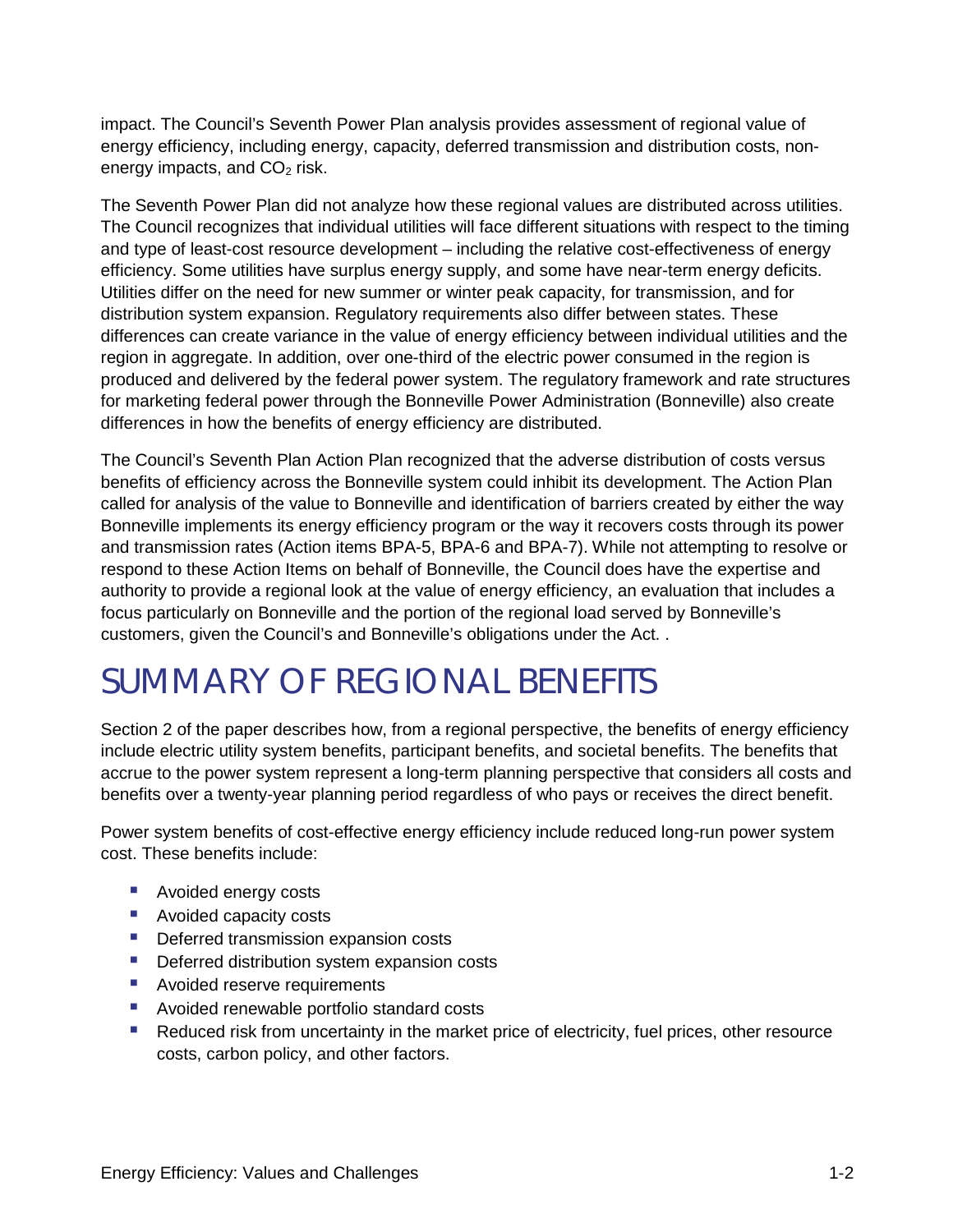In addition to benefits that accrue to the power system, other benefits may accrue to the end use customer or society at large. These benefits are considered in the total resource cost of energy efficiency if they can be sufficiently quantified. Benefits that accrue to the end-use customer directly include:

- Reducing customer electric bills<sup>[1](#page-6-1)</sup>
- Reducing operations and maintenance costs
- Reduction in supplemental fuel use
- Reduction in other non-energy consumables such as water
- **IMPROM** Improvements in comfort, health, and productivity (these are not quantified by the Council)

There are several other non-energy benefits associated with energy efficiency that accrue to society at large. These are often considered to be environmental impacts, such as reduced carbon and other emissions.

## <span id="page-6-0"></span>THE BONNEVILLE SYSTEM

Section 3 of the paper provides an overview of the Bonneville System. The Northwest Power Act, enacted in 1980, obligates Bonneville to implement an energy-efficiency program consistent with the Council's Power Plan.<sup>[2](#page-6-2)</sup> Over the decades since 1980, Bonneville has employed a range of mechanisms to both fund and recover the cost of its energy efficiency programs. Bonneville has both capitalized and expensed conservation costs. At times Bonneville has recovered the cost of energy efficiency across all customers without regard to individual utility purchases from Bonneville. At other times, Bonneville has required individual utilities to fund the acquisition of energy efficiency outside of the Bonneville rate for *all* (e.g., through their rate credit/discount programs) or *only a portion* (e.g., through their energy efficiency cost-sharing agreements) of the cost of energy efficiency's development based on the share of the utility's total load supplied by the agency. This paper identifies how key characteristics of each of Bonneville's efficiency programs have influenced how the benefits of efficiency flow back to the utilities.

The current system, the Energy Efficiency Incentive or EEI, was instituted in 2011. Regulatory and policy changes provided some of the impetus for the move to the EEI system, including the Energy Policy Act of 1992. The new law initiated widespread electric system restructuring discourse focused on opening up wholesale and retail competition. The Northwest took up the discussion in 1996 when the governors of Idaho, Montana, Oregon and Washington convened the Comprehensive Review of the Northwest Energy System. One of the key recommendations from the 1996 Comprehensive Review was that Bonneville should institute a subscription-based system for marketing the power from the existing federal system. Under subscription, the capability of the existing federal power system is allocated to qualifying customers which pay the costs of that system. Any new power

<span id="page-6-1"></span><sup>1</sup> This is not reflected in the total resource cost calculation but is an impact to the end-use customer.

<span id="page-6-2"></span> $2$  Section 839b(d)(2) of the Act: "Following adoption of the plan and any amendment thereto, all actions of the Administrator pursuant of section 839d of this title shall be consistent with the plan…except as otherwise specifically provided in this chapter."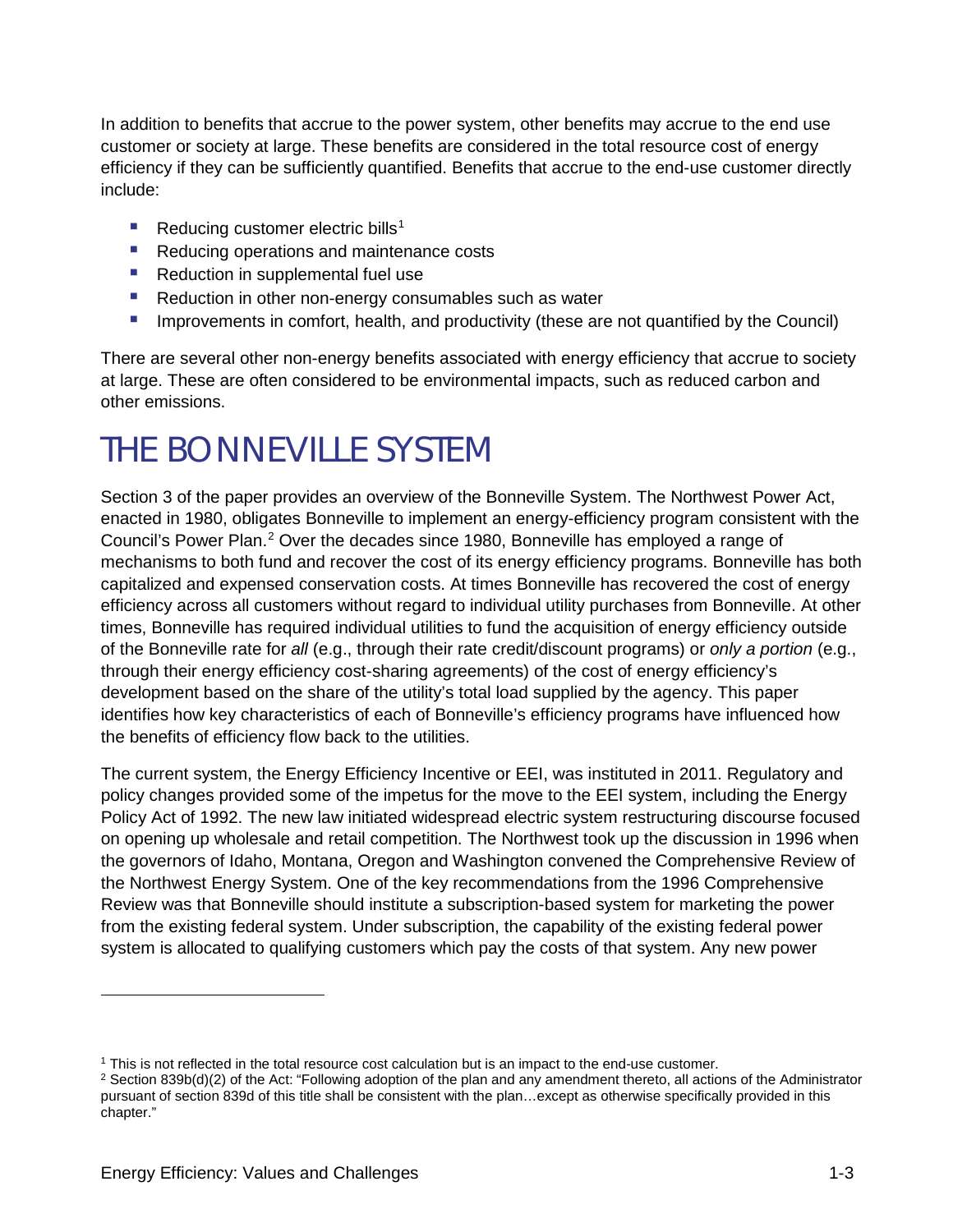requirements of customers would be handled separately and not melded with the relatively low-cost existing federal system.

In 2007, Bonneville adopted a record of decision on the agency's regional power marketing role for fiscal years 2012 and beyond, called the Long-Term Regional Dialogue. The policy established the business relationship between Bonneville and its customers for the twenty-year Regional Dialogue period of 2008 through 2028. The twenty-year contracts implemented a take-or-pay system in that utilities signing on to the long-term contracts have very limited terms to exit their obligation to purchase, which created more certainty in revenue recovery and debt repayment for both Bonneville and its customers.

As part of the Regional Dialogue policy, Bonneville "commits that to meet its load obligations, BPA will pursue the development of all cost-effective conservation in the service territories of public utilities served by BPA and of renewable resources based on its share of regional load growth."[3](#page-7-0) and to do this at the lowest cost to Bonneville. The policy choices to separate transmission system costs and to allocate the federal power system costs and benefits through tiered rates determine, in large part, how the benefits of energy efficiency flow to each of the parties in the system.

In order to allocate the federal system, Bonneville established a two-tiered system of rates and a Tiered Rate Methodology to determine how to allocate costs between tiers. Tier 1 includes the firm capability of existing system of hydro, thermal, and contract resources, and the costs of energy efficiency, associated debt service, operations, fish and wildlife, the residential exchange, and other obligations. Tier 1 rates are allocated based on energy requirements of the preference utilities net of their own generating resources. The Tier 2 rate include requests of service beyond the capability of the Tier 1 allocation and the costs of providing that incremental service. One of the rationales cited by Bonneville for the tiering of rates is that it would send a stronger, market-based, signal for conservation and new resource development to utilities requesting additional load service.

Under the current energy efficiency program, Bonneville sets its EEI budget at the beginning of each rate period. Each utility is assigned an energy efficiency budget based on its Tier 1 cost allocation at the start of a rate period. Utilities receive payment for qualifying efficiency measures only after Bonneville's acceptance of a utility-provided invoice. Bonneville sets a "willingness to pay" for energy efficiency measures based on a number of factors including contribution to measure incremental cost, cost of first-year savings, lifetime levelized cost, along with other market and measure considerations. Finally, under the EEI framework, Bonneville expects 30 percent self-funding by utilities in addition to the available EEI funds.

There are several key consequences of the tiered rate system with respect to energy efficiency. The tiered rate system sets up two separate price signals for the financial value of energy efficiency and new resource development corresponding to each tier. In addition, the system limits Bonneville's exposure to risk of both load growth and resource loss. Energy efficiency can only reduce the net requirements that Bonneville is obligated to serve until all utilities surpass their allotted high-water mark. Furthermore, if federal power generation capability is reduced, by retirement of a power plant

<span id="page-7-0"></span><sup>3</sup> [https://www.bpa.gov/p/Power-Contracts/Regional-Dialogue/rdi/07-19-07\\_RD\\_Policy.pdf](https://www.bpa.gov/p/Power-Contracts/Regional-Dialogue/rdi/07-19-07_RD_Policy.pdf)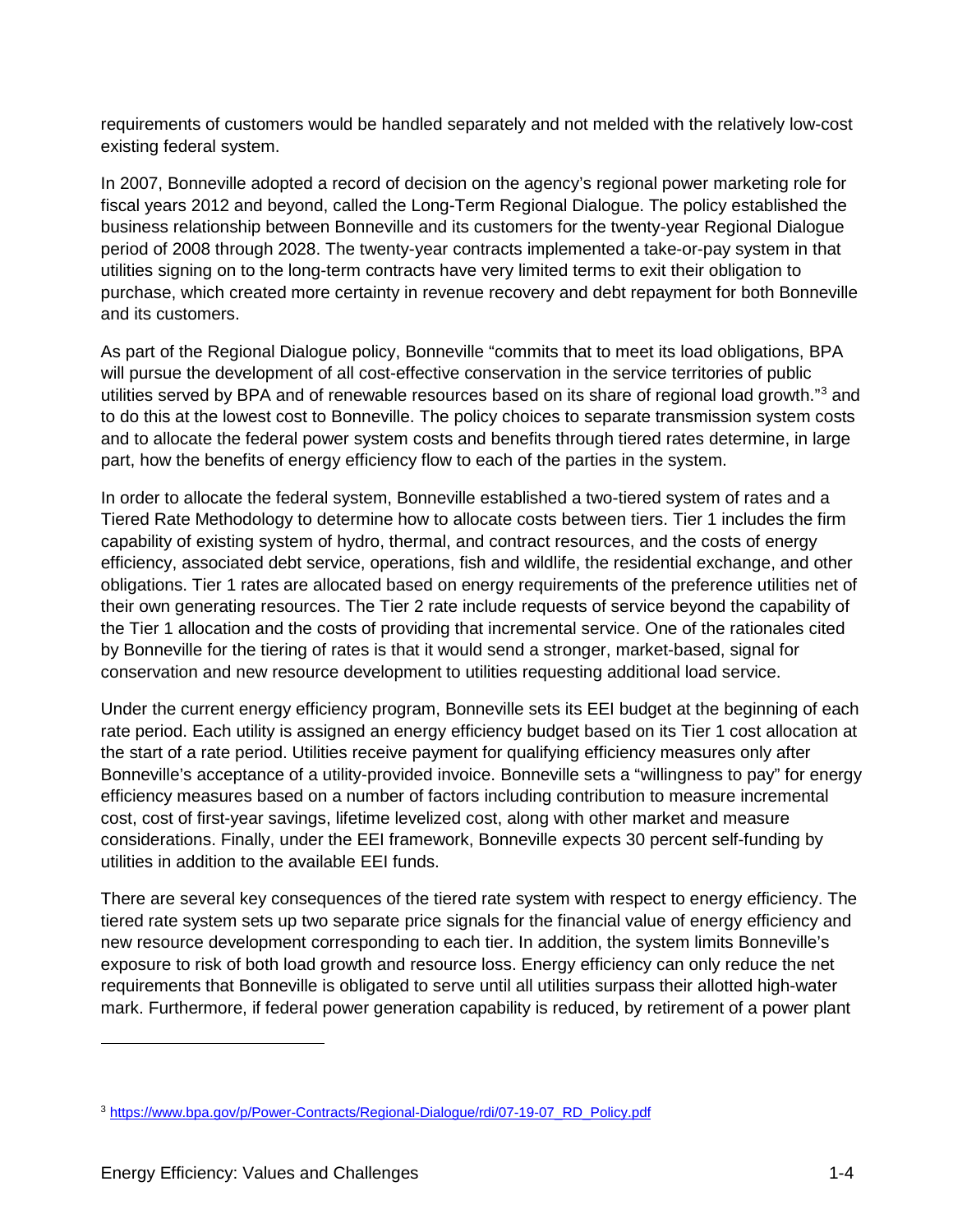for example, the Tier 1 system capability is reduced. This limits Bonneville's direct exposure to the long-term cost and risk of replacement power, and in so doing also limits the value to Bonneville of some of the risk mitigation elements of efficiency. Instead utility customers face the risk of resource loss and would need to replace lost power supply directly or through purchasing above high-water mark power from Bonneville at Tier 2 rates.

How a customer's Bonneville purchase obligation and charges are impacted by the reduction in load due to energy efficiency varies by customer. One key determinant is whether a utility is above or below its rate period allocation of Tier 1 power. The costs of energy efficiency, as well as most of the costs of the federal system are all in the Tier 1 cost pool. The value of conserved energy, however, is recouped differentially among the Tier 1 and Tier 2 pools. Utilities with net requirements lower than their rate period allocation see Tier 1 costs as the short-term value of energy savings. Utilities with net requirements higher than their Tier 1 allocation see Tier 2 costs or new resource costs as the short-term value of efficiency.

The other key determinant influencing the distribution of value of energy of efficiency is a utility's choice of power product. Bonneville offers three basic energy products: Load-following, Block, and Slice. These three power products handle surplus sales differently. Thus, revenue associated with surplus sales, resulting from energy efficiency or otherwise, are in different pools and return to utility customers differently.

The power system values of energy efficiency include deferred transmission and distribution system expansion costs. Lower loads due to energy efficiency decrease the rate of both transmission and distribution system expansion needs over time, and thus decrease long-term system costs. Utilities also see the transmission capacity benefits of energy efficiency through rates and charges of Bonneville's transmission business line. These benefits ultimately flow to all Bonneville transmission customers, not just preference customers. Utilities accrue the value of deferred distribution system costs outside of the Bonneville system.

## <span id="page-8-0"></span>UTILITY-SPECIFIC VALUE OF ENERGY **EFFICIENCY**

The value of energy efficiency from a regional perspective is well understood. But the region is composed of many individual utilities and the value at the regional level may not derive from all utilities in equal, or proportional, measure. Six regional utilities volunteered to be interviewed to help the Council better understand some of the individual circumstances and the findings are summarized in Section 4. It is important to recognize that other utilities who were not interviewed may have very different perspectives that we are not able to capture in this section.

Under current flat and declining load projections and low market prices, utilities interviewed find it challenging to justify the cost of efficiency. One utility commented that policies from one state may be driving the regional value of efficiency, and those metrics should not necessarily apply to all states within the region. Some utilities currently find that the primary value of energy efficiency is as a capacity value that may offset demand costs. Most utilities also recognize that projections may change, and that energy efficiency is a slow-build resource and investing in it today may offset a future need. In addition, efficiency is recognized as a valuable customer service tool by all utilities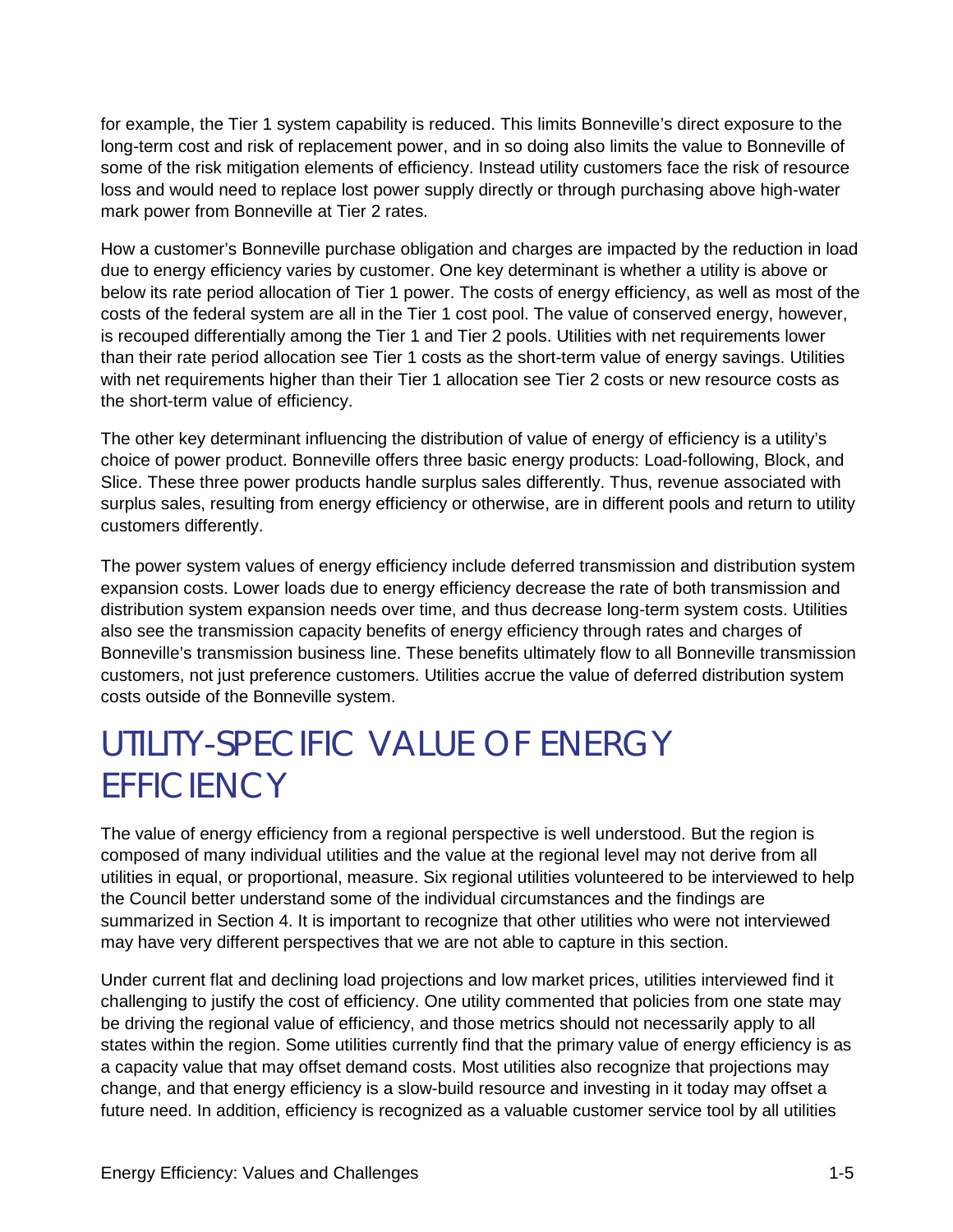and each indicated they would continue to provide energy efficiency incentives regardless of the short-term economics.

## <span id="page-9-0"></span>CHALLENGES TO ENERGY EFFICIENCY

Section 5 of the paper explores the challenges to energy efficiency, categorizing them as structural impediments and implementation challenges. Structural impediments tend to stem from a mismatch between alignment of incentives to the implementers of energy efficiency. Implementation challenges are impediments to acquiring the efficiency due to limited resources, perceptions, and other barriers.

From the regional perspective discussed in Section 2, the value of efficiency is the collective positions of the sum of the utilities and their ultimate end-use customers. Currently, the region has near-term capacity and energy needs. Consequently, the regional value of efficiency is relatively high in meeting those needs and mitigating future risks. With a perfect market place to trade energy and capacity across utility boundaries, energy efficiency in one utility could produce benefits for another.

However, the region does not have a perfect market place. As described in Section 3 under the current Bonneville rate structure and energy efficiency program, the differential impacts that energy efficiency have on Bonneville's customer utilities depend on the product choice (load following, block, or slice/block), the utilities position with respect to its high-water mark allocation, and the timing of energy efficiency acquisition. These differential impacts may create structural impediments to the value of energy efficiency for an individual utility's portfolio.

A key structural impediment is how the long-term value of efficiency identified in the power plan is not often comparable to the short-term cost. The avoided energy and capacity needs in the short term (based on Bonneville rates or market prices) may be less that the cost of efficiency that accounts for long-term values in reduced risk, avoided generation purchases, and other infrastructure deferment. Although efficiency does open up the potential for surplus energy sales, the value of these sales flows back differently for Bonneville utilities, depending on the power product selected. In addition, for Tier 1 customers of Bonneville, the short-term value of increased surplus sales is masked somewhat by other revenue such as credits for total non-firm sales, shaping cost adjustments, and other bill adjustments which are made at year-end billing. Energy efficiency also has the potential to reduce demand charges, but only when the Bonneville utility as surpassed the existing demand threshold.

Another structural impediment in the Bonneville system is that these avoided costs do not flow back to Bonneville. Since the current energy efficiency program expenses efficiency funding through Tier 1 rates, the value from efficiency for utilities that purchase Tier 2 power does not reduce Bonneville's Tier 1 costs. As such, efficiency has the potential to look like a cost center that simply raises Bonneville Tier 1 rates relative to other wholesale supply options.

Implementation challenges can also be significant. Even when the value proposition for energy efficiency is clear, acquiring energy efficiency can be challenging. These difficulties range from challenges with the existing utility structure, such as limited staff dedicated to energy efficiency, to challenges in the market, with the perception that the "low-hanging fruit" is already acquired.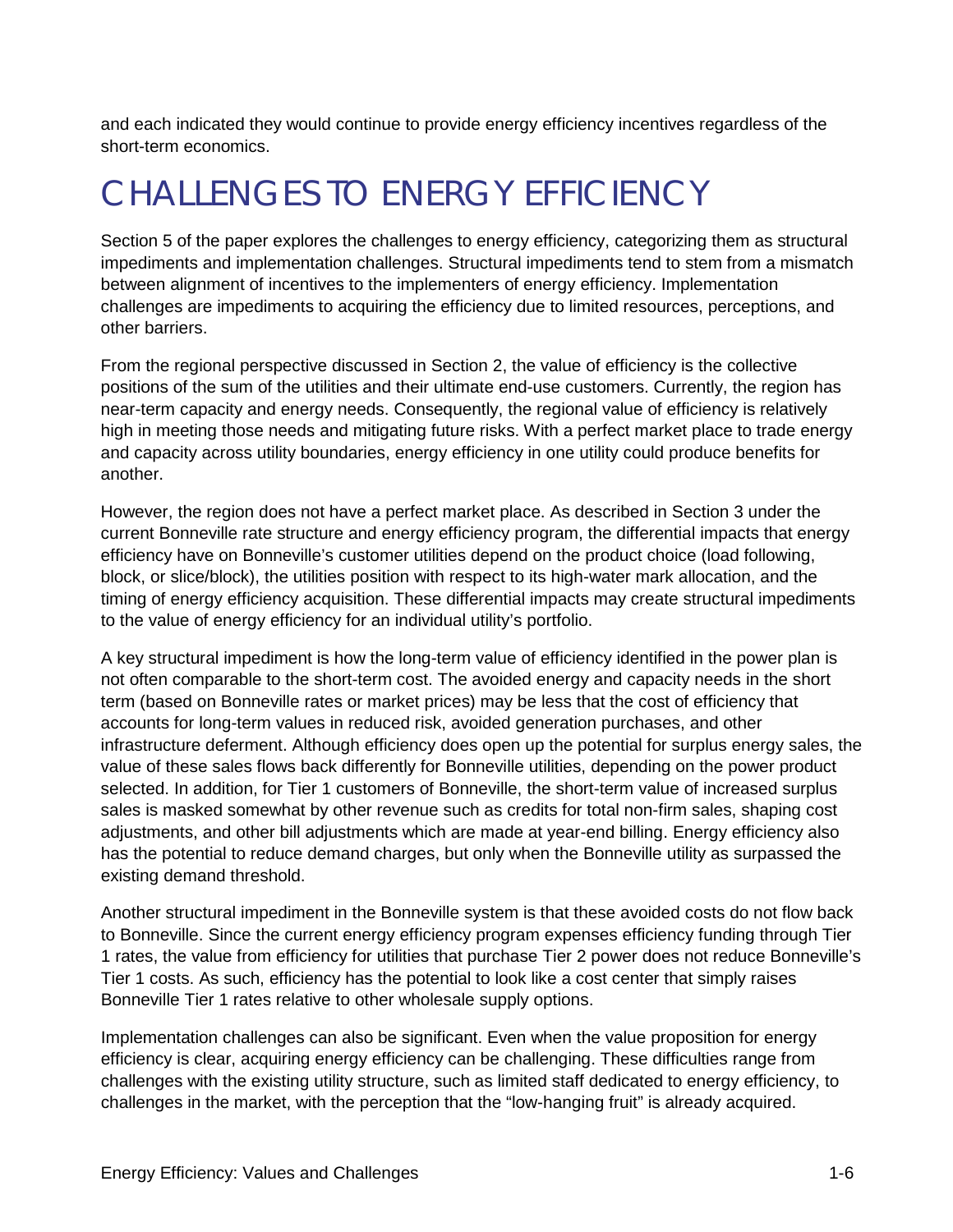Small, rural and mostly residential utilities face a unique array of implementation challenges. The list includes insufficient staff to support energy efficiency implementation, relatively homogenous customer base limiting potential, added costs due to physical remoteness, insufficient contractors, insufficient funding to support market change, and the reachability of some market segments.

Finally, there are challenges outside of the utility industry that can make it difficult to acquire energy efficiency. A commonly understood problem is the split incentive between those who pay for the energy (the renter or building occupant) and those who pay for the efficiency upgrade (the building owner). Another challenge is to reach end-users that lack the means to acquire energy efficiency or pay directly for a share of the resource.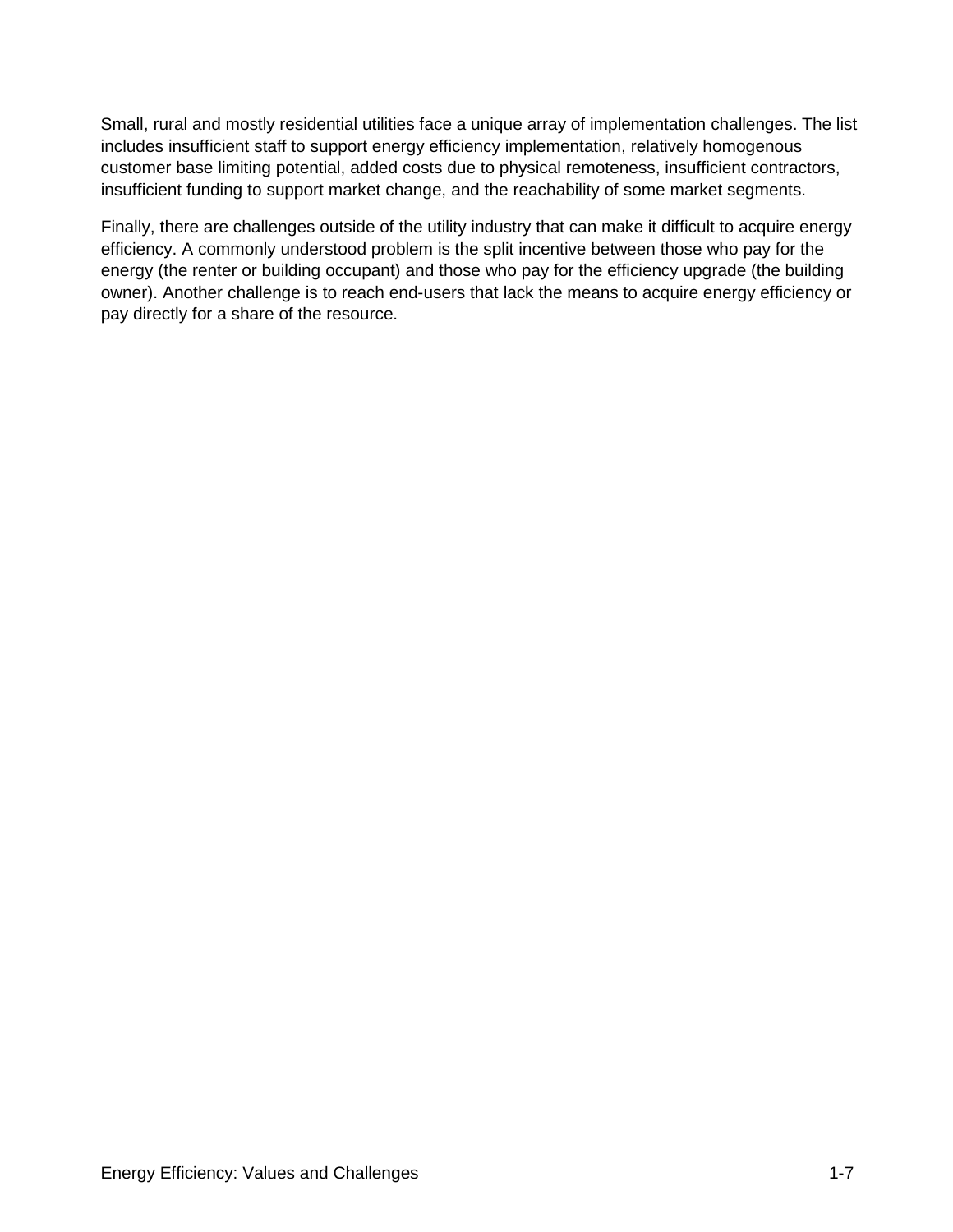## <span id="page-11-0"></span>**SECTION 2: VALUE STREAMS OF ENERGY EFFICIENCY**

## <span id="page-11-1"></span>BACKGROUND

Energy efficiency has proven to be a valuable resource for the Pacific Northwest. The Northwest Power Act identifies energy efficiency as a preferred resource, [4](#page-11-3) and it has been a critical resource for meeting the region's load growth since the first Power Plan in 1983. The energy efficiency achievements have extended the value of the Northwest hydro system by avoiding the construction of new power plants. The combination of low-cost hydro and energy efficiency have resulted in some of the lowest power costs in the country.

In addition to providing direct value to the power system, energy efficiency provides values to the end use customers and society as a whole. [Figure 1](#page-11-2) below provides a visual of this "Layer Cake" of value, highlighting the different value streams associated with energy efficiency.



<span id="page-11-2"></span>Figure 1: The "Layer Cake" of Benefits from Energy Efficiency, Regulatory Assistance Project<sup>[5](#page-11-4)</sup>

The Seventh Power Plan summarizes these values nicely by stating: "[Energy efficiency] is by far the least-expensive resource available to the region and it avoids risks of volatile fuel prices, finance risks associated with large-scale resources, and it mitigates the risk of potential carbon emission

<span id="page-11-3"></span><sup>4</sup> Pacific Northwest Electric Power Planning and Conservation Act, §3(4)(D), 94 Stat. 2699.

<span id="page-11-4"></span><sup>5</sup> Regulatory Assistance Project, September 2013. Recognizing the Full Value of Energy Efficiency: What's Under the Feel-Good Frosting of the World's Most Valuable Layer Cake of Benefits.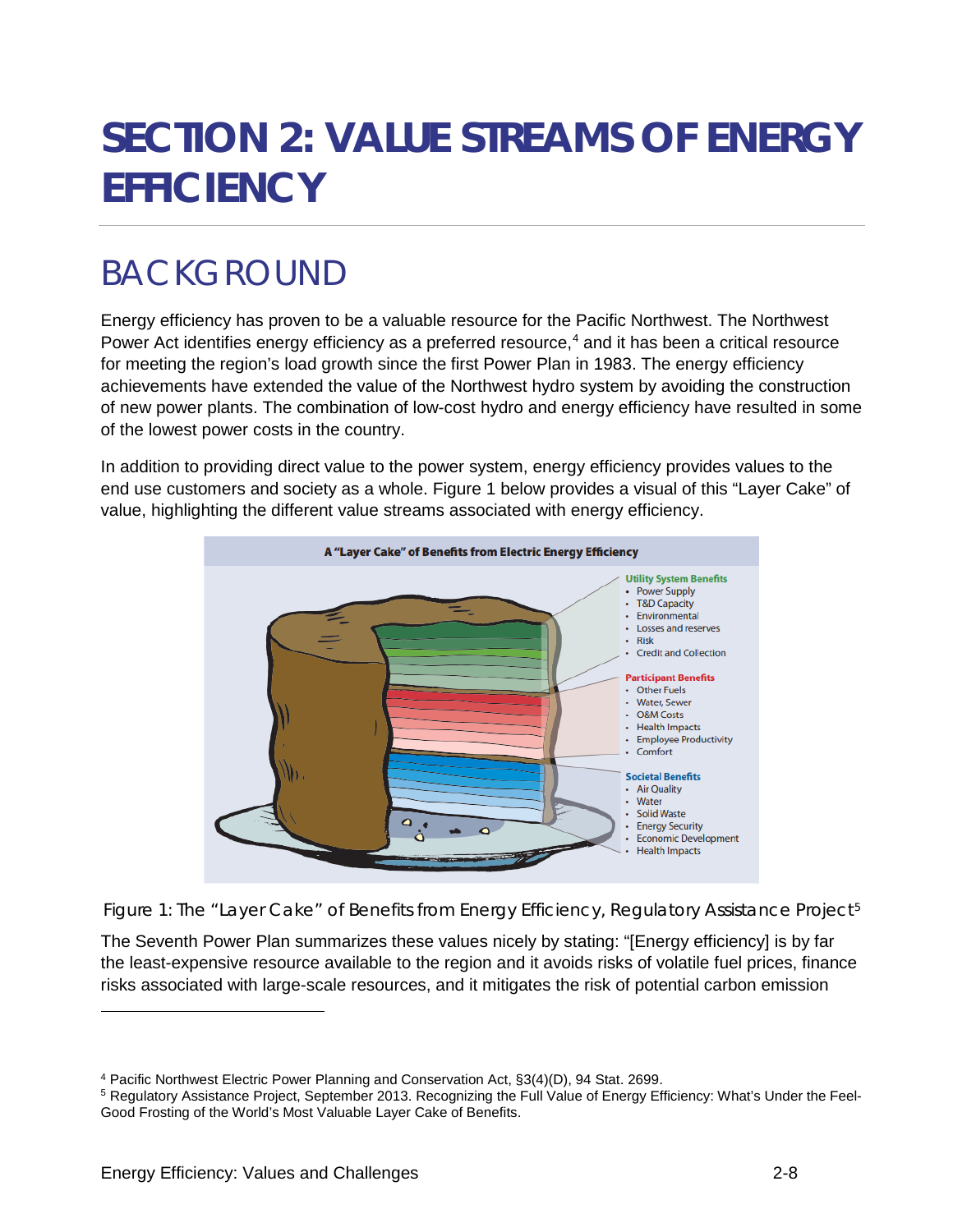reduction policies to address climate-change concerns. In addition, [energy efficiency] resources not only provide annual energy savings but contribute significantly to meeting the region's future needs for capacity by reducing both winter and summer peak demands."<sup>[6](#page-12-1)</sup> This section explores the many value streams of energy efficiency, providing quantification where possible. This section takes a regional perspective, breaking these values out into those that accrue to the power system directly from the broader societal benefits. Later sections of this paper focus on how these regional values differentially flow back to entities.

The Council considers all costs and benefits for the region within its total resource cost analysis for planning. As described, many of these benefits, particularly those that accrue to the power system, represent a long-term planning perspective. However, long-term power system benefits reduce power system revenue requirement that, in the end, benefit end use customers in the form of lower bills for electricity over the long term.

## <span id="page-12-0"></span>POWER SYSTEM BENEFITS

In developing a least cost plan for the region, the Council found significant amounts of energy efficiency beneficial to the region. In its planning work, the Council models the ability of both supply side and demand side resources to meet future regional energy and capacity needs and to maintain an adequate and reliable power system. The Council competes these resources on an "apples to apples" basis under a wide range of future conditions to account for uncertainty and assess their risks. [Figure 2](#page-13-0) below shows the Seventh Plan's energy efficiency supply curve, which groups the various energy savings measures into levelized cost bins.<sup>[7](#page-12-2)</sup> The ability of energy efficiency at these various cost levels to reliably meet the future power system need for energy and capacity and to offset the cost of new transmission and distribution infrastructure as well as other benefits determines its net value to the regional power system.

-

<span id="page-12-2"></span><span id="page-12-1"></span><sup>6</sup> Seventh Northwest Conservation and Electric Power Plan. February 25, 2016. Chapter 3: Resource Strategy. Page 3-4.

 $<sup>7</sup>$  Levelized cost is the net present value of the net unit cost over the lifetime divided by the energy saved.</sup>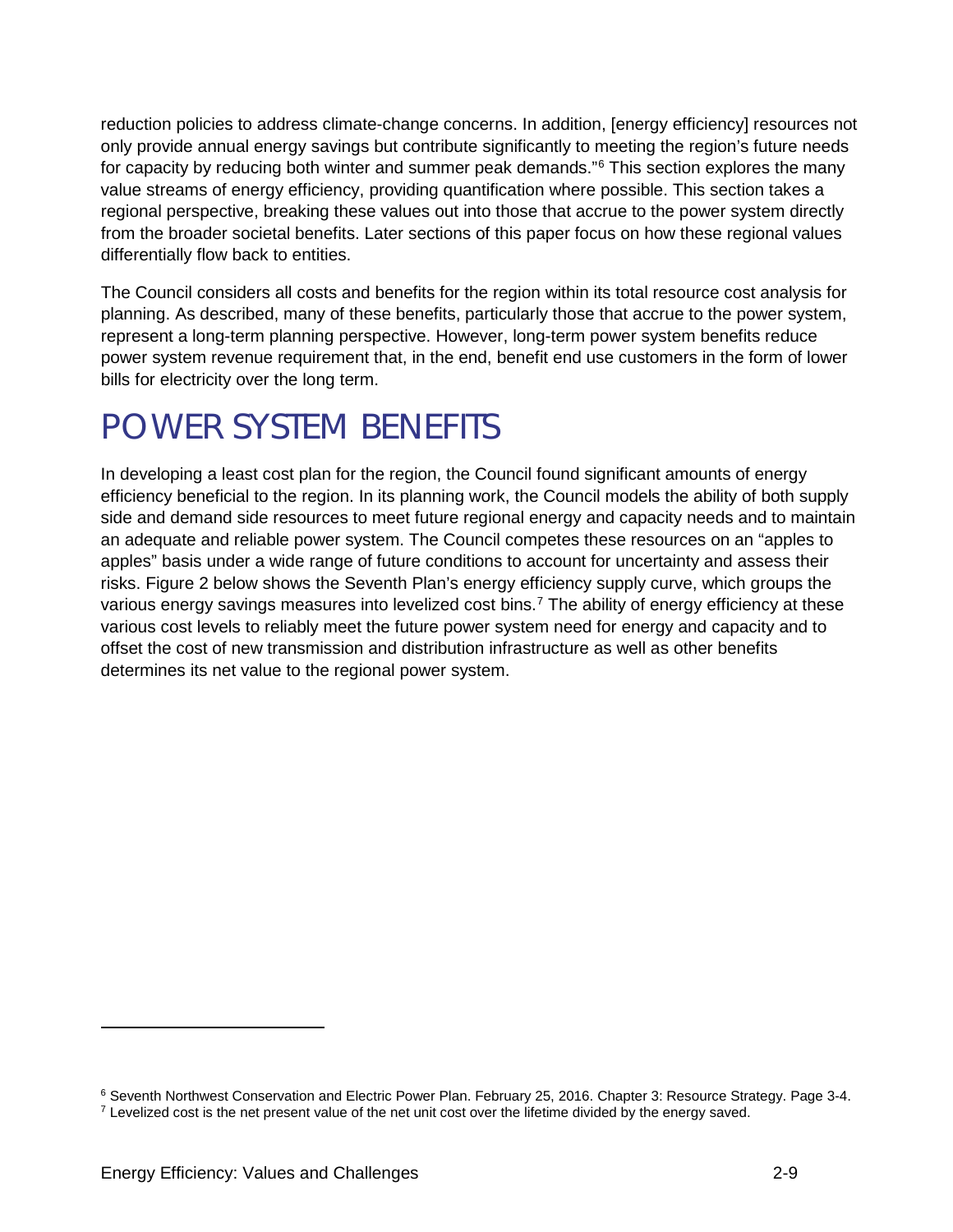

<span id="page-13-0"></span>Figure 2: Seventh Plan Technical Achievable Energy Efficiency Potential in 2035 by Levelized Cost Bundle

In the Seventh Power Plan, the Council tested resource portfolios<sup>[8](#page-13-1)</sup> against 800 different futures<sup>[9](#page-13-2)</sup> that account for uncertainty in wholesale electricity market prices, natural gas prices, load growth, hydro conditions, carbon regulation, and other conditions. The Council also tested resource portfolios under 25 different policy scenarios.<sup>[10](#page-13-3)</sup> These range from an "existing policy" scenario where current policies regarding such issues as carbon regulation and renewable resource development remain unchanged, to scenarios that specifically consider carbon reduction strategies or sustained, low gas prices. The Council weighs the results of all the futures across all the scenarios it tests to determine the desired resource strategy that ensures an economic, efficient, and reliable electric system to meet the needs of consumers in the Pacific Northwest. Energy efficiency was identified as a significant resource in the least cost resource strategy across all of these different scenarios. Based on these findings, the Council established a goal for the region to develop a minimum of 1400

<span id="page-13-1"></span><sup>&</sup>lt;sup>8</sup> A *resource portfolio* is defined by the Council as actions and policies over which the decision maker has control that will affect the outcome of the analysis, specifically the amount, timing, and type of resources to be developed.

<span id="page-13-2"></span><sup>9</sup> In the context of the Council's analytical framework, *futures* are circumstances for which the decision maker has no control that will affect the outcome of the analysis.

<span id="page-13-3"></span><sup>10</sup> In the Council's analytical framework, *scenarios* are combinations of resource strategies and futures used to "stress test" how well what decision makers control (i.e., resource portfolios) perform in world they don't control (i.e. futures).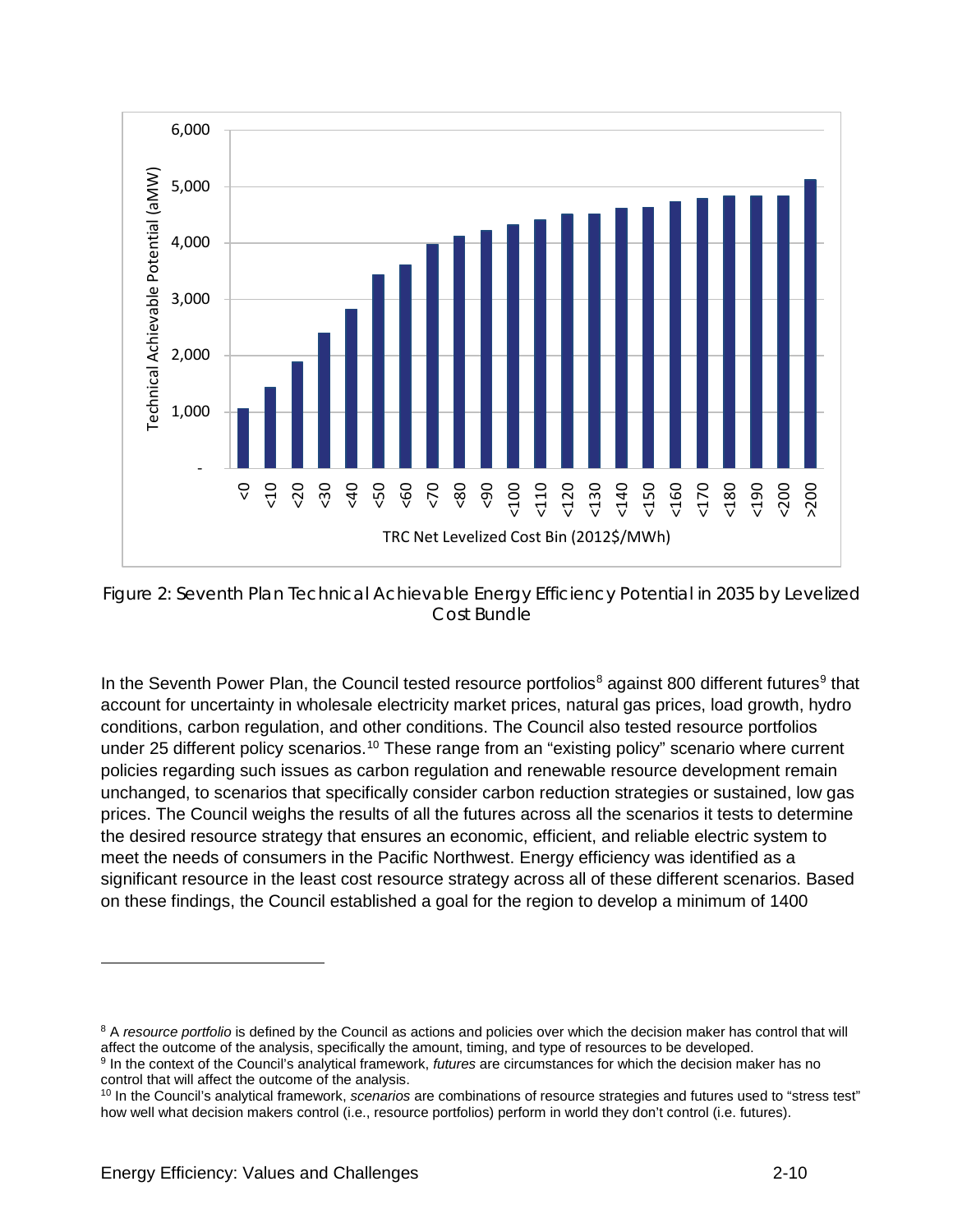average megawatts of energy efficiency by 2021, 3000 average megawatts by 2026, and 4300 average megawatts by 2035.[11](#page-14-1)

[Figure 3](#page-14-0) demonstrates the robustness of the energy efficiency acquisition in the Seventh Plan modeling. Each bar represents the average resource acquisition over the 20-year planning horizon. Except for one scenario that limited energy efficiency acquisition (the "lower conservation" scenario), the analysis suggested that between 3700 and 4700 average megawatts of energy efficiency would provide the least cost path to meeting future load growth in the region.



<span id="page-14-0"></span>Figure 3: Average Resource Development in Least Cost Resource Strategy by 2035 in Alternative Seventh Plan Scenarios

While many of the scenarios above result in similar levels of energy efficiency acquisition over the twenty-year planning period, the differences provide some insight into how policies might drive the regional acquisition. For example, all scenarios that put a price on carbon resulted in greater energy efficiency acquisition than the existing policy scenario. On the other hand, policies to retire all coal plants or increase renewable portfolio standards resulted in 10 to 15 percent less energy efficiency acquisition over the twenty years than the existing policy. In both cases, other resources (natural gas plants in the case of the coal retirement scenario and renewables in the case of the increased renewable portfolio standards) are acquired to meet load growth or RPS requirements. These acquisitions, in turn, offset a small portion of the need for energy efficiency. Collectively, these

<span id="page-14-1"></span><sup>&</sup>lt;sup>11</sup> Seventh Northwest Conservation and Electric Power Plan. February 25, 2016. Chapter 4: Action Plan.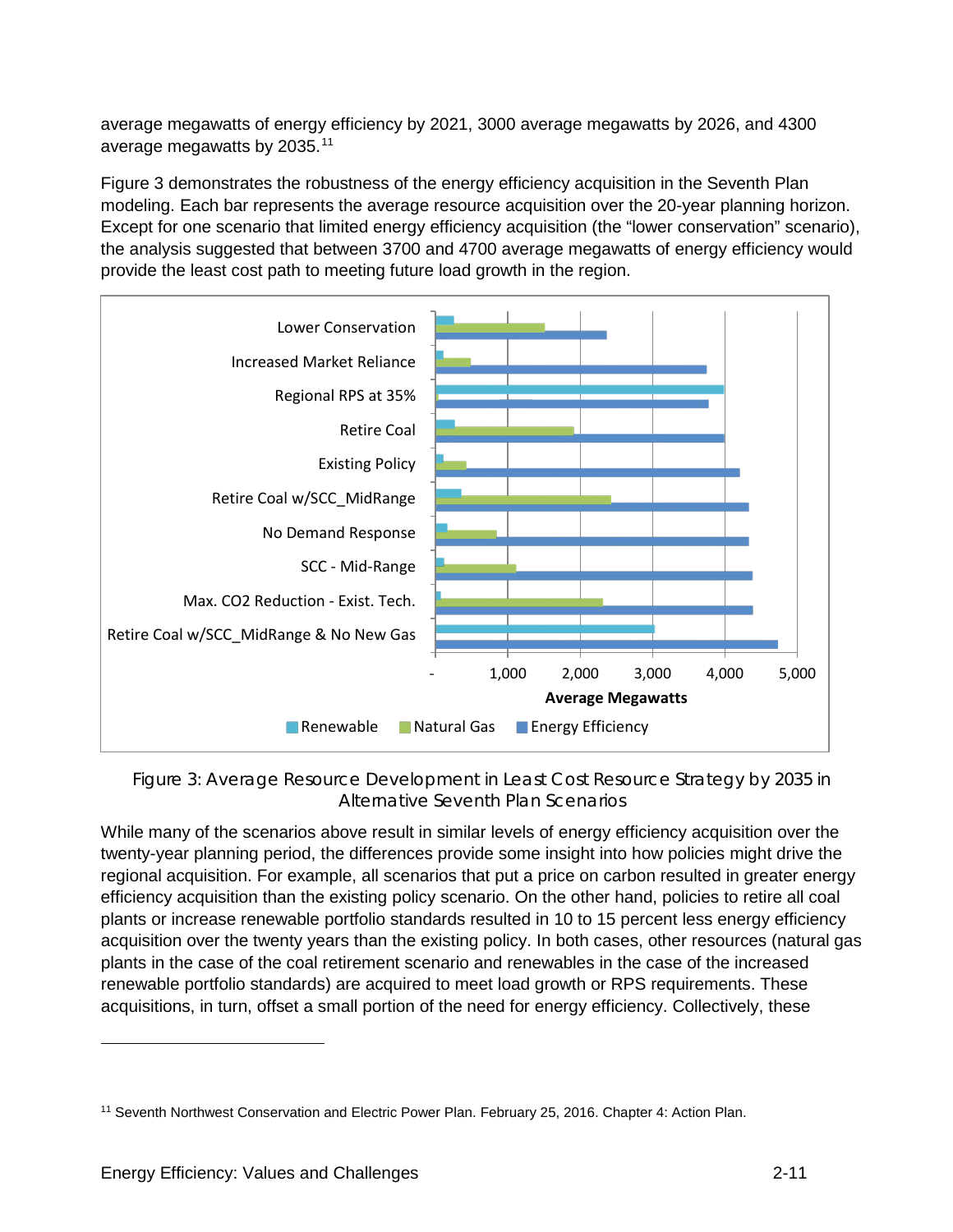findings suggest that local/state policies have the potential to impact regional acquisition for energy efficiency, but the magnitude of the impact may not be significant.

### <span id="page-15-0"></span>Reduced Cost

A primary reason for pursuing energy efficiency is that it is a low-cost resource. As shown in [Figure](#page-13-0)  [2](#page-13-0) above, the Council found 2400 average megawatts of energy efficiency at or below \$30 per megawatt-hour.<sup>[12](#page-15-1)</sup> This represents almost half of the energy efficiency opportunity in the region. It is worth noting that in the Seventh Plan, for the Council's medium forecast case, the levelized market prices at the mid-Columbia power trading hub were \$33 per megawatt-hour. [13T](#page-15-2)his demonstrates that nearly half of the energy efficiency available to the region has a lower total cost of development than purchasing power from the wholesale market for much of the Council's market price forecast range.<sup>14,[15](#page-15-4)</sup> While energy efficiency typically has a first-year cost that is more expensive than spot market power prices, this long-term perspective is important because energy efficiency is displacing market purchases and the cost of new generating resources over the entire planning period.

[Figure 4](#page-16-1) shows the cost comparison for the various resources considered in the Council's Seventh Plan. The *average* levelized<sup>[16](#page-15-5)</sup> cost of the energy efficiency called for development in the Seventh Plan is around \$30 per megawatt-hour when the value of avoided transmission and distribution investments are not considered.<sup>[17](#page-15-6)</sup> In addition nearly half of the energy efficiency resources available being cheaper than market price, an even more significant share has a lower cost than new supply side resources. Based on the best available data at the time the Seventh Plan was developed, the next lowest cost resources (solar photovoltaic in Southern Idaho and a natural gas combined cycle turbine) cost twice the average cost for energy efficiency.<sup>[18](#page-15-7)</sup> [Figure 2](#page-13-0) and [Figure 4](#page-16-1) together demonstrate that almost 4000 average megawatts of energy efficiency is available at, or below, the price of a combined cycle turbine. That represents over 75 percent of the total energy efficiency resource.

<span id="page-15-1"></span> $12$  All values shown in dollars per megawatt-hour are in levelized 2012\$. These are values as determined at the time of the Seventh Power Plan. The Council will be updating all assumptions for its Eighth Power Plan.

<span id="page-15-2"></span> $13$  The Council's electricity price forecast estimates a levelized cost at Mid-C ranging from around \$20 per megawatt hour to almost \$45 per megawatt hour.

<span id="page-15-3"></span><sup>14</sup> Seventh Power Plan *op cit.*, Chapter 8: Electricity and Fuel Price Forecasts.

<span id="page-15-4"></span><sup>&</sup>lt;sup>15</sup> The levelized costs of energy savings shown in [Figure 2](#page-13-0) include all estimated cost of acquisition, including program administration, marketing, and evaluation.

<span id="page-15-5"></span><sup>&</sup>lt;sup>16</sup> Referred to as the TRC net levelized cost in the Seventh Plan

<sup>&</sup>lt;sup>17</sup> The values of deferred transmission and distribution costs are described below.

<span id="page-15-7"></span><span id="page-15-6"></span><sup>18</sup> Seventh Power Plan *op cit.*, Chapter 13: Generating Resources.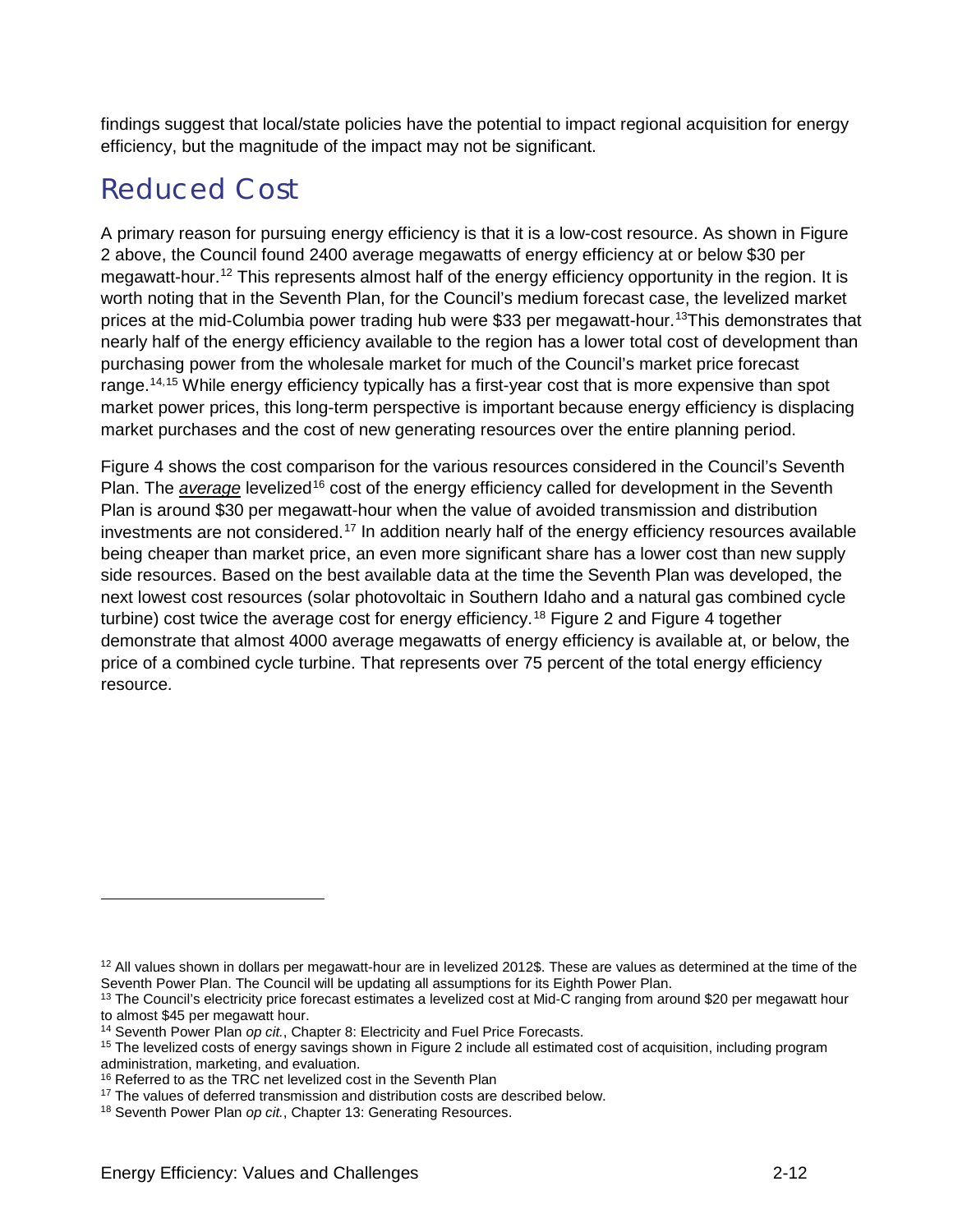

Figure 4: Energy Efficiency and Generating Resource Cost Comparison

### <span id="page-16-1"></span><span id="page-16-0"></span>Avoided Energy and Capacity

The foundation of the value of energy efficiency to the utility system is due to its ability to provide both energy and capacity.<sup>[19](#page-16-2)</sup> As a resource, energy efficiency comprises many different measures that provide varying levels of energy and capacity savings. Whenever energy efficiency is acquired, it essentially reduces the amount of electricity required for that specific end use through the year.

[Figure 5](#page-17-0) shows the amount of efficiency and other resources acquired to meet the least cost strategy for *energy* needs in the Seventh Plan. Over the 20-year period covered by the Plan, the average efficiency acquired across 800 futures is a little over 4000 average megawatts. This finding is entirely consistent with the fact that this is roughly the amount of energy efficiency available at or below the levelized cost of a combined cycle gas plant, as described above.

-

<span id="page-16-2"></span> $19$  As defined by the Power Act, energy efficiency is "the reduction of electric power consumption as a result of increases in the efficiency of energy use, production, or distribution." Northwest Power Act, §3(3), 94 Stat. 2699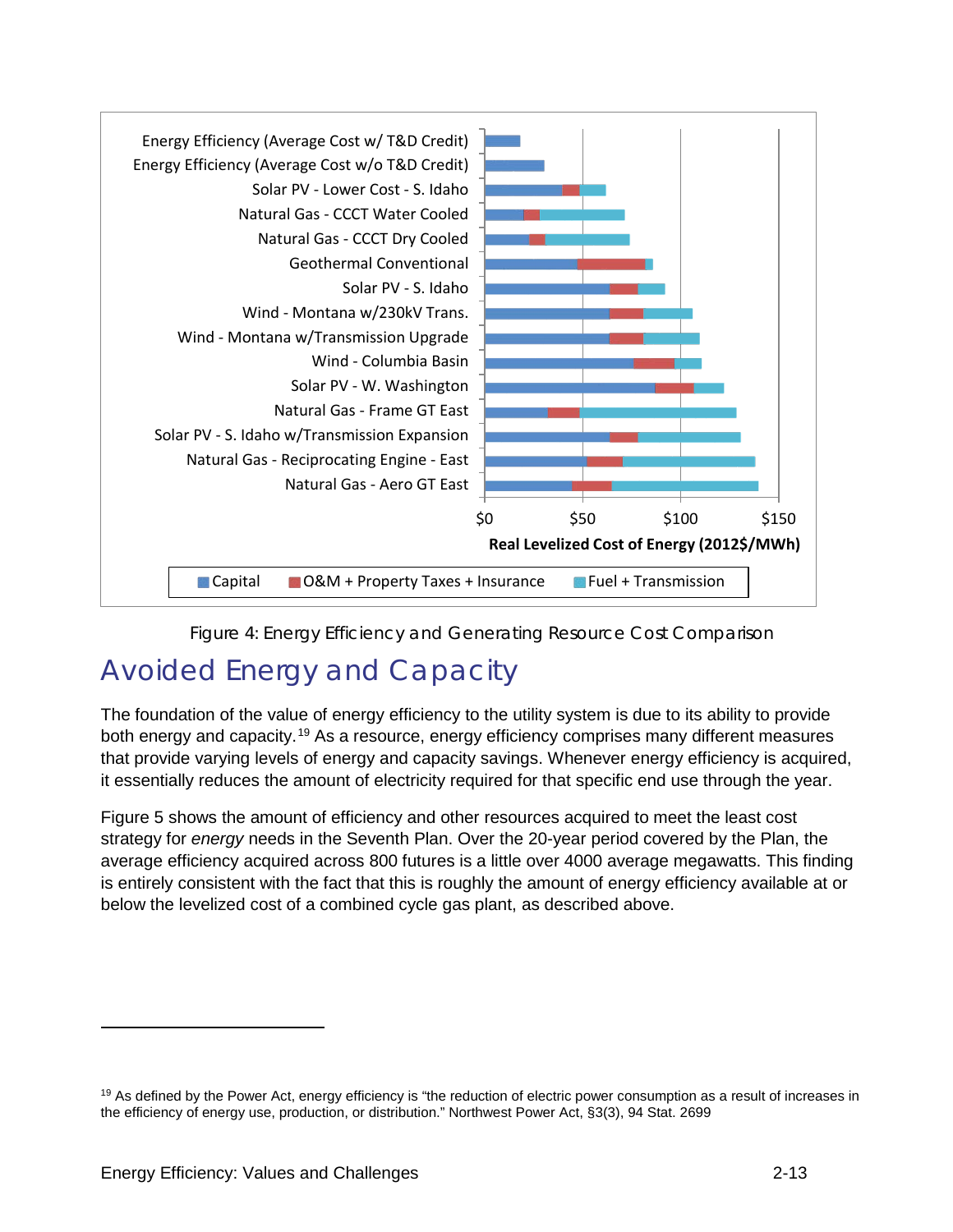

<span id="page-17-0"></span>Figure 5: Seventh Plan Least Cost Resource Strategy for Meeting Forecast Energy Needs

The timing of when energy efficiency saves energy depends in large part on when customers are operating a particular electricity consuming device (end use), such as lighting or dishwashers. Some end uses only consume electricity during a portion of the year—such as pumping during the summer months for irrigation or heating a home during the winter months. Therefore, measures that improve the efficiency of those end uses will only provide savings during those portions of the day, month, or year when the device is being operated.

In general, during periods when more electricity is being used there are also greater opportunities to secure savings through efficiency improvements. As a result, efficiency measures often provide more electricity savings during periods of peak utility system demand. Across all of the energy efficiency measures included in the Seventh Plan, the electricity savings during the period of peak demand in the region is almost twice that of the annual energy savings alone.<sup>[20](#page-17-1)</sup> [Figure 6](#page-18-0) identifies the resources in the Seventh Plan that are acquired to meet future regional capacity needs. A review of this figure reveals that energy efficiency is anticipated to meet approximately two-thirds of the region's forecast need for winter peaking capacity.

-

<span id="page-17-1"></span> $20$  For example, annual energy savings of 4360 average megawatts resulting in an estimated 9060 megawatts of peak hour savings in the winter. Seventh Plan. Resource Strategy. Page 3-20.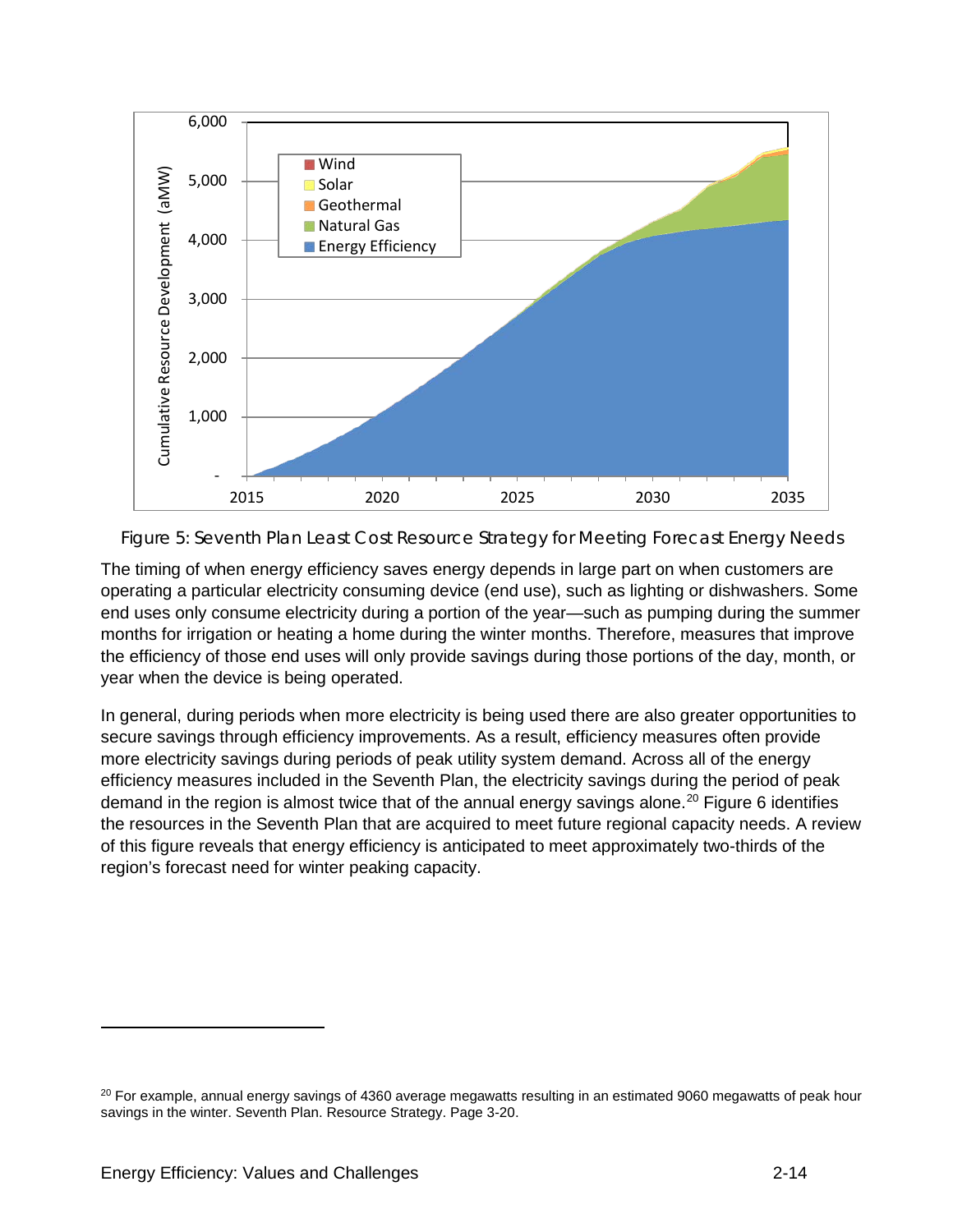

<span id="page-18-0"></span>Figure 6: Seventh Plan Least Cost Resource Strategy for Meeting Forecast Capacity Needs

To test the value of energy efficiency, the Council limited the amount of energy efficiency in one scenario to "what would be cost-effective to acquire based on short-run market prices, rather than full consideration of long-term resource costs and economic risks."<sup>[21](#page-18-1)</sup> In other words, only energy efficiency that was at or below the spot market price could be purchased. This differed from the business as usual (existing policy) case, where energy efficiency could be purchased above spot market price if it reduced the overall long-term cost and risk on the system.

[Figure 7](#page-19-2) compares the results of these two scenarios. By limiting the amount of energy efficiency that could be purchased, the scenario developed 1,844 average megawatts less energy efficiency over the 20-year plan horizon, resulting in a \$15 billion (almost 20 percent) increase in costs to the system. As discussed above, there is a significant amount of energy efficiency available between projected market prices and the lowest cost generating resource. Limiting energy efficiency to only that which can be acquired at or below market price results in the need to build more expensive generation to meet load growth. In the existing policy case, however, long-term system costs are lower by purchasing the available energy efficiency between market price and the next expensive resource. It should be noted that limiting energy efficiency also exposed the region to an economic risk of \$33 billion dollars.<sup>[22](#page-18-2)</sup>

<span id="page-18-1"></span> $21$  Seventh Plan. Chapter 3: Resource Strategy. Page 3-14. This is the "Lower Conservation" scenario as described in the Plan.

<span id="page-18-2"></span><sup>&</sup>lt;sup>22</sup> The Council used conditional value at risk (CVAR) 90 for estimating risk in its Seventh Plan. This essentially looked at the average cost of the ten percent most expensive portfolios in each scenario.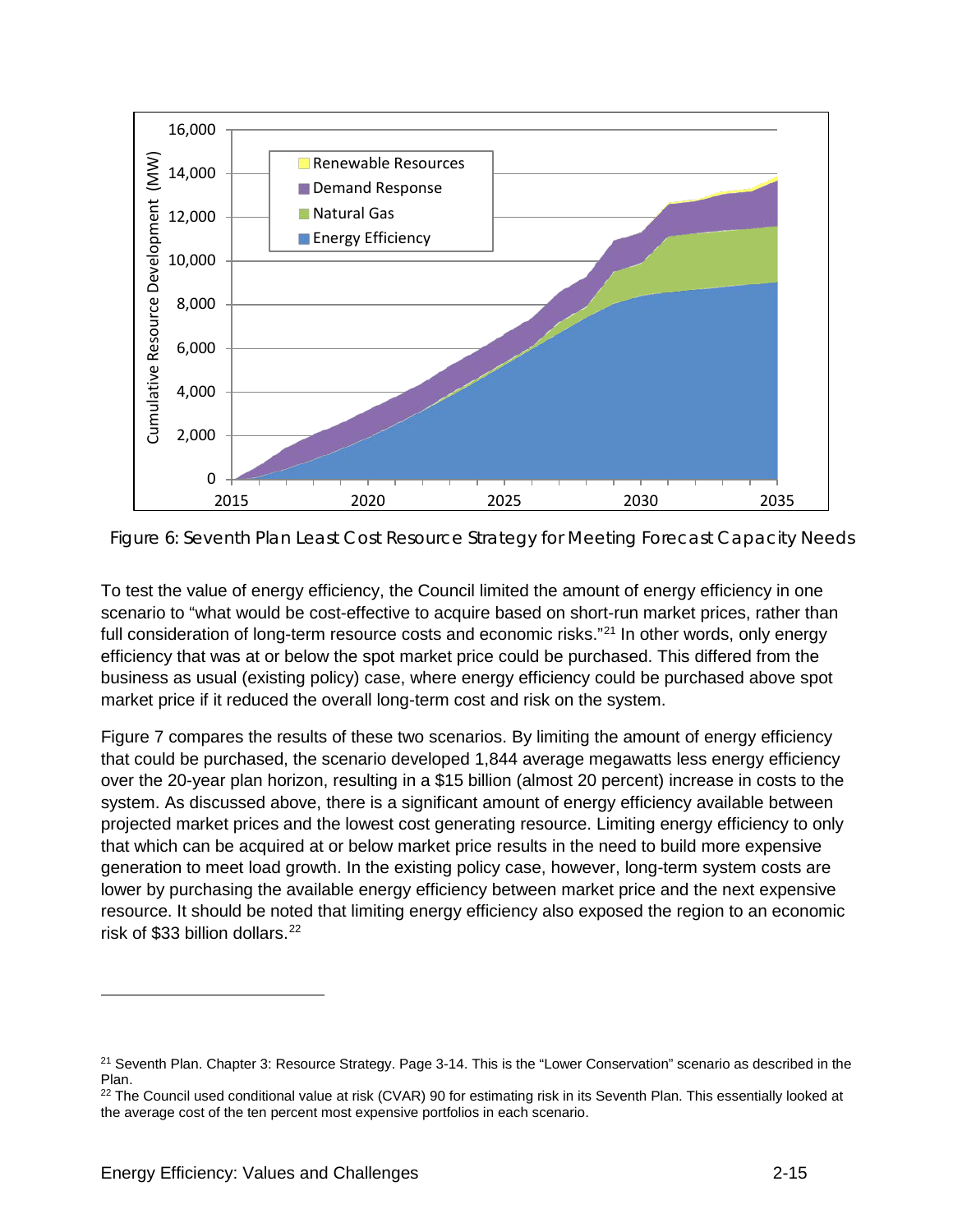

<span id="page-19-2"></span>Figure 7: Average Resource Development and Average System Cost (without CO2 Costs) of the Existing Policy and Lower Conservation Scenarios from the Seventh Plan<sup>[23](#page-19-3)</sup>

### <span id="page-19-0"></span>Avoiding Other Power System Costs

The Seventh Power Plan calls upon energy efficiency to meet the vast majority of future energy needs and nearly two-thirds of future capacity needs over the next twenty years. By doing this, the region is able to avoid investments in other power system costs that tend to be directly related to size and shape of system loads. These include costs associated with transmission and distribution expansions, carrying planning reserves, and meeting required renewable portfolio standards (RPS).

#### <span id="page-19-1"></span>Deferred Transmission and Distribution

By reducing long-term load growth, energy efficiency is able to defer transmission and distribution expansions on the system, also reducing line losses on the system. As power moves from generating stations to the end use customer, some of the actual power is lost on the line due to resistance in the system. These line losses increase exponentially as more load is place on the system.<sup>[24](#page-19-4)</sup> Reductions in electricity required through energy efficiency can significantly reduce these line losses.

<span id="page-19-3"></span><sup>&</sup>lt;sup>23</sup> Seventh Plan Technical Materials. RPM Analysis Spreadsheet. Updated March 28, 2016. Available at: https://www.nwcouncil.org/media/7150140/rpmfinalscenarioresults\_data\_032816-final.xlsx.

<span id="page-19-4"></span><sup>&</sup>lt;sup>24</sup> Regulatory Assistance Project, September 2013. Recognizing the Full Value of Energy Efficiency: What's Under the Feel-Good Frosting of the World's Most Valuable Layer Cake of Benefits.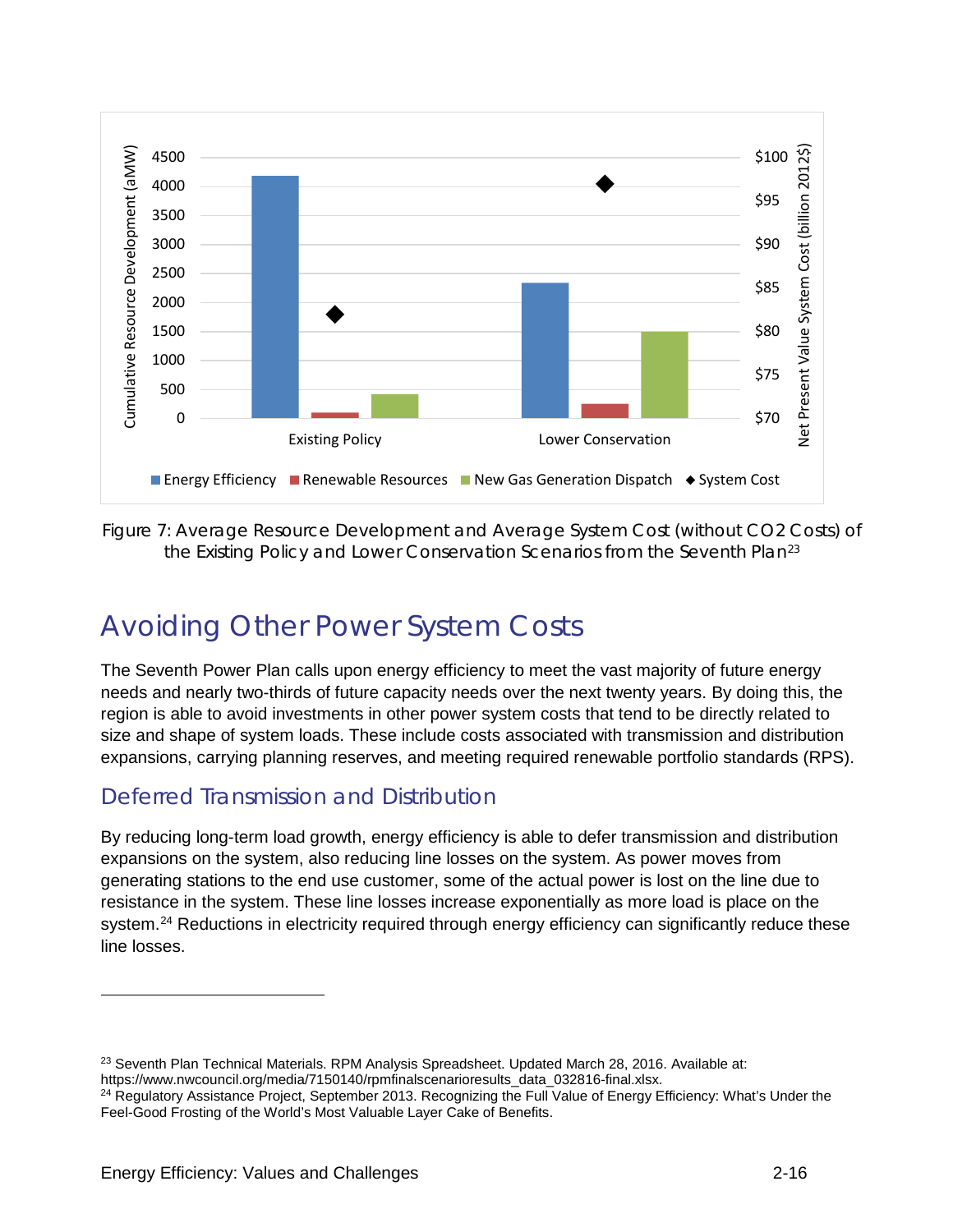In the Seventh Plan, the assumed levelized value of deferring new transmission and distribution investments were \$26 per kilowatt-year and \$31 per kilowatt-year, respectively.<sup>[25](#page-20-3)</sup> In aggregate, this means that average levelized cost of energy efficiency, net its value for deferring transmission and distribution is \$18 per megawatt-hour, as shown in [Figure 4](#page-16-1) above.<sup>[26](#page-20-4)</sup> The Council is exploring updates to these assumptions for incorporation in the 2021 Northwest Power Plan.

#### <span id="page-20-0"></span>Avoided Reserves

Utility systems carry reserves as a way to ensure a reliable system should there be an unplanned loss in generation. The Power Act defines two types of reserves: (1) planning and (2) operating.<sup>[27](#page-20-5)</sup> Planning reserves are often tied to some percentage of peak load. For example, a 10 percent planning reserve would require that the planned capacity for any peak hour should exceed the expected load by 10 percent. If the planned capacity is expected to go down due to energy efficiency, then the planning reserve will also go down.

Operating reserves on the other hand look at what is needed to maintain system balance during unplanned outages of some kind or to address load or generation forecast error. An example is the NW Power Pool has a contingency reserve (subset of operating reserves associated with unplanned outages) pool that requires that all balancing authorities in the region hold reserves associated with three percent of load and three percent of their generation. If energy efficiency reduces the load and the generation needed, it reduces the requisite reserve that is necessary by at least three percent and could be even more than six percent total if the utility is long.

#### <span id="page-20-1"></span>Avoided Renewable Portfolio Standards

Another cost of the system is that of developing renewables to meet renewable portfolio standards (RPS). These are regulatory mandates that require qualifying electric utilities to provide a specified amount of its electricity sale from the generation of renewable energy. In the Pacific Nort[hwest,](#page-20-2)  Montana, Oregon, and Washington have all established renewable portfolio standards.<sup>[28](#page-20-6)</sup>

<span id="page-20-2"></span>[Table 1](#page-20-2) shows those requirements at a high level.<sup>[29](#page-20-7)</sup>

<span id="page-20-3"></span><sup>25</sup> Seventh Power Plan o*p cit*. Appendix G: Conservation Resources and Direct Application Renewables. These estimates are based on data from eight transmission utilities and eight distribution utilities. The Council is in the process of updating its assumptions for transmission and distribution deferral.<br><sup>26</sup> Seventh Power Plan. Chapter 1: Executive Summary.

<span id="page-20-5"></span><span id="page-20-4"></span> $27$  Northwest Power Act, §3(17), 94 Stat. 2700.

<span id="page-20-6"></span><sup>&</sup>lt;sup>28</sup> More information on renewable portfolio standards is available in Appendix I: Environmental Effects of the Seventh Northwest Conservation and Electric Power Plan.

<span id="page-20-7"></span> $29$  There are many details, nuances, and unique qualities that make up the renewable portfolio standards in each state. [Table 1](#page-21-0) is only intended to provide a very high-level summary.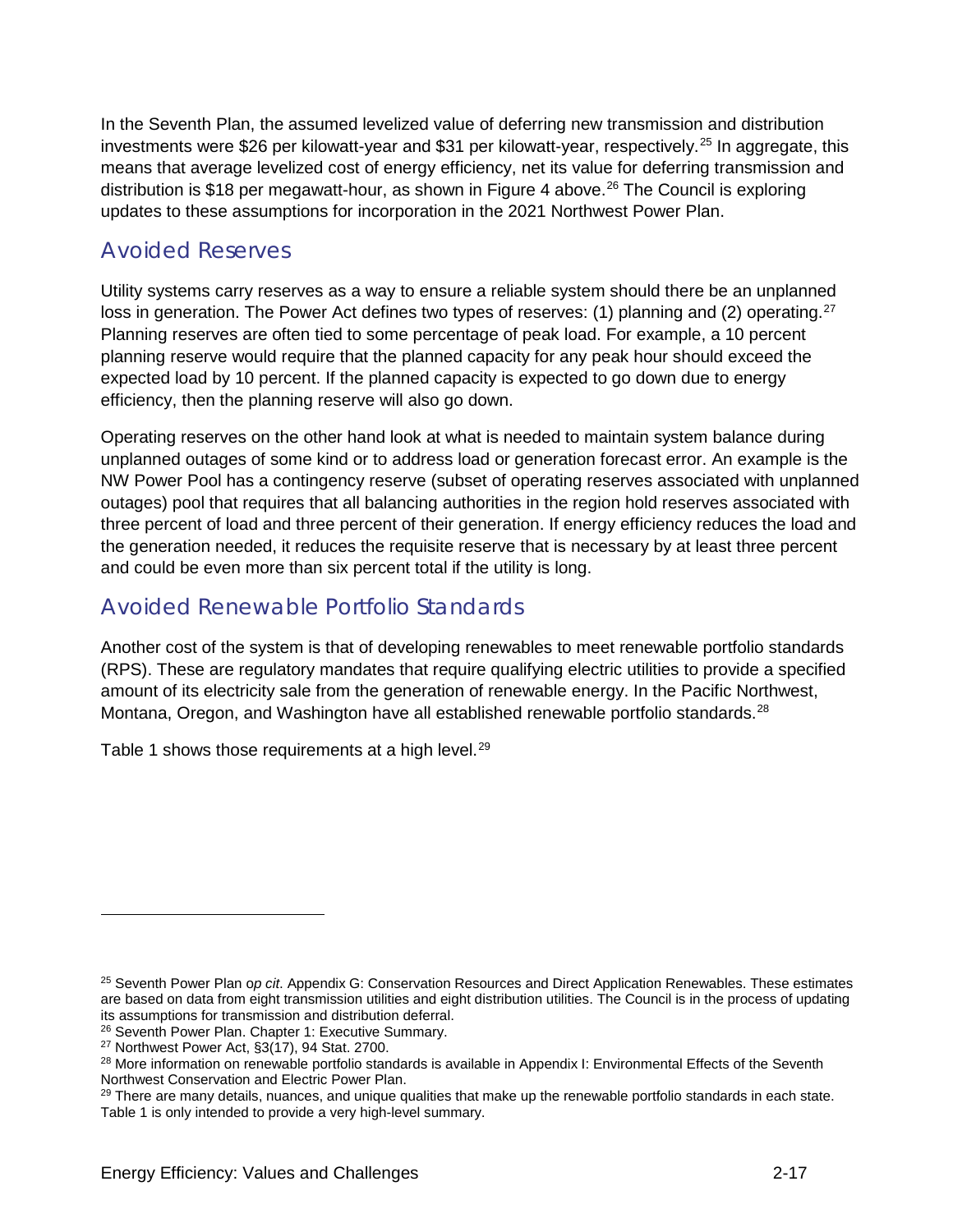<span id="page-21-0"></span>

|                                                           | <b>Montana</b>                         | Washington                                                                  | Oregon <sup>31</sup>                                                                            |
|-----------------------------------------------------------|----------------------------------------|-----------------------------------------------------------------------------|-------------------------------------------------------------------------------------------------|
| <b>Standard</b>                                           | 15% in 2010                            | 15% in 2020                                                                 | 50% in 2040                                                                                     |
| Date of<br><b>Adoption</b>                                | 2005                                   | 2006                                                                        | 2007                                                                                            |
| <b>Sourcing Limits</b><br>of Eligible<br><b>Resources</b> | Located in MT; or<br>deliverable to MT | Located in Pacific<br>Northwest; or<br>deliverable on a real-<br>time basis | Located in WECC                                                                                 |
| <b>Technology</b><br><b>Minimums</b>                      |                                        |                                                                             | 8% of Oregon's<br>electrical capacity must<br>be small scale<br>community renewables<br>by 2025 |
| <b>Banking</b>                                            | 2 years                                | 1 year                                                                      | 5 years (w/exceptions<br>for unlimited RECs)                                                    |
| <b>Credit</b><br><b>Multipliers</b>                       |                                        | Distributed generation x<br>2; union apprenticed<br>labor<br>$x$ 1.2        | Solar PV x 2 (developed<br>before 2016)                                                         |

Table 1: Renewable Portfolio Standards in the Pacific Northwest<sup>[30](#page-21-1)</sup>

Since renewable portfolio standards are tied to a percentage of electricity sales, energy efficiency can also change these requirements. By developing energy efficiency and keeping loads flat, it mitigates the need to build additional renewable resources for growing loads. For example, if a utility has not met a 25 percent RPS, then for every megawatt-hour of energy savings it acquires, it will need to acquire 25 percent fewer megawatt-hours of renewable resources to meet its RPS.

While the costs of renewable resources have been declining, [Figure 4](#page-16-1) shows that many of these resources are still well above the average cost of energy efficiency. Therefore, avoiding load growth through energy efficiency, and in turn offsetting the need to develop additional renewables, reduces the long-term costs of the power system.

<span id="page-21-1"></span> $30$  This table consolidates and simplifies at a high level many of the details, nuances, and unique qualities that make up each state's renewable portfolio standard.

<span id="page-21-2"></span><sup>&</sup>lt;sup>31</sup> The requirements in the Seventh Plan were 25% in 2025. Oregon updated its standard in 2016 through SB 1547.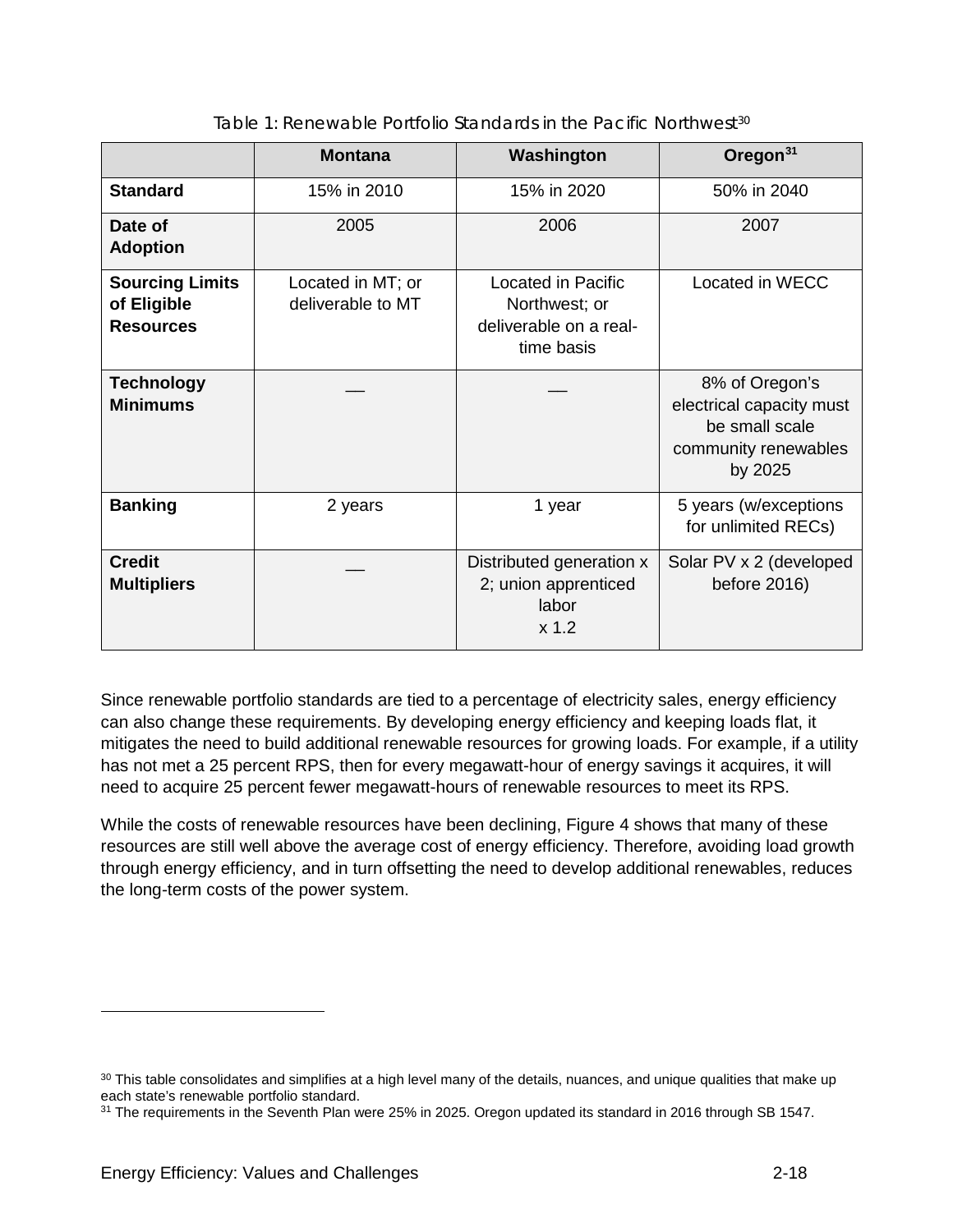### <span id="page-22-0"></span>Reduced Risk

In addition to being a low cost resource, energy efficiency can reduce long-term system cost by reducing risk in the system. Such risk includes: volatile fuel prices, potential development of largescale resources that are not needed when completed, and potential carbon pricing policies.

#### <span id="page-22-1"></span>Energy Efficiency versus Market Prices

One benefit of energy efficiency is the mitigation of uncertainty around future fuel prices and volatility. [Figure 8](#page-23-1) shows the volatility of wholesale electric market prices at the Mid-Columbia hub over the past 20 years, as well as the average levelized cost of Mid-C prices in the period post implementation of the Regional Dialogue contracts.<sup>[32](#page-22-2)</sup> This is compared to the average utility levelized cost of energy efficiency over that same time period, which reflects the costs borne by the utilities based on actual spending and achievements as reported to the Council in its annual Regional Conservation Progress survey.<sup>[33](#page-22-3)</sup> The use of average utility levelized cost, as opposed to the total resource levelized cost commonly used by the Council, is to better represent this cost comparison on an apples to apples basis. This comparison shows that while the average cost of energy efficiency has remained relatively low and steady during this period, there has been significant volatility in market prices. Going forward, energy efficiency avoids risk of future volatility in market prices should there be another major event like the West Coast Energy Crisis of 2000/2001. While market prices have been relatively low and stable over the last couple years, recent price spikes like those seen in the first quarter of 2019 demonstrate the continued risk of potential market price volatility.

<span id="page-22-2"></span><sup>&</sup>lt;sup>32</sup> The Regional Dialogue is discussed further i[n Section 3.](#page-29-0)

<span id="page-22-3"></span><sup>33</sup> Northwest Power and Conservation Council. 2017 Regional Conservation Progress Report. Available at: https://rtf.nwcouncil.org/about-rtf/conservation-achievements/2017.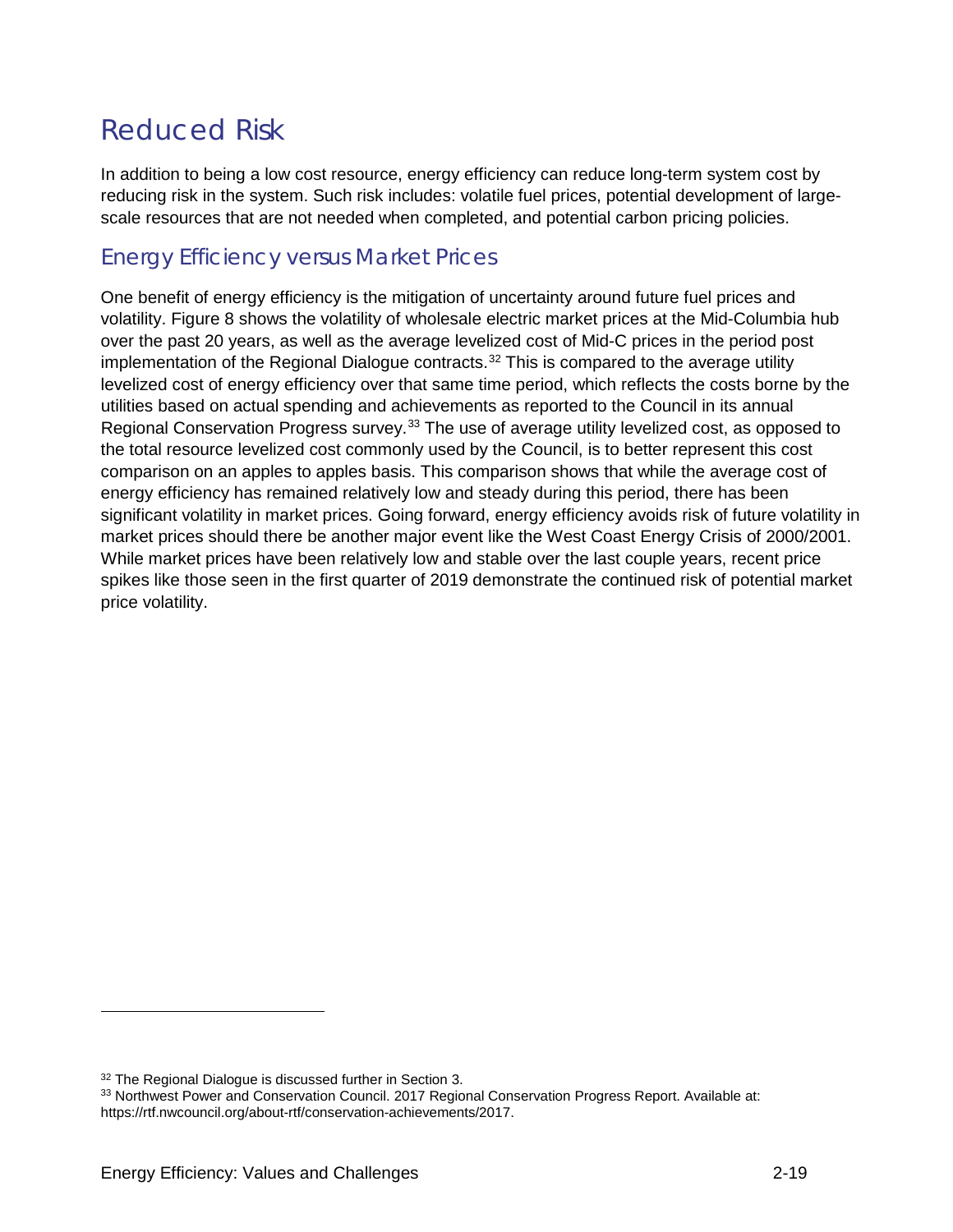

Figure 8: Wholesale Electric Market Prices and Utility Conservation Costs

### <span id="page-23-1"></span><span id="page-23-0"></span>Scaling of Energy Efficiency Relative to Other Resources

An important attribute of energy efficiency is that it comes in small increments. The resource itself is improving the efficiency of many individual lights, heating systems, building components, or industrial motors. Conversely, generating resources are often large scale, and built in large increments. This means that over time, energy efficiency can be developed to better match future load growth needs. For example, if the region requires additional load of 50 average megawatts, energy efficiency can be acquired in increments over time to exactly meet that load. The development of a combined cycle gas plant is likely to significantly overbuild compared to future load needs, resulting in a stranded asset.<sup>[34](#page-23-2)</sup> Additionally, being a resource made up of small increments, energy efficiency can mitigate potential failure. If one specific measure fails to provide energy savings, the impact is much less significant than if a gas plant fails.

<span id="page-23-2"></span><sup>34</sup> The Seventh Plan reference plants for combined cycle combustion turbines ranged from 370 to 426 megawatts.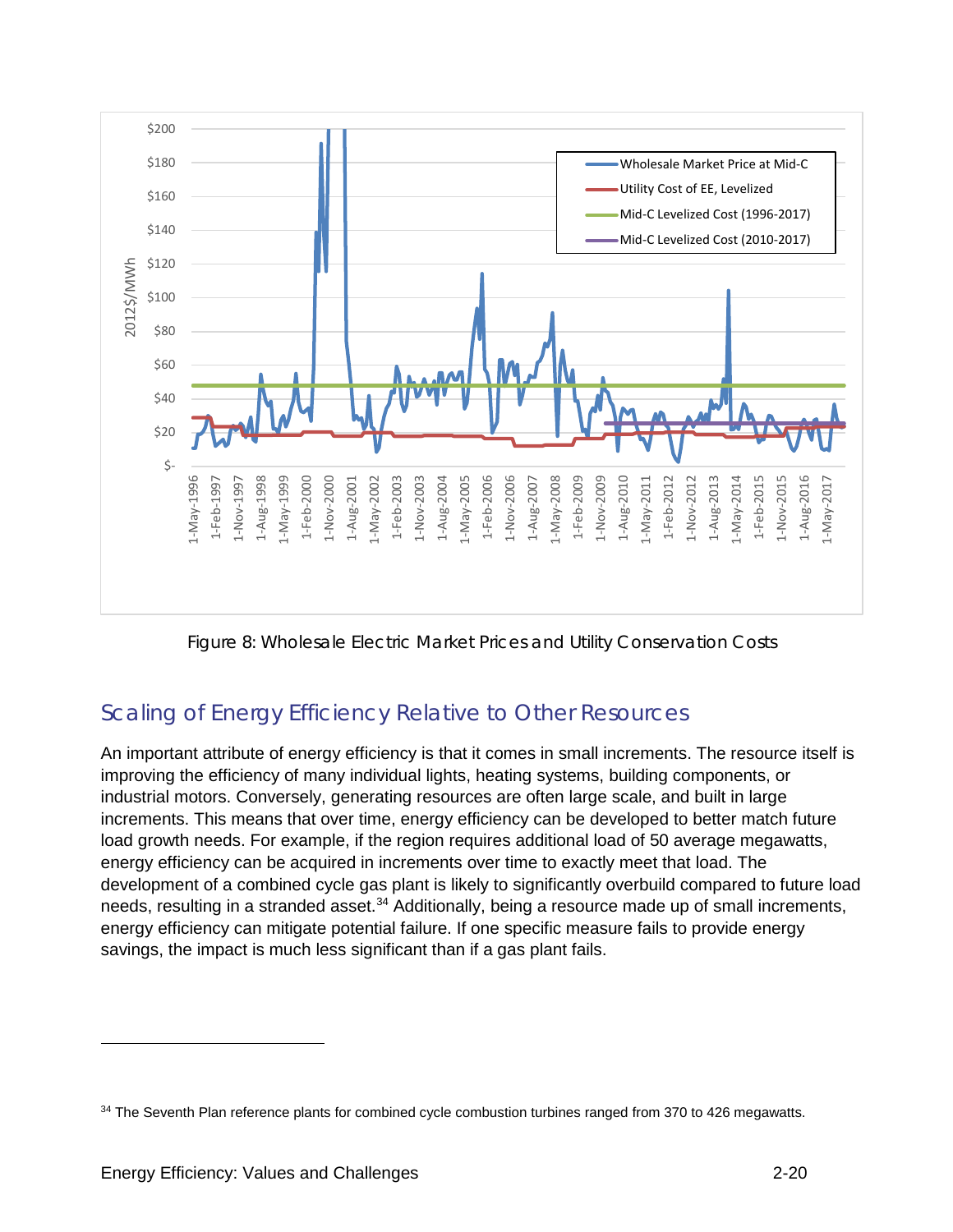#### <span id="page-24-0"></span>Risk of Potential Carbon Pricing Policies

Energy efficiency is also an excellent resource to avoid uncertainty with potential future carbon policies. Since purchasing energy efficiency reduces future carbon emissions, it can help to avoid the costs associated with implementing any carbon policies. The Seventh Plan explored several scenarios that accounted for potential carbon price policies. The results of many of these scenarios are provided in [Figure 3](#page-14-0) above. As shown, all of these carbon policy scenarios result in greater amounts of energy efficiency compared to the business as usual case. The main driver for that is the increased cost associated with building a carbon emitting resource, such as a natural gas plant, to meet additional load. When accounting for the potential added costs of future carbon policies, which would increase the cost of carbon emitting resources relative to energy efficiency, it allows for the purchase of higher cost energy efficiency.

## <span id="page-24-1"></span>OTHER REGIONAL BENEFITS

In addition to benefits that accrue to the power system, other benefits may accrue to the end use customer or society at large. All of these benefits are considered in the total resource cost of energy efficiency.

### <span id="page-24-2"></span>Participant Impacts

#### <span id="page-24-3"></span>Reducing Customer Bills

One of the primary impacts of energy efficiency is the reduction in customer bills. Energy efficiency is meant to provide equivalent (or better) service, with less electricity use. This reduction in electricity use has a direct correlation to reduction in customer bills. The "Lower Conservation" scenario in the Seventh Plan quantifies this value. Compared to the existing policy scenario, average residential customer bills are higher on average when less energy efficiency is developed. Over the 20-year planning horizon, the average residential customer pays \$70 per month when energy efficiency is capped, compared to an average of \$69 per month under a business as usual case.<sup>[35](#page-24-4)</sup> [Figure 9](#page-25-2) shows how those monthly costs vary over time, resulting in a residential bills 20 years down the road that are significantly lower (over 10 percent) for the business as usual scenario. $36$ 

https://www.nwcouncil.org/media/7150140/rpmfinalscenarioresults\_data\_032816-final.xlsx.

<span id="page-24-4"></span><sup>35</sup> Seventh Plan Technical Materials. RPM Analysis Spreadsheet. Updated March 28, 2016. Available at:

<span id="page-24-5"></span><sup>&</sup>lt;sup>36</sup> The savings from customer bills should not be added to the regional power system savings, as they both result from the same "energy and capacity" savings.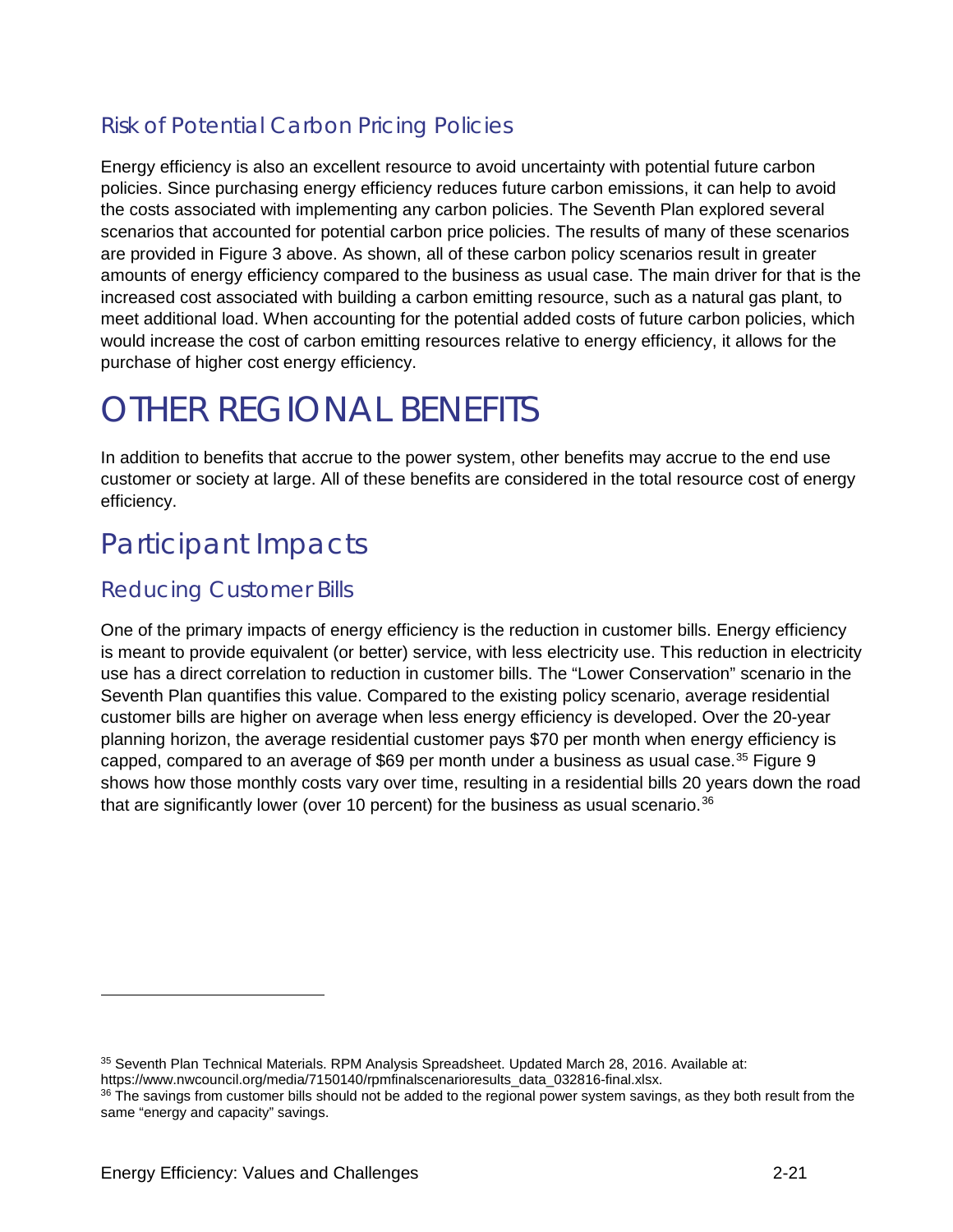

<span id="page-25-2"></span>Figure 9: Regional Average Residential Electricity Bills Under the Existing Policy and Lower Conservation Scenarios[37](#page-25-3)

#### <span id="page-25-0"></span>Operations and Maintenance

Energy efficiency measures can have reduced operations and maintenance compared to alternative technologies.[38](#page-25-4) For example, new lighting technologies, in particular light emitting diodes (LEDs) last significantly longer than other, less efficient, technologies. This reduces the frequency with which a customer needs to replace lamps, as well as the related costs of purchasing these additional lamps. The Council includes these benefits (and costs, if present) in the levelized cost of energy efficiency. This is one of the primary reasons there are some measures with a negative levelized cost in [Figure](#page-13-0)  [2.](#page-13-0)

#### <span id="page-25-1"></span>Reduction in Supplemental Fuel Use

Many homes, particularly in the Northwest, use supplemental fuels like wood and natural gas to heat their homes. As part of its work, the Council's Regional Technical Forum (RTF) has explored the impact on supplemental fuel use from energy efficiency measures. For example, when homeowners insulate their attic, they reduce the heating requirement for that house. For homes with supplemental fuels, the RTF found that this reduced heating load does not just impact the primary heating system,

<span id="page-25-3"></span><sup>37</sup> Seventh Plan Technical Materials. RPM Analysis Spreadsheet. Updated March 28, 2016. Available at: https://www.nwcouncil.org/media/7150140/rpmfinalscenarioresults\_data\_032816-final.xlsx.

<span id="page-25-4"></span>

<sup>&</sup>lt;sup>38</sup> Energy efficiency measures can also have increased operations and maintenance requirements. For example, a heat pump water heater has maintenance costs associated with the compressor that would not be incurred for a standard electric tank water heater. Any such increases in operations and maintenance would be treated as added resource costs in the cost-effectiveness comparison to other resources.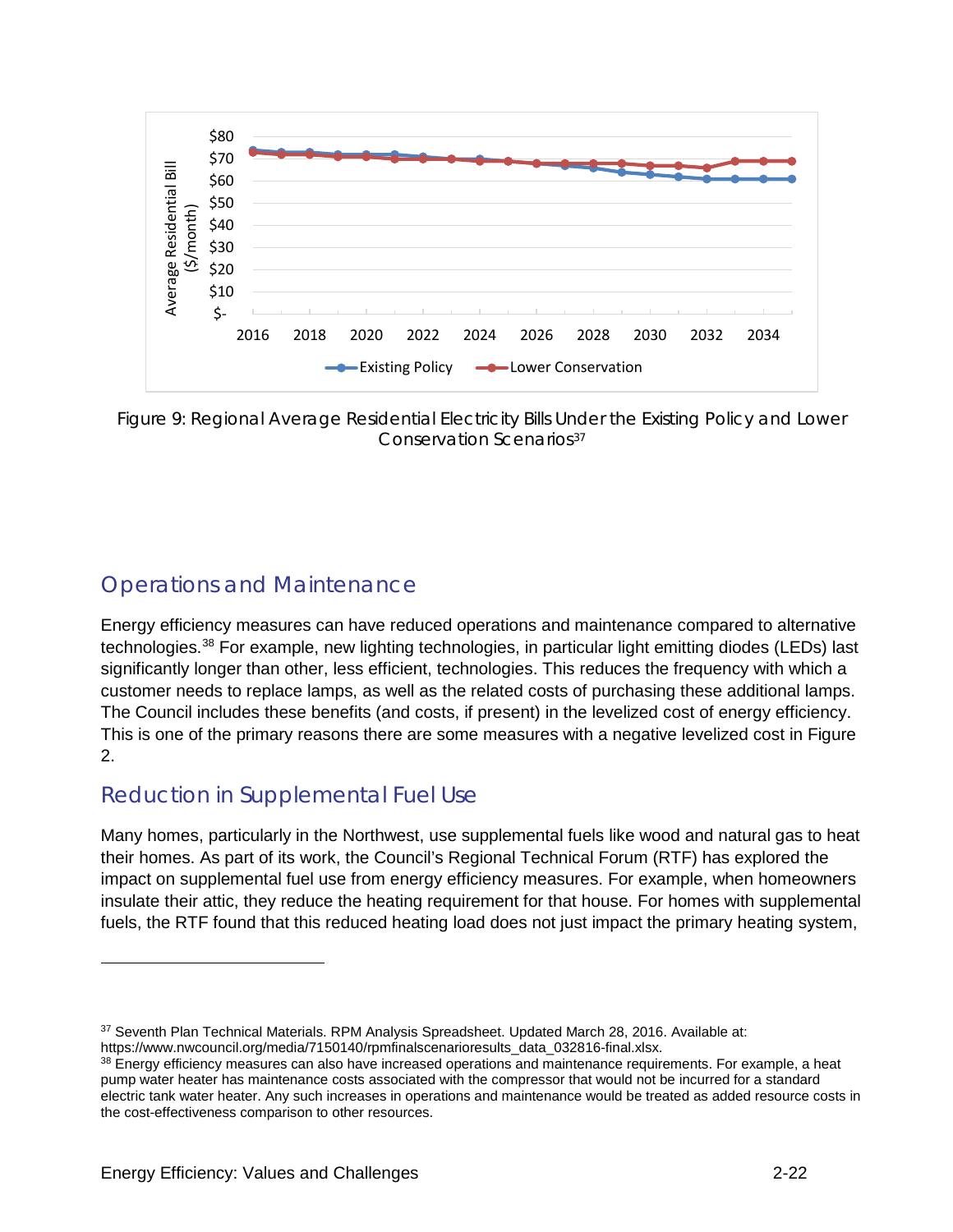but also reduces the use of supplemental fuel. The RTF has been able to quantify these benefits of reduced natural gas costs or purchases in wood in its analysis of its weatherization measures.<sup>[39](#page-26-2)</sup>

#### <span id="page-26-0"></span>Consumer Non-Energy Impacts

There are a variety of other customer benefits that are generally termed "non-energy impacts". These can vary from easily quantifiable benefits, such as water savings, to those that are more difficult to quantify, like health and comfort.

Several energy efficiency measures save both water and electricity. These include: water savings devices such as showerheads and faucet aerators, clothes washers, and irrigation system improvements that apply water more efficiently. For many of these measures, the water savings directly correlate to energy savings. This means that it is easy to quantify the amount of water savings associated with the improved efficiency. For example, more efficient irrigation system practices allow irrigators to apply water more directly to the crops, reducing water loss through evaporation and runoff. This results in less water being required, resulting in less pumping energy. Another example is a water saving device such as a showerhead. Showerheads reduce energy use by requiring less hot water for the same service. This directly translates to a water savings reduction. These water savings are direct benefits to consumers who are able to do more with the existing water available (as in the case of irrigators) or can avoid paying water delivery and sewer costs for the portion of water no longer required.

Energy efficiency can also provide benefits to consumers in the form of comfort, health benefits, and increased productivity. For example, when weatherizing a home or upgrading the heating system, a homeowner may find they are able to maintain a more comfortable house. Additionally, there has been evidence that weatherization in homes can improve health by reducing risk of mold and exposure to cold temperatures.<sup>[40](#page-26-3)</sup> As these other benefits are often difficult to directly tie to a specific measure and to quantify in a symmetric manner across resources, the Council does not currently quantify these benefits as part of the levelized cost of any resources.

### <span id="page-26-1"></span>Societal Benefits

 $\overline{a}$ 

There are several other non-energy benefits associated with energy efficiency that accrue to society at large. These are often considered to be environmental impacts, such as reduced carbon and other emissions, or health impacts.

<span id="page-26-2"></span><sup>&</sup>lt;sup>39</sup> Regional Technical Forum. Single Family Weatherization UES Measure. Supporting data available at https://rtf.nwcouncil.org/measure/single-family.

<span id="page-26-3"></span> $40$  Barnard et al. (2011). The impact of retrofitted insulation and new heaters on health services utilisation and costs, pharmaceutical costs and mortality: Evaluation of Warm Up New Zealand: Heat Smart. Available at: http://www.healthyhousing.org.nz/research/currentresearch/evaluation-of-warm-up-new-zealand-heat-smart/.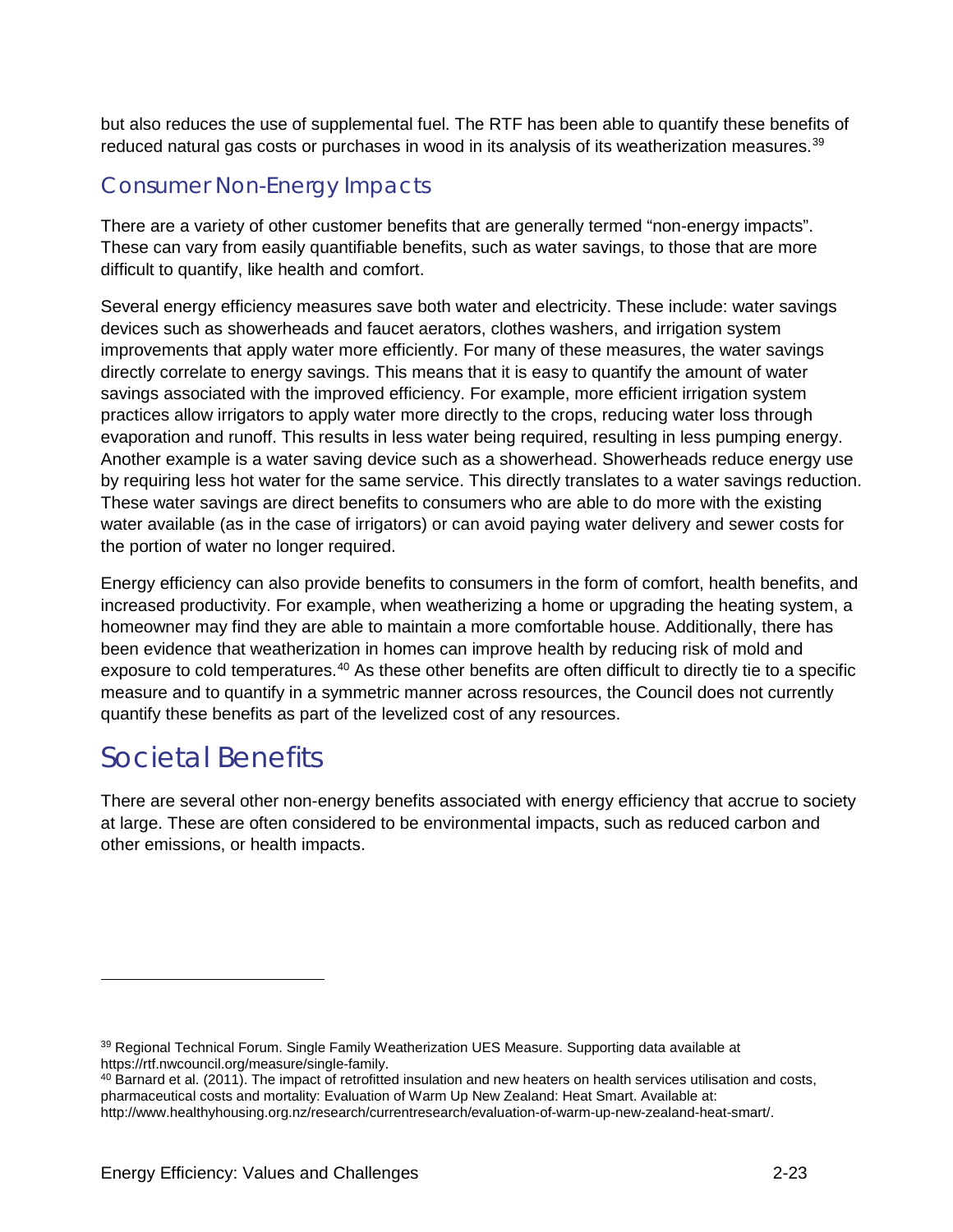#### <span id="page-27-0"></span>Carbon and Other Emission Reductions

One of the most significant benefits from energy efficiency is its ability to reduce energy and capacity needs. This in turn results in the reduced need to add additional resources that emit carbon and other polluting compounds. It also results in the ability to potentially retire an existing, high-polluting resource, without requiring as large a build out of new resources.

While the Seventh Plan only focused on carbon emissions, it does have some useful findings with respect to reductions in emissions under a variety of scenarios. The best example to illustrate the benefit from energy efficiency is comparing how limitation on energy efficiency acquisition impact the carbon emissions when compared to a business as usual case.<sup>41</sup> [Figure 10](#page-27-1) again compares these two scenarios, showing the two-year average million metric ton equivalent of carbon across the entire Pacific Northwest power system. As shown, cumulative emissions over the 20-year period result in 7 percent higher emissions in the efficiency limited scenario.



<span id="page-27-1"></span>Figure 10: Total Pacific Northwest Emissions Rates Compared in the Existing Policy and Lower Conservation Scenarios.

While this example provides the most direct comparison, it is clear across the Seventh Plan that energy efficiency plays a critical role in reducing overall emissions of the system. As noted in the Plan: "All scenarios show gradually increasing emissions beginning around 2028 as the amount of annual energy efficiency development slows due to the completion of cost-effective and achievable

-

<span id="page-27-2"></span><sup>41</sup> Seventh Plan Technical Materials. RPM Analysis Spreadsheet. Updated March 28, 2016. Available at: https://www.nwcouncil.org/media/7150140/rpmfinalscenarioresults\_data\_032816-final.xlsx.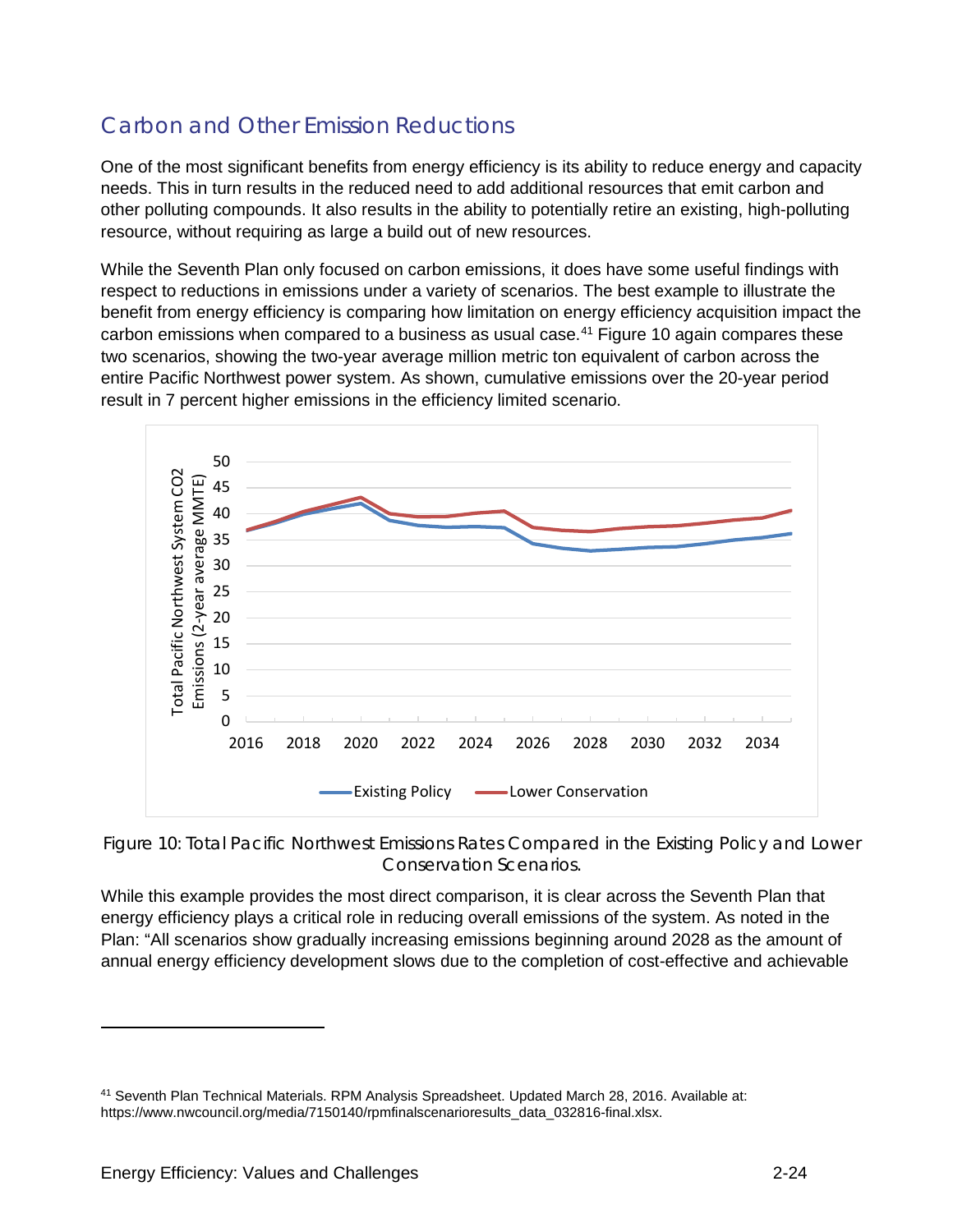retrofits. This lower level of energy efficiency no longer offsets regional load growth, leading to the increased use of CO2 emitting generation."[42](#page-28-1)

#### <span id="page-28-0"></span>Particulates Reduction

The RTF explored one example of these particulates reductions through its analysis of wood smoke reductions from the installation of ductless heat pumps.<sup>[43](#page-28-2)</sup> As noted above, there is a significant amount of supplemental fuel use, in particular wood, in the Pacific Northwest. As with the weatherization example above, the RTF found that higher efficiency HVAC systems can also reduce the reliance on supplemental fuels. The measure examined in this particular study was the installation of a ductless heat pump in the main living area of homes. In addition to calculating the reduction in supplemental wood use avoided with this measure, the RTF also explored the possibility of quantifying the broader societal benefits of reduced wood smoke and the particulate PM2.5. This analysis included modeling the dispersion of wood smoke and using analysis from the U.S. Environmental Protection Agency and Air Resource Boards to quantify the impact. The analysis took one additional step to explore putting a dollar value on health benefits from reducing these particulates. The results demonstrated a potentially significant benefit from reduced wood smoke that was significantly more than the benefit of the electricity alone.

These examples demonstrate the value that energy efficiency may have to society as a whole. When considering energy efficiency in the context of resource planning, it is important to ensure that all resources get symmetric treatment with respect to the potential benefits that may accrue to the power system, end use consumers, or society.

<span id="page-28-1"></span><sup>42</sup> Seventh Plan, *op cit*. Chapter 15: Analysis of Alternative Resource Strategies. Pages 15-27 and 15-28.

<span id="page-28-2"></span><sup>43</sup> Regional Technical Forum, November 4, 2014. Quantifying the Health Benefits of Reduced Wood Smoke from Energy Efficiency Programs in the Pacific Northwest.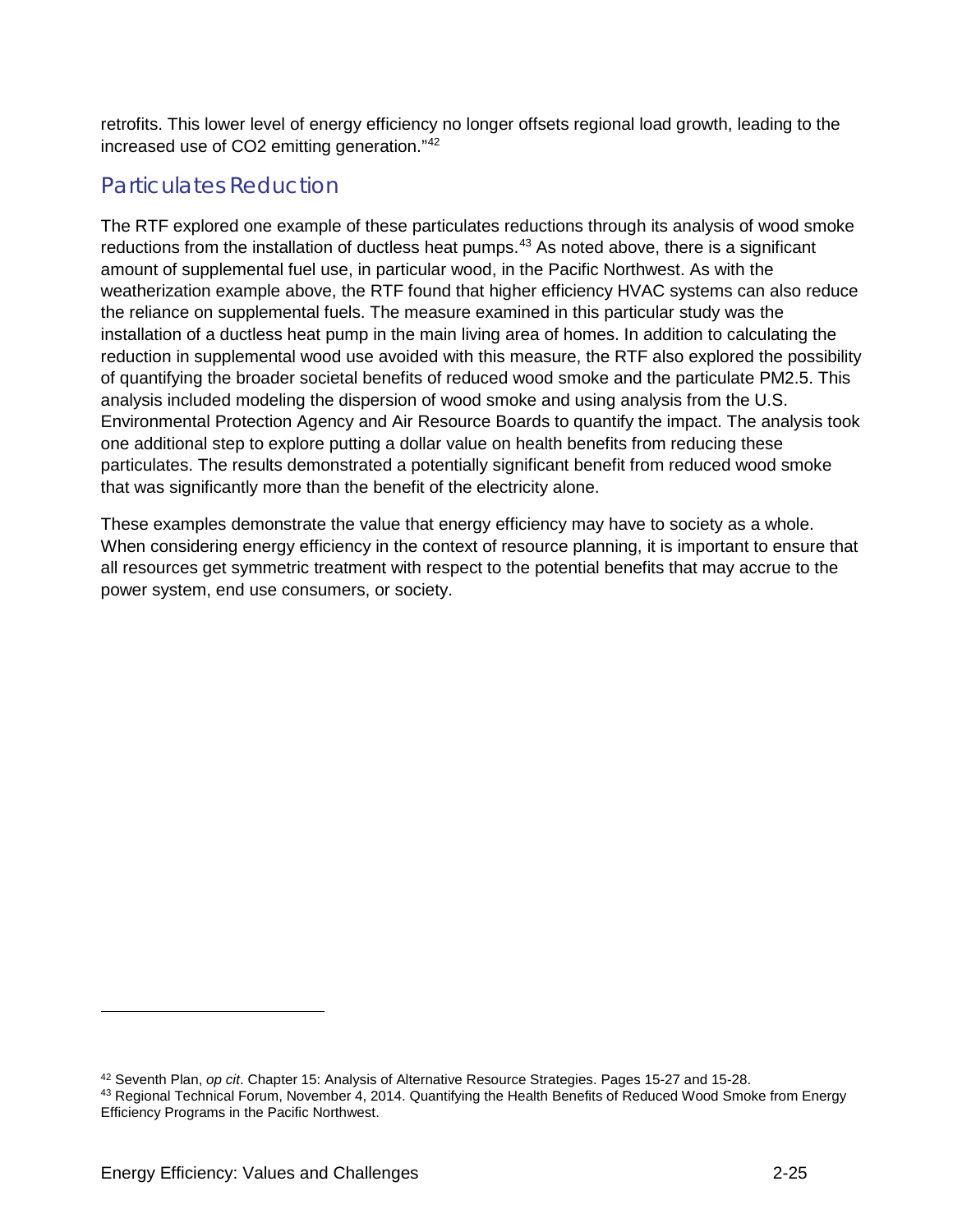## <span id="page-29-0"></span>**SECTION 3: EFFICIENCY VALUE IN THE BONNEVILLE SYSTEM**

The purpose of this section is to provide a foundational understanding of how Bonneville funds its acquisition of energy efficiency resources and how those resource development costs are recovered through its power sales This section includes four parts: The Northwest Power Act requirements, Bonneville historical energy efficiency program approaches, current energy efficiency program structure, and impacts of the current structure on energy efficiency. The first three set the context for understanding the impacts and implications of the current Bonneville approach to energy efficiency*.*

Since the Northwest Power Act was enacted in 1980, which obligates Bonneville to implement an energy-efficiency program consistent with the Power Plan,<sup>[44](#page-29-2)</sup> Bonneville has employed a range of mechanisms to both fund and recover the cost of its energy efficiency programs. In addition, Bonneville periodically adapts its energy efficiency program to fit the needs of its utility customers. Although the Northwest Power Act granted Bonneville the ability to borrow (i.e., capitalize) the cost of acquiring energy efficiency so that its costs were recovered through time, the agency has also funded some of its programs by recovering all of their cost in current rates (i.e., expensing). At times since it first invested in energy efficiency in 1980, Bonneville has recovered the cost of energy efficiency across all customers without regard to individual utility purchases from Bonneville. At other times, Bonneville has required individual utilities to self-fund *all* (e.g., through their rate credit/discount programs) or *only a portion* (e.g., through their energy efficiency cost-sharing agreements) of the cost of energy efficiency's development based on the share of the utility's total load supplied by the agency. Understanding these mechanisms is critical to understanding how the benefits of energy efficiency flow back to Bonneville customer utilities.

In 2007, Bonneville adopted a record of decision on the agency's regional power marketing role for fiscal years 2012 and beyond (Regional Dialogue ROD).<sup>[45](#page-29-3)</sup> It established the implementation approach for executing Bonneville's many obligations to bring as much certainty as possible for the term of the twenty-year contracts. The Regional Dialogue provided a framework for how Bonneville would meet its obligations and outlined contracts available for its customers. Bonneville currently operates under this framework and thus will be detailed below to provide context on how the energy efficiency program impacts Bonneville and its utilities.

## <span id="page-29-1"></span>NORTHWEST POWER ACT REQUIREMENTS

As noted above, the Act) directs the Council to adopt a regional energy conservation and electric power plan. The Act, and thus the power plan considers energy efficiency as a resource and directs

-

<span id="page-29-3"></span><span id="page-29-2"></span><sup>44</sup> For more information on the Northwest Power Act, see: https://www.nwcouncil.org/reports/northwest-power-act<br>45 Bonneville Power Administration Long-Term Regional Dialogue Record of Decision July 2007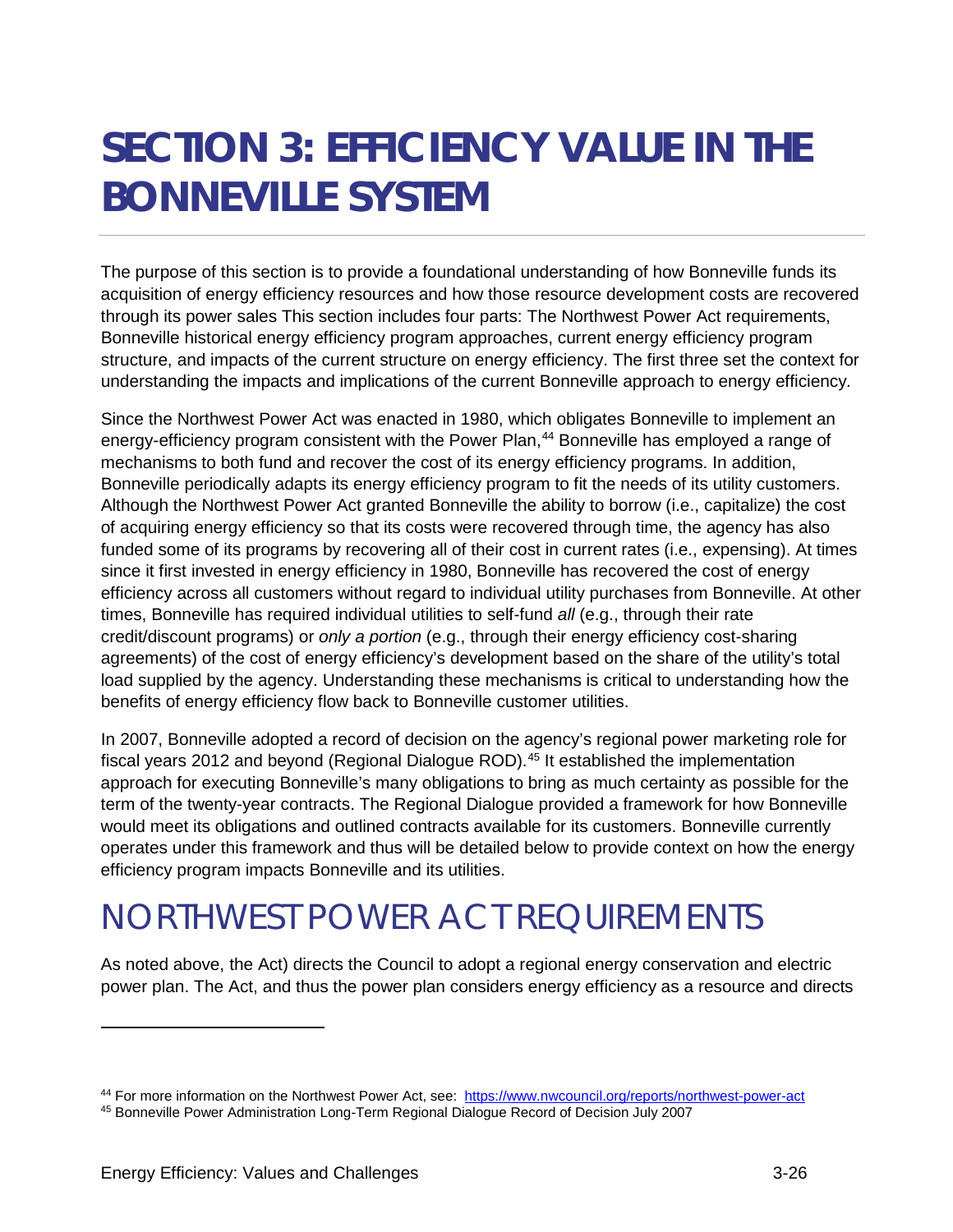the Council to include an energy conservation program and scheme for implementing conservation measures to meet or reduce Bonneville's obligations. For this reason, the power plans include conservation (energy efficiency) targets for the region as a whole and for Bonneville. Under the Act, Bonneville shall acquire conservation and implement conservation measures to meet or reduce its load obligations consistent with the Council's power plan. Bonneville develops its energy efficiency program to meet these obligations.

Section 5 of the Act states that Bonneville is required to serve "net requirements" of a Pacific Northwest utility customer, if requested. A utility customer's net requirement is equal to that customer's load less its "dedicated" resources. Preference customers<sup>[46](#page-30-1)</sup> and investor-owned utilities may request "requirements service" from Bonneville. Such net requirement sales shall be at rates established pursuant to Section 7 of the Act (Priority Firm, or PF, rates for preference customers, New Resource, or NR, rates for IOUs). The Regional Dialogue Contracts offered in 2008 currently implement Bonneville's net requirement obligation. [47](#page-30-2)

Section 7 of the Act states Bonneville must set its rates to recover its costs and provides specific guidance on the allocation of resource costs, allocation of Residential Exchange costs, the determination of rates for direct service industries, a public rates process, and FERC oversight. Within this, Bonneville has discretion on other ratemaking issues, such as rate design. The current Tiered Rate Methodology (TRM) implements Regional Dialogue policies and locks down PF rate design. Bonneville currently establishes its rates for periods of two years.

## <span id="page-30-0"></span>DESCRIPTION OF BONNEVILLE ENERGY EFFICIENCY FUNDING AND COST RECOVERY

Bonneville has offered a wide range of energy efficiency funding mechanisms since the adoption of Council's first Power Plan in 1983. The changes reflect Bonneville's relationship with its customers, the state of energy efficiency as a resource, and electric industry dynamics. The five primary energy efficiency funding mechanisms offered by Bonneville since 2001 include the Conservation and Renewables Discount (C&RD), the Conservation Augmentation (ConAug), the Conservation Rate Credit (CRC), the Conservation Acquisition Agreement (CAA), and the current Energy Efficiency Incentive (EEI) with its contractual mechanism called the Energy Conservation Agreement (ECA). Prior to 2012, the Bonneville energy efficiency programs blended equity and utility control with utility opportunity. The current energy efficiency program allows for utility control and opportunity while also ensuring equity. Throughout the history, cross-subsidization between utilities is a critical consideration. The ConAug and CAA components of the past programs introduced and enabled cross-subsidization. However, in the current program, utilities retain their equitable share of funding as well as control over its redistribution through bi-lateral transfers.

<span id="page-30-1"></span><sup>46</sup> The Northwest Power Act identifies public utilities and cooperatives as preference customers for Bonneville. Northwest Power Act, §5(b)(1), 94 Stat. 2712.

<span id="page-30-2"></span><sup>47</sup> These are twenty-year power sales contracts, thus are set to expire in 2028.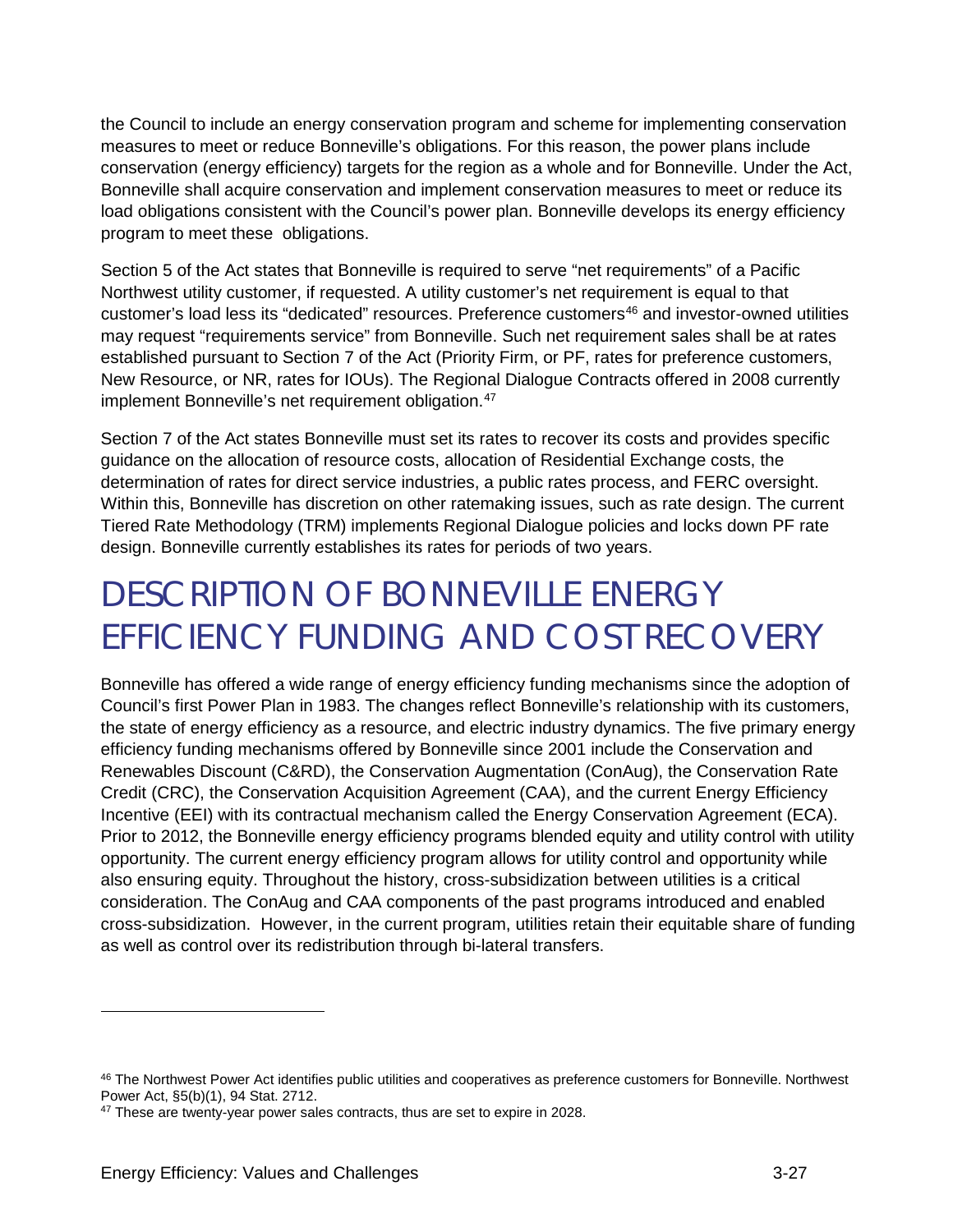

<span id="page-31-1"></span>Figure 11: Timeline of Bonneville Energy Efficiency Program Funding Since 2001

### <span id="page-31-0"></span>Conservation and Renewables Discount and Conservation Augmentation

Bonneville used the C&RD from March 2001 through September 2006. The total budget for was \$152 million over the five-year period (average of about \$30 million per year). The C&RD provided Bonneville's Public utility customers with a 0.05 cent per kilowatt-hour discount off of the PF rate on all of their power purchases from Bonneville.<sup>[48](#page-31-2)</sup> The total amount of the discount (not to exceed 0.05 cents x Bonneville power purchases) was based on the amount of the energy efficiency savings and/or renewable resources acquired by the utility. The rate discount was granted to each utility participating in the program on the assumption that they would acquire sufficient energy savings or renewable resources to fully utilize their total discount. Therefore, under C&RD, Bonneville did not provide direct funding for energy efficiency. Instead, each utility had to "self-fund" their energy efficiency and renewable resource development programs. The amount of each utility's discount was calculated by multiplying the energy efficiency savings for each measure or renewable resource acquisition times the present value of those energy savings or renewable resources to the region over the life of those resources based on the Council's Power Plans.<sup>[49](#page-31-3)</sup> Utilities could select any measure to use in their programs from an online database created by the Regional Technical Forum. Since the total discount amount available to each utility was based on its power purchases from Bonneville, it was designed to avoid cross-subsidization of utilities.

Because utilities accrued their rate discount based on the present value to the region of the energy savings or renewable resources acquired over the life of each measure, utilities could potentially receive a discount value for some measures that was larger than their actual cost of acquiring that energy-efficiency measure. As a result, utilities could decide to use that "surplus" to acquire additional efficiency or to reduce the amount of self-funding needed to secure the rate discount.

<span id="page-31-2"></span><sup>&</sup>lt;sup>48</sup> The region's investor-owned utilities were also able to participate in the C&RD. However, the maximum rate discount was based on the amount of their residential and small farm exchange.

<span id="page-31-3"></span><sup>&</sup>lt;sup>49</sup> Utilities received 80 percent of the present value of the energy efficiency savings while Bonneville "retained" the remaining 20 percent of the present value of the savings to represent its administrative expenses.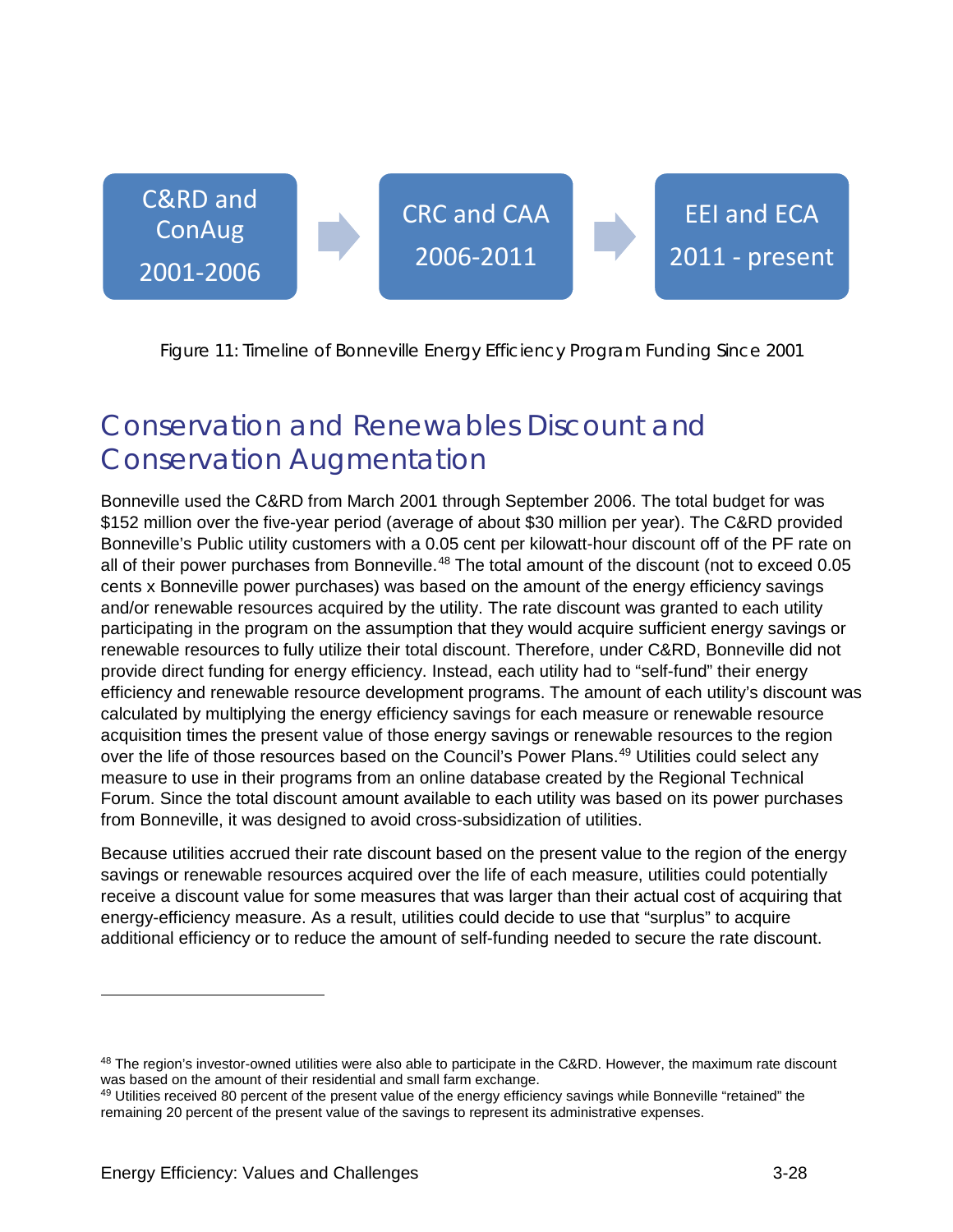The rate discount was provided up front. This meant that Bonneville only collected the 0.05 cents per kilowatt-hour if utilities failed to acquire sufficient energy efficiency savings or renewable resources to fully utilize their total discount. Therefore, Bonneville's wholesale power rates had to be sufficient to cover its revenue requirements, assuming that all utilities would take advantage of the discount. In other words, through the C&RD utilities fronted the cost for the energy efficiency, while Bonneville did not pre-collect any energy efficiency dollars.

The Conservation Augmentation Program (ConAug) operated during the same period as the C&RD program. Under the ConAug program, Bonneville entered into specific contracts with individual utilities to develop energy-efficiency projects or operate specific energy-efficiency programs at a negotiated lowest price. Utilities entering these agreements had to explain how they kept the ConAug separate from the C&RD projects. While ConAug and C&RD were roughly comparable in total annual funding, all of the cost of the ConAug program, which was capitalized, were recovered across Bonneville's PF power sales. Utilities could receive a \$0.01 per kWh performance payment, which Bonneville paid only after the savings were delivered and confirmed by Bonneville. While all of Bonneville's public customers were eligible to participate in the ConAug program, the majority of the projects were undertaken by larger utilities since these utilities had the staff capabilities to develop and oversee implementation.

### <span id="page-32-0"></span>Conservation Rate Credit and Conservation Acquisition Agreement

The CRC program ran from 2006 to 2011. The CRC program was a credit to the rate rather than a discounted rate. Individual participants in the CRC made investments in cost-effective energy efficiency or renewable resource development in the region that earned reimbursements at least equal to the sum of the CRC given during the rate period. Through its Planning, Tracking and Reporting (PTR) system, Bonneville provided information based primarily, but not exclusively on the work of the RTF, about measures that would satisfy the CRC obligations. This included information on the credit per measure, which was based primarily on the measure's estimated costs (rather than the value of the savings), which resulted in utilities being unable to accrue "surplus" like they had under the C&RD program.

The annual budget for CRC was \$36 million.<sup>[50](#page-32-1)</sup> CRC funding was proportional to the amount of power purchased from Bonneville, set at 0.05 cents per kWh applied to its PF, Industrial Firm Power (IP), , non-PF rate classes, and NR purchases (anyone with a firm contract received the CRC). The monthly revenue requirement for the CRC was reflected in the customer's monthly total power bill. Then a credit for qualifying conservation achievements claimed by utilities was applied after Bonneville determined all other charges and credits on the participating customer's power bill. Bonneville collected sufficient revenues from power sales to cover all of its cost, on the assumption that it would pay out the full CRC. As such, utilities had to "front" (i.e., self-fund) their EE programs in order to get reimbursed under the CRC. Unlike in the C&RD where Bonneville provided a discount

<span id="page-32-1"></span><sup>50</sup> "Final Post-2006 Conservation Program Structure," Bonneville Power Administration, Final 6/28/05.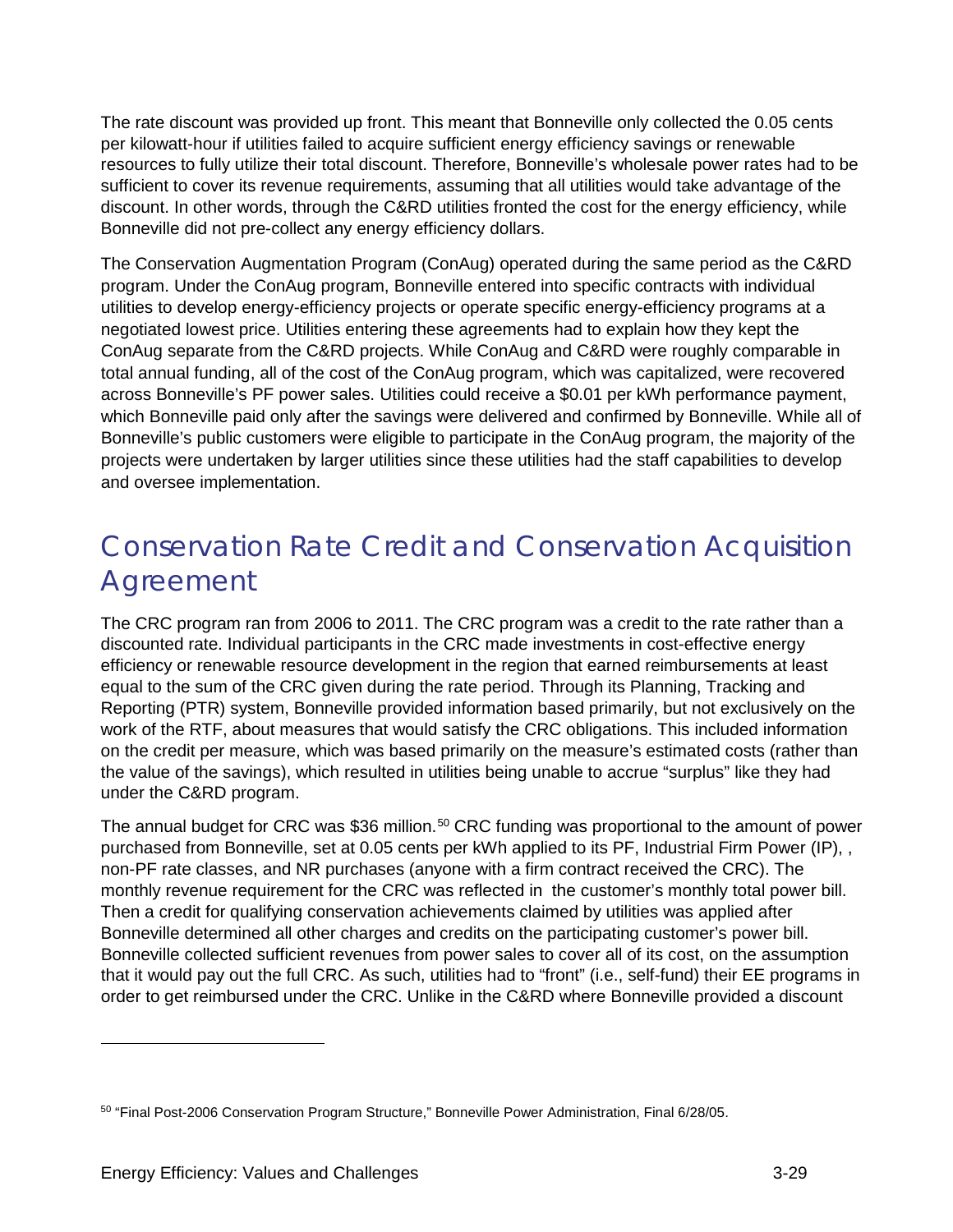up front and never collected revenues, in the CRC Bonneville had to have the funds in their revenue requirements to pay the credits.

CAA is a separate agreement that had a negotiated price per average megawatt conserved, including the administrative costs. The CAA annual budget was \$33 million.<sup>[51](#page-33-1)</sup> As with the C&RD and ConAug, utilities could do both CRC and CAA, as long as it was clear how the projects were separate.

Before describing Bonneville's current energy efficiency program, the following section will provide an overview of the regulation and policy context that shapes the current Bonneville rate structure.

## <span id="page-33-0"></span>REGULATORY AND POLICY CONTEXT FOR CURRENT BONNEVILLE RATE STRUCTURES[52](#page-33-2)

In 1992 Congress passed the Energy Policy Act (EPAct 92) which set goals, created mandates, and amended utility laws to increase [clean energy](https://en.wikipedia.org/wiki/Clean_energy) use and improve overall energy efficiency in the [United States.](https://en.wikipedia.org/wiki/Energy_efficiency_in_the_United_States) The law had far-reaching impact on electric power regulation. Among other changes, EPAct 92 called for utility companies to allow external entities fair access to the electric transmission systems across North America. The act's intent was to allow large customers (and in theory, every customer) to choose their electricity supplier and subsequently pay for the transmission to deliver it from the generation to serve their load. As a result, Bonneville, and all other power marketers, separated their power and transmission businesses to assure that cross subsidy from one business line to the other would not garner unfair competitive advantage in another. One result from EPAct 92 was to initiate widespread electric system restructuring discussions focused on opening up wholesale and retail competition.

The Northwest took up the discussion in 1996. In 1996, the governors of Idaho, Montana, Oregon and Washington convened the Comprehensive Review of the Northwest Energy System to seize opportunities and moderate risks presented by the transition of the region's power system to a more competitive electricity market.<sup>[53](#page-33-3)</sup> Among the keys issues taken up in the review was the impact of electric restructuring on Bonneville. After EPAct 92 Bonneville found itself in an unusual and troubling position. Bonneville's customers had the opportunity to leave the Bonneville system for lower-cost providers of electricity. In the mid-1990s, there were concerns that Bonneville's high fixed costs, including its past investments in nuclear power plants through the [Hydro-Thermal Power](https://www.nwcouncil.org/history/HydroThermal/)  [Program,](https://www.nwcouncil.org/history/HydroThermal/) and costs for fish and wildlife recovery would make it uncompetitive in the wholesale power marketplace. One of the key recommendations from the 1996 Comprehensive Review was that Bonneville should institute a subscription-based system for marketing the power from the federal system.

<span id="page-33-1"></span><sup>51</sup> "Final Post-2006 Conservation Program Structure," Bonneville Power Administration, Final 6/28/05.

<span id="page-33-2"></span><sup>&</sup>lt;sup>52</sup> Note that while this paper provides a walk-through of different EE funding models, it does not include changes to power sales agreements in the same time frame which would provide additional context.

<span id="page-33-3"></span><sup>53</sup> Comprehensive Review of the Northwest Energy System, December 1996, https://www.nwcouncil.org/reports/96-26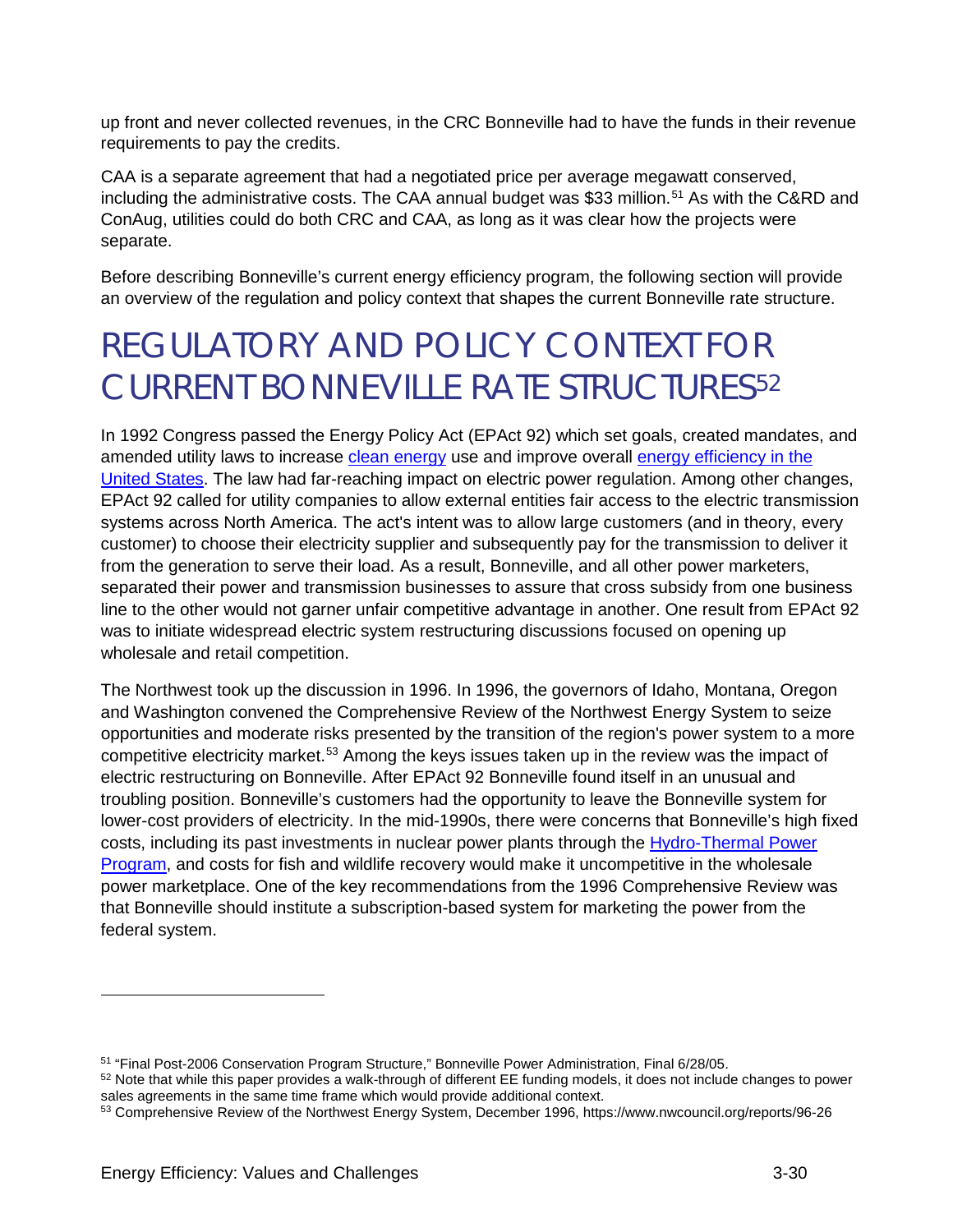In 2007, Bonneville adopted a record of decision on the agency's regional power marketing role for fiscal years 2012 and beyond (Regional Dialogue ROD). [54](#page-34-1) The process took about five years to develop and was called the Long-Term Regional Dialogue. The policy established the business relationship between Bonneville and its customers for the 20-year Regional Dialogue period of 2008 through 2028. It addressed how Bonneville will handle dozens of issues associated with allocating the federal power system. For example, the tiered rate framework addressed Bonneville's obligations to serve Direct Service Industrial (DSI) load and the Residential Exchange loads of investor-owned utilities. It established how Bonneville would treat requests for service from newlyformed public utilities. It also established three kinds of power products that customers could choose from: Load Following, Block, and Slice. Utility customers can combine the Block and Slice contracts into a "Slice/Block" options. Basically, it establishes the implementation approach for executing Bonneville's many obligations to bring as much certainty as possible for the term of the twenty-year contracts.

As part of the Regional Dialogue policy, Bonneville established that, through limited augmentation and tiered rates, it would provide incentives for its customers to achieve cost-effective conservation, while maintaining its commitment to meet its share of the Council's conservation target.<sup>[55](#page-34-2)</sup> In particular, Bonneville committed to pursue the development of all cost-effective conservation in the service territories of those public utilities served by Bonneville, to be accomplished in partnership with public utilities at the lowest cost to Bonneville. [56](#page-34-3)

The allocation of transmission system costs power system costs establishes how the benefits of energy efficiency flow to each of the parties in the system. This is explored later in this section.

### <span id="page-34-0"></span>Cost Allocation of the Federal System

Under the Regional Dialogue ROD and implementing rate and contract decisions, Bonneville established a two-tiered system of rates and a Tiered Rate Methodology (TRM) to determine how to allocate costs between the tiers. The Tier 1 rate covers the costs of service of the firm capability of existing system of hydro, thermal, and contract resources – the augmented federal base system and the costs of associated debt service, operations, fish and wildlife, and other obligations, including conservation. The Tier 2 rate is intended to cover the costs for any service requested beyond the capability of the augmented federal base system sold at the Tier 1 rate, a Tier 2 rate is based in any particular instance on the costs of providing that incremental service. One of the rationales cited by Bonneville for the tiering of rates is that it would send a stronger, market-based, signal for conservation and new resource development to utilities requesting additional load service.

Bonneville established a method to determine the portion of the augmented federal base system available to serve each eligible customer purchasing power at Tier 1 rates using the Contract High Water Mark (CHWM) as a starting point. The CHWM for each utility was established in 2011 and is basically the net requirement load of a utility divided by the total of all eligible utility net requirement loads. Because the federal system energy and capacity and utility net requirements can change over

<span id="page-34-1"></span><sup>&</sup>lt;sup>54</sup> Bonneville Power Administration Long-Term Regional Dialogue Record of Decision July 2007

<span id="page-34-2"></span><sup>55</sup> The Regional Dialogue also includes renewables in its policy.

<span id="page-34-3"></span><sup>56</sup> Bonneville Power Administration Long-Term Regional Dialogue Final Policy July 2007, page 13.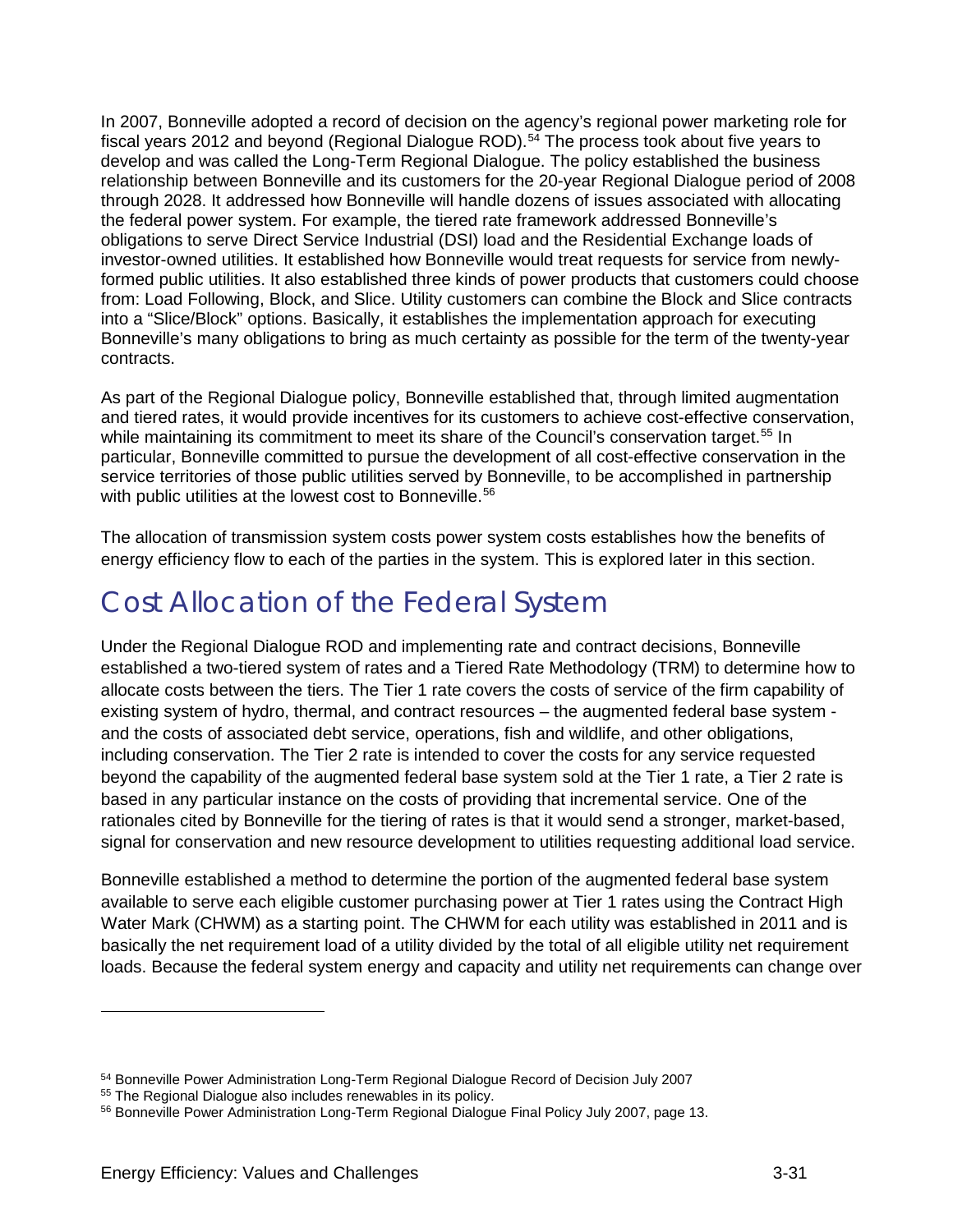time, Bonneville established a Rate Period High Water Mark (RHWM), that sets the maximum planned amount of power that a utility may purchase each year of the Rate Period under Tier 1 rates. Bonneville also established a Tier One Cost Allocator (TOCA), which is used to divide up costs and credits allocated to utilities purchasing power at Tier 1 rates based on RHWM.

#### <span id="page-35-0"></span>Tier 1 Federal Firm System Capability

The capability of the augmented federal base system sold at a Tier 1 rate is a key determinant of the allocation. Bonneville uses the system firm critical-period output plus any rate-period augmentation to establish Tier 1 system capability in each rate period. This includes about 35 specific Federal system hydro generation, 14 designated non-Federal wind, solar, and hydro resources, and 18 designated contract purchases. Total Federal firm system capability changes over time as resource capability changes. The amount hovers around 7000 aMW of energy (shown in [Table 2](#page-37-1) as RT1SC).

#### <span id="page-35-1"></span>Contract High Water Mark<sup>[57](#page-35-3)</sup>

The CHWM for each public utility was established in 2011 based on 2010 loads. The main steps for determining the CWHM are summarized (briefly) as follows:

- Step 1 Determine measured FY 2010 load
- Step 2 Determine existing resources for CHWMs
- **Step 3 Establish eligible load**
- Step 4 Energy efficiency adjustment (verified energy efficiency 2007-2010)
- Step 5 Determine CHWM and Provisional CHWM

Establishing the CHWM took a great deal of negotiation and thus there were many adjustments to setting the final CHWH values. These adjustments were made to temper impacts of moving to tiered rates. They included provisions for newly-formed utilities, phasing-in of CHWM over a transition period, negotiated details for which loads and resources were included in net requirements calculations, and to avoid disincentives for energy efficiency before the start of the contract period. In the end, Bonneville decided to augment the Federal system with up to 300 aMW of new resources that were melded in with the cost of the existing system. This resulted in most customers starting the twenty-year contract period with net requirements loads below their CHWM.

#### <span id="page-35-2"></span>Rate Period High Water Mark

The RHWM is essentially the utility share of the Tier 1 system generation capability during each specific two-year rate period and is determined with the following equation:

$$
RHWM = \frac{CHWM}{\sum CHWM} \times RT1SC
$$

<span id="page-35-3"></span><sup>57</sup> see BP-12-A-03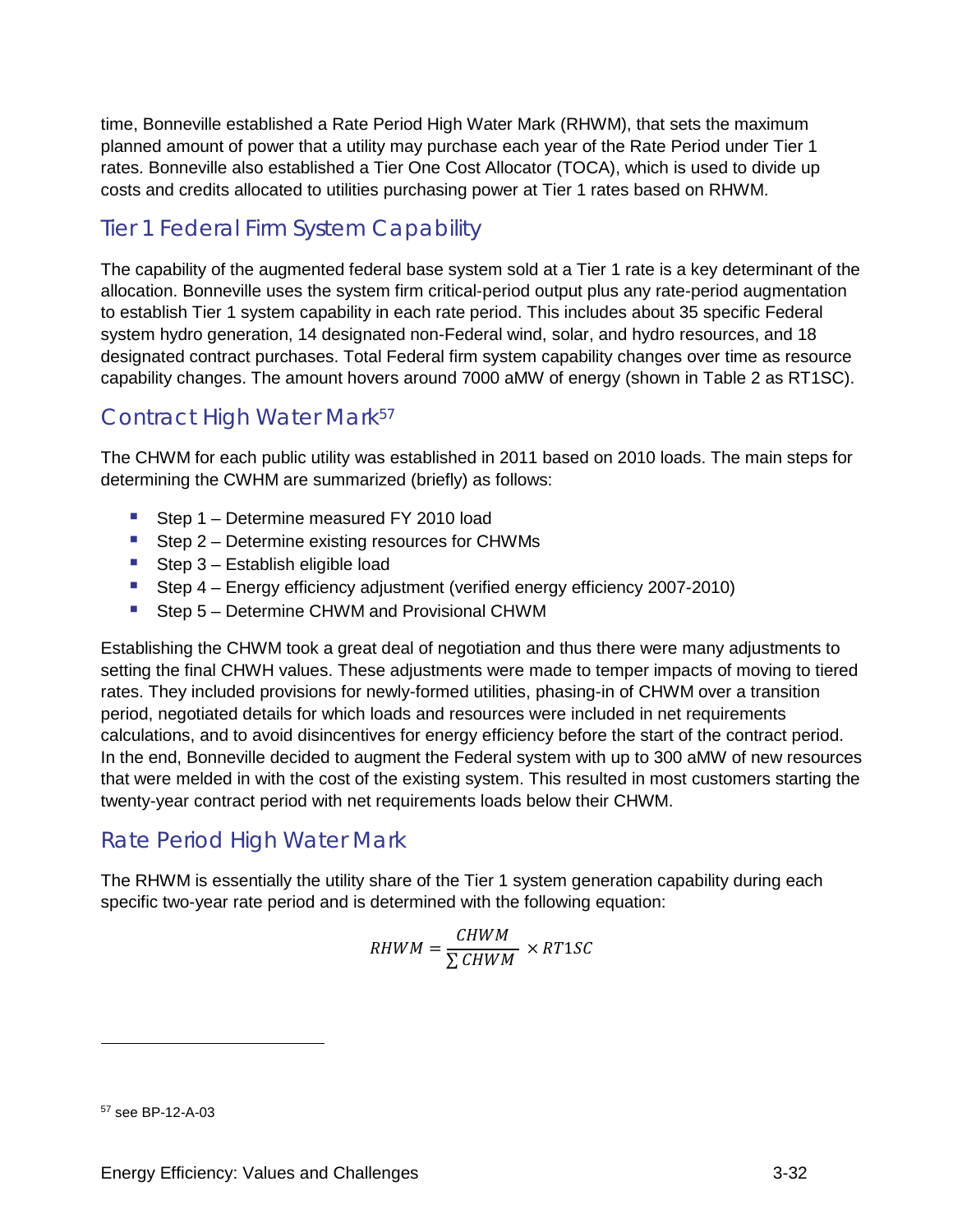Where:

RHWM – Rate period high water mark  $\sum$  CHWM – Sum of all publics' contact high water marks RT1SC – Forecast RHWM Tier 1 system capability

It is determined prospectively based on forecasts of utility load and resources. The load forecasts include forecasted efficiency. The maximum planned amount of power a customer may purchase under Tier 1 rates each fiscal year of the rate period is the RHWM or its actual load for Load Following customers and the lesser of RHWM or the Annual Net Requirement for Block and Slice/Block customer.<sup>[58](#page-36-0)</sup> It is important to note that the sum of the Rate Period High Water Marks (RHWM) for all the customers purchasing at Tier rates 1<sup>[59](#page-36-1)</sup> equals the Rate Period Tier 1 System Capability (RT1SC) in aMW. The costs of the Tier 1 system are allocated on the basis of equal cost per share of system capability.

[Table 2](#page-37-0) summarizes the number of utilities below and above their rate period high water marks and the total annual load in each category. By 2020, about half of the 134 utilities are forecast to be below their high-water marks. The number of utilities above their RHWM has been shrinking. In 2014, 81 utilities were above their RHWM. By 2020, it is forecast that only 68 will be above their RHWM. Even though there will be fewer utilities with loads above their RHWM in 2020 than in 2014, the total loads above RHWM has been growing or flat over this period. Over the recent rate periods, Bonneville served about 90 percent of the above RHWM utilities, supplying from 20 to 40 percent of the total above-RHWM load. The remainder of the above-RHWM load is served by non-Bonneville wholesale suppliers or market purchases.

The second part of [Table 2](#page-37-0) shows more detail of the above RHWM products utilities purchase through Bonneville, including those with Load Shaping Rates, Vintage Rate, Load Growth Rate, and Short-Term Rate. The Load Shaping Rates are for customers that have above RHWM loads of less than 1 annual aMW. The last two rows in the table show the amount of above RHWM Annual Energy and number of utilities served by non-federal resources. $60$  Tier 2 costs are treated as passthrough costs for Bonneville, meaning that the cost for Bonneville to procure the Tier 2 products is directly charged to the served utilities.

<sup>58</sup> Customer types are described in more detail below in the section on Bonneville Products and Rate Structure.

<span id="page-36-1"></span><span id="page-36-0"></span><sup>&</sup>lt;sup>59</sup> This paper may refer to "Tier 1 customers/utilities" or "Tier 2 customers/utilities". We recognize that the Tiers are rate constructs and thus there are no "Tier 2 customers", we use this term as short-hand notation.

<span id="page-36-2"></span><sup>&</sup>lt;sup>60</sup> Details provided by Bonneville Power.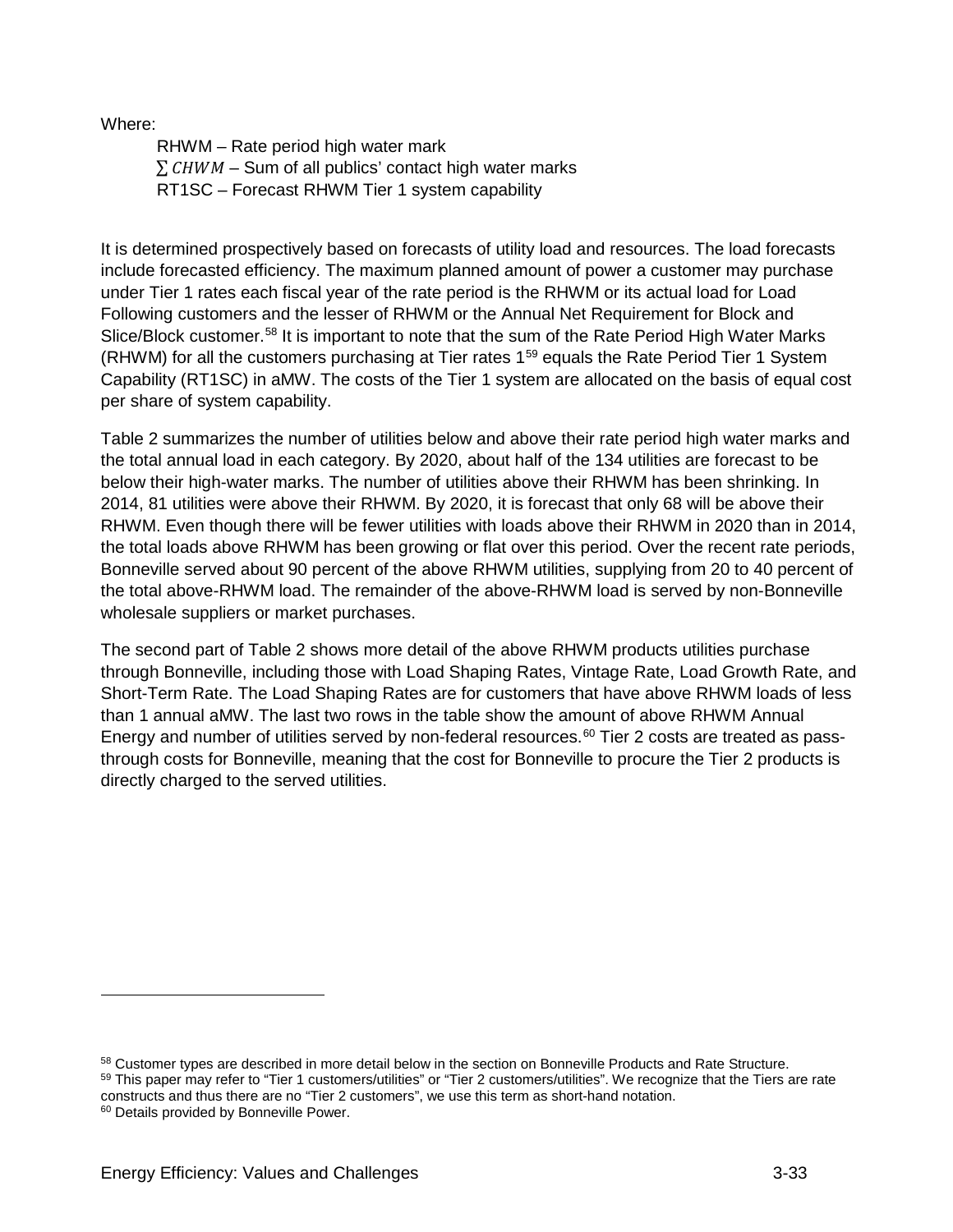<span id="page-37-0"></span>

|                                        | FY 2014-<br>2015 | FY 2016-<br>2017 | FY 2018-<br>2019 | FY 2020-<br>2021 |
|----------------------------------------|------------------|------------------|------------------|------------------|
| Total RHWM Available (aMW): (RT1SC*)   | 7,116            | 6.983            | 6.945            | 7,025            |
| <b>Count of Utilities**</b>            | 133              | 133              | 134              | 134              |
| Count of Utilities Below RHWM**        | 52               | 53               | 57               | 66               |
| Sum Annual Headroom Below RHWM (aMW)** | 106              | 108              | 183              | 278              |
| Count of Utilities Above RHWM**        | 81               | 80               | 77               | 68               |
| Sum Annual Energy Above RHWM (aMW)**   | 173              | 222              | 276              | 279              |

Table 2: Count and Sales above and below Rate Period High Water Mark<sup>[61](#page-37-1)</sup>

| Above RHWM Data                                                                       | FY 2014-<br>2015 | FY 2016-<br>2017 | FY 2018-<br>2019 | FY 2020-<br>2021 |
|---------------------------------------------------------------------------------------|------------------|------------------|------------------|------------------|
| Sum of Above RHWM Annual Energy Served at Load<br>Shaping Rates by Bonneville (aMW)** | 16               | 13               | 10               |                  |
| Sum of Above RHWM Annual Energy Served at Vintage<br>Rate by Bonneville (aMW)**       |                  | 45               | 58               |                  |
| Sum of Above RHWM Annual Energy Served at Load<br>Growth Rate by Bonneville (aMW)**   | 1                | $\mathbf{1}$     | 6                |                  |
| Sum of Above RHWM Annual Energy Served at Short<br>Term Rate by Bonneville (aMW)**    | 15               | 12               | 38               | 52               |
| Total Above RHWM Annual Energy Served by<br>Bonneville (aMW)**                        | 32               | 72               | 111              | 59               |
| Count Above RHWM Utilities Served by Bonneville Tier<br>2 Product(s)**                | 58               | 64               | 67               | 62               |
|                                                                                       |                  |                  |                  |                  |
| Total above RHWM Annual Energy Served by Non-<br>Federal Resources (aMW)**            | 140              | 150              | 165              | 220              |
| Count of Above RHWM Utilities Using Non-Federal to<br>Serve All Above RHWM Load**     | 23               | 16               | 10               | 6                |

\*Rate Period Tier 1 System Capability

\*\* For first year of rate period. Excludes utilities that rely on Bonneville Short-Term Tier 2 rate to serve fractional loads less than one average MW. Six customers in 2018, two in 2016, and zero in 2014 relied on fractional Tier 2 purchases from Bonneville and acquired the remainder of their above RHWM load from non-federal sources.

#### Tier 1 Cost Allocator

 $\overline{a}$ 

The TOCA establishes how costs are to be allocated among customers purchasing power at Tier 1 rates based on their eligible loads. It is established per the following formula:

<span id="page-37-1"></span><sup>&</sup>lt;sup>61</sup> The final loads for FY18-19 and FY20-21 are subject to change.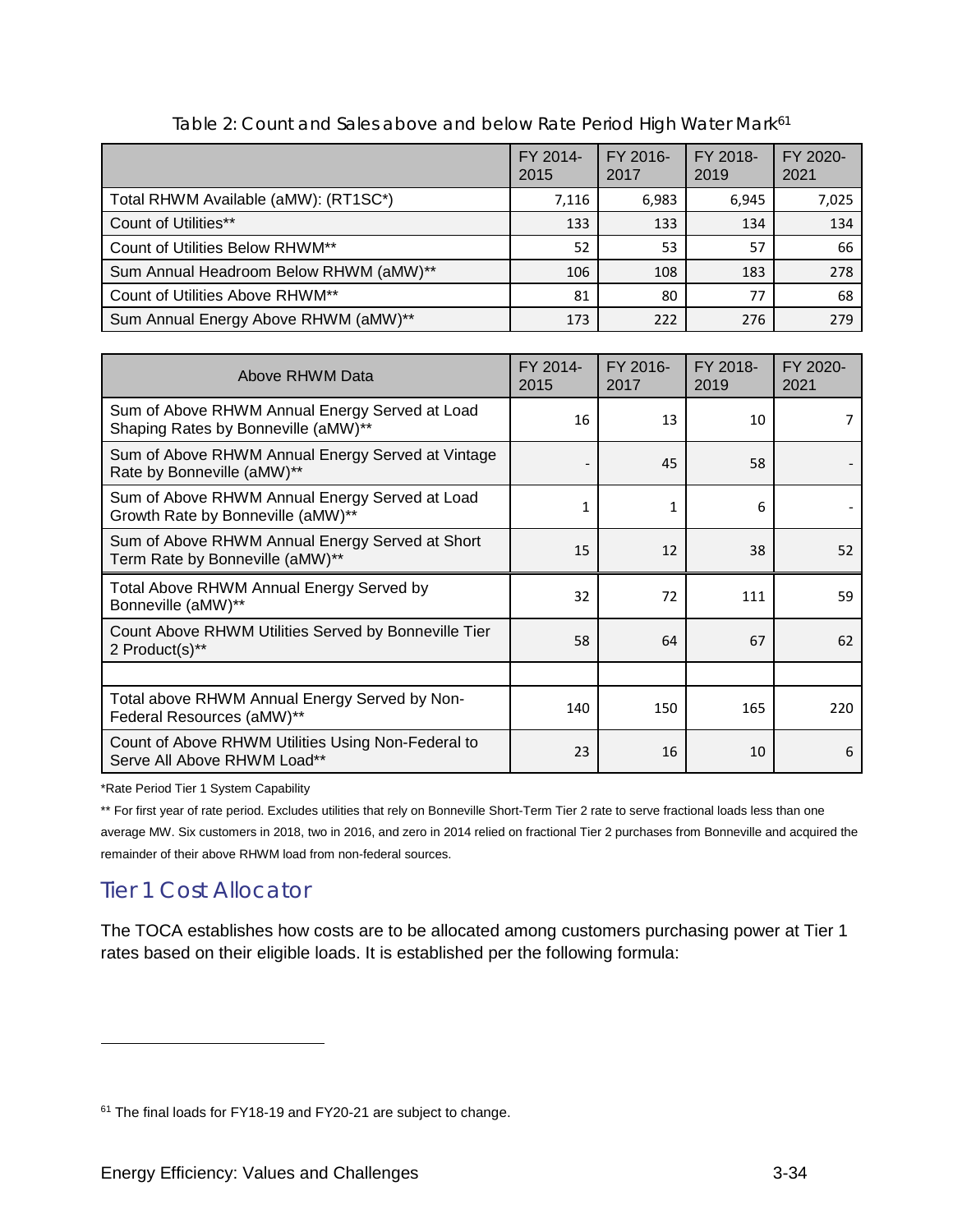$$
TOCA = \frac{\min[RHWM,Netreq]}{\sum RHWM}
$$

The TOCA assures that every customer purchasing power at Tier 1 rates pays the same cost per share of the system allocated to it. While Tier 1 Composite and Non-Slice costs may vary within and between rate periods, those costs are spread evenly to Tier 1 customers based on each customers' share. The sum of the TOCA shares can be less than 100 percent if the sum of Tier 1 Net Requirements is below the RHWM. In this case where the TOCAs do not sum to 100 percent, any surplus energy above RHWM is available for sale and credited against Tier 1 costs.

### Bonneville Power Products and Power Rate Structure

Bonneville product definitions and rate structures impact how the cost and value of energy efficiency flows between Bonneville and the utilities it serves.

#### Power Products

Under the Regional Dialogue ROD, Bonneville established three power product classes that preference customers could choose from: Load Following, Block, and Slice. Typically Slice and Block products are combined by utilities selecting Slice product and are sometimes referred to as Slice/Block customers. The product choice can be viewed as a decision on the additional services the utility customer wants Bonneville to provide to take the FBS shape and convert it into energy deliveries that meet the customer's net requirements.

- Load-Following: Provides firm power service that meets the RHWM retail load of a utility, net of non-federal resources, on a real-time basis. Load following service is not offered to any customer that operates its own balancing authority area (control area).
- Block: Provides a planned amount of firm power to meet a customer's planned annual Net Requirement load. A Block customer needs to have dedicated non-Federal resources and is responsible for using those resources dedicated to its total retail load to meet any load in excess of its planned monthly Block purchase. Blocks can be flat or shaped. Bonneville offers a complimentary shaping product for Block customers.
- Slice: Provides a slice of the Federal system. It includes firm requirements power, hourly scheduling rights, and surplus power. These products are indexed to the customers Slice Percentage and the variable output capability of the FBS resources that comprise the "Tier 1 System" after Bonneville's system obligations and operating constraints have been met (Slice Output). Slice customers can market surplus power.
- Products for Above-RHWM Load: Bonneville offers (or has offered) a variety of products to serve Tier 2 loads, including a renewables-only product, a non-renewables alternative, Tier 2 load-following products designed to meet load growth, short-term Tier 2 products, vintage Tier 2 products, a shared Tier 2 rate plan to share load-growth risk among utilities and shaping services for non-federal Tier 2 resources.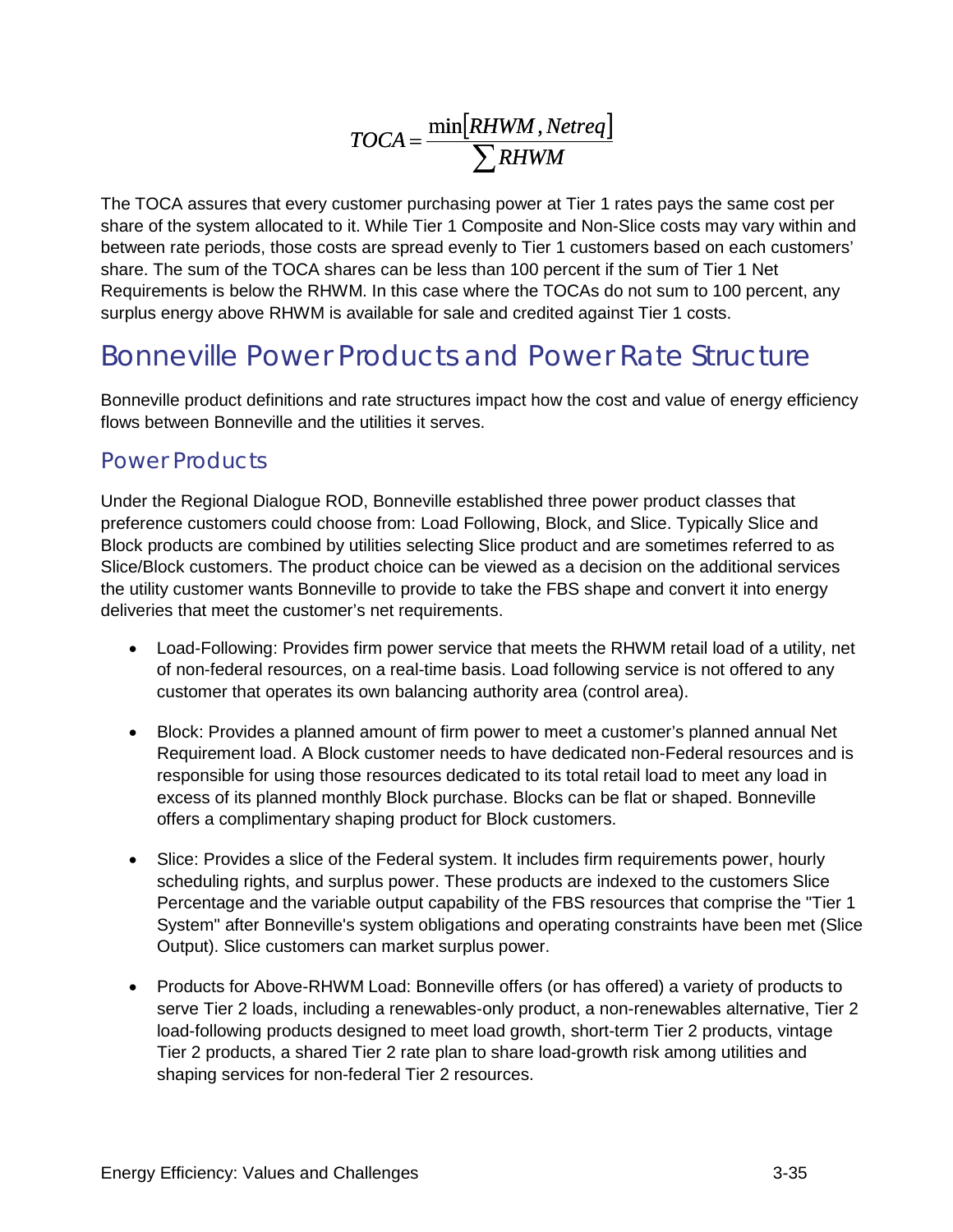A key concept for all the Bonneville products is cost causation. Costs are allocated to pools so that there is no cross subsidy of the allocated costs between Tier 1 and Tier 2, as wells as no cross subsidy among Tier 1 customers choosing Load-Following, Block, or Slice products, nor among customers in different Tier 2 rate pools. The costs of energy efficiency, as well as most of the costs of the federal system are all in the Tier 1 cost pool. The value of conserved energy, however, is recouped differentially among the Tier 1 and Tier 2 pools. In addition, the Load-Following, Block, and Slice products handle surplus sales differently. Thus, revenue associated with surplus sales (resulting from energy efficiency or otherwise) are in different pools.

Currently most Bonneville customers are Load-Following. [Table 3](#page-39-0) shows the disposition of customers by count and net requirement load and product choice for the FY2018 rate period. Bonneville customers have a one-time right to change their product selection at the FY2020 rate period, subject to charges to ensure that other customers are not materially harmed and are made financially whole.

<span id="page-39-0"></span>

| <b>Contract Type</b> | <b>Customer Count</b> | <b>FY2018 Net Requirement</b><br>Load (aMW)* |
|----------------------|-----------------------|----------------------------------------------|
| Load Following       | 118                   | 3,224                                        |
| <b>Block</b>         |                       | 511                                          |
| Slice/Block          | 14                    | 3,055                                        |
| <b>Slice Share</b>   |                       | 1,597                                        |
| <b>Block Share</b>   |                       | 1,458                                        |
| Total                | 134                   | 6,790                                        |

Table 3: Disposition of Bonneville Customers across Contract Types

\* Forecasts from BP-18 Final Proposal

#### Rate Schedules

 $\overline{a}$ 

An overview of the Bonneville Power Rate Structure<sup>[62](#page-39-1)</sup> is shown in [Table 4.](#page-40-0) The Priority Firm Power Rate (currently PF-18) covers the majority of Bonneville sales, including sales to public utilities and cooperatives. For energy efficiency, the PF rate is the most important as Bonneville collects the cost of energy efficiency through these rates and some of the value of energy efficiency is realized by customer utilities through reduced charges in some rate categories.

<span id="page-39-1"></span><sup>62</sup> <https://www.bpa.gov/Finance/RateInformation/Pages/Current-Power-Rates.aspx>

For more information see: BP-18 Rate Proceeding, Administrator's Final Record of Decision, Appendix C: Power Rate Schedules and General Rate Schedule Provisions, BP-18-A-04-AP03, July 2017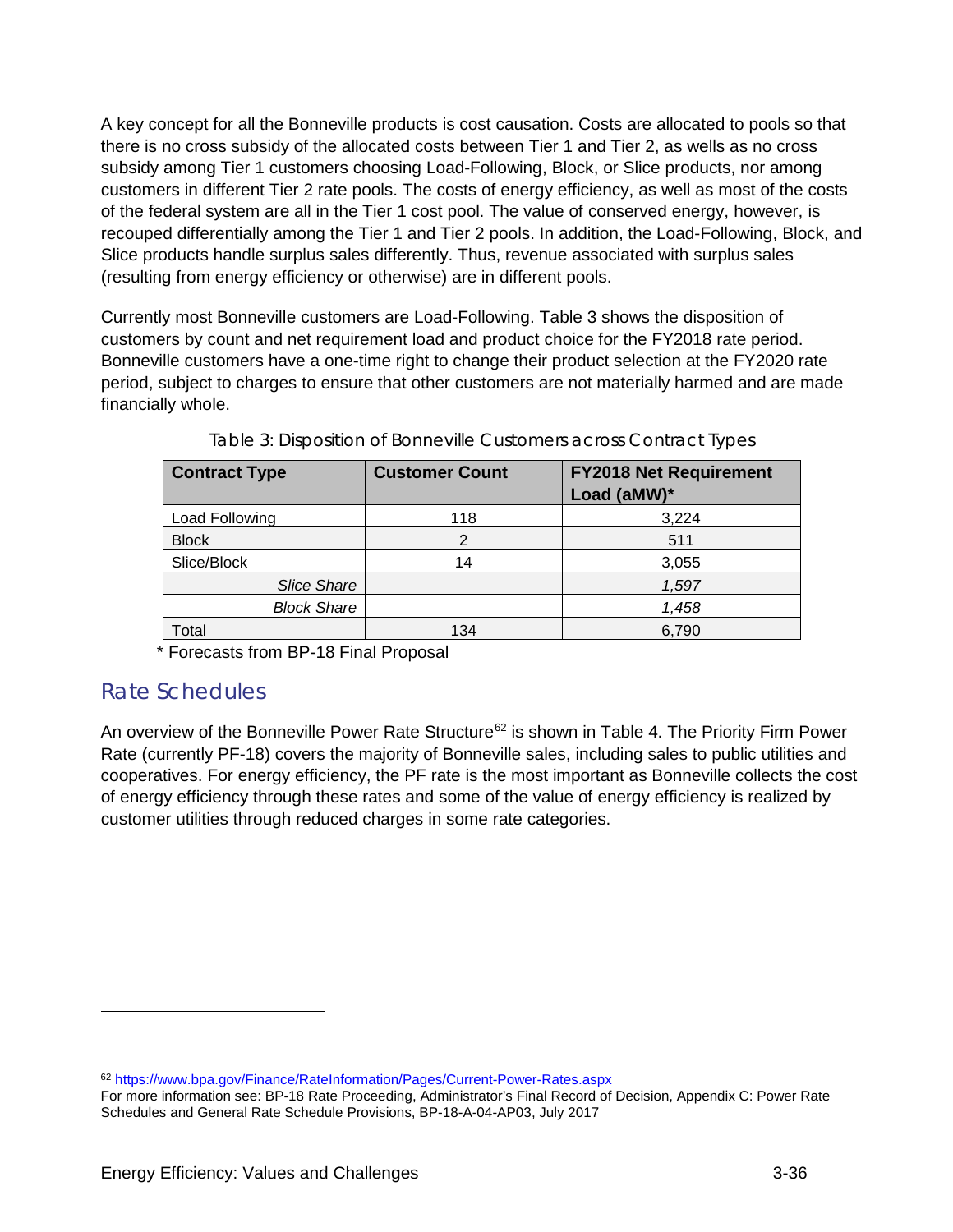<span id="page-40-0"></span>

| <b>Schedule</b> | <b>Name</b>                                                       | <b>Applicable to</b>                                                                                                                                                                                                                                                                                                                                                                                                                       | <b>Average Rate for Class</b><br>(\$/MWh)                                                                                                                                                                                                                                      |
|-----------------|-------------------------------------------------------------------|--------------------------------------------------------------------------------------------------------------------------------------------------------------------------------------------------------------------------------------------------------------------------------------------------------------------------------------------------------------------------------------------------------------------------------------------|--------------------------------------------------------------------------------------------------------------------------------------------------------------------------------------------------------------------------------------------------------------------------------|
| PF              | <b>Priority Firm</b><br>Power Rate                                | Firm Requirements Power - public<br>×.<br>bodies, cooperatives, Federal<br>agencies<br>Residential Exchange Program<br>ш                                                                                                                                                                                                                                                                                                                   | for FY2018-2019<br>$\mathcal{L}_{\mathcal{A}}$<br>PF-18 Public Avg Tier 1 + Tier<br>2 \$36.96<br>PF-18 Public Tier 1<br>$\mathcal{L}_{\mathcal{A}}$<br>\$35.57<br>×.<br>PF-18 Exchange (Res<br>Exchange)<br>\$61.86<br>PF-18 Tier 2 Short-Term<br>T,<br>Charge: \$24.97 (2019) |
| <b>NR</b>       | New Resource<br><b>Firm Power</b><br>Rate                         | Investor-owned utilities for resale to<br>×.<br>consumers<br>×.<br>Direct consumption<br>ш<br>Construction, Test, and Start-Up,<br>and Station Service<br>×.<br>New Large Single Loads                                                                                                                                                                                                                                                     | T,<br><b>NR-18</b><br>\$78.95                                                                                                                                                                                                                                                  |
| IP              | <b>Industrial Firm</b><br>Power Rate                              | $\mathcal{C}$<br>Direct service industrial (DSI)<br>customers                                                                                                                                                                                                                                                                                                                                                                              | $\mathcal{L}_{\mathcal{A}}$<br>$IP-18$<br>\$43.51                                                                                                                                                                                                                              |
| <b>FPS</b>      | Firm Power<br>and Surplus<br>Products and<br><b>Services Rate</b> | Firm Power (capacity and/or<br>energy)<br>Capacity without Energy<br><b>Shaping Services</b><br>×.<br>Reservation and Rights to Change<br>Services<br>ш<br>Reassignment or Remarketing of<br><b>Surplus Transmission Capacity</b><br>п<br>Services for Non-Federal<br>Resources<br>п<br><b>Unanticipated Load Service</b><br>Other capacity, energy, and power<br>scheduling products for use inside<br>and outside the Pacific Northwest. | Various                                                                                                                                                                                                                                                                        |

| Table 4: Major Bonneville Power Rate Schedules |  |
|------------------------------------------------|--|
|------------------------------------------------|--|

For transmission, the associated rates are provided in [Table 5.](#page-41-0) Most preference customers are on the NT rate.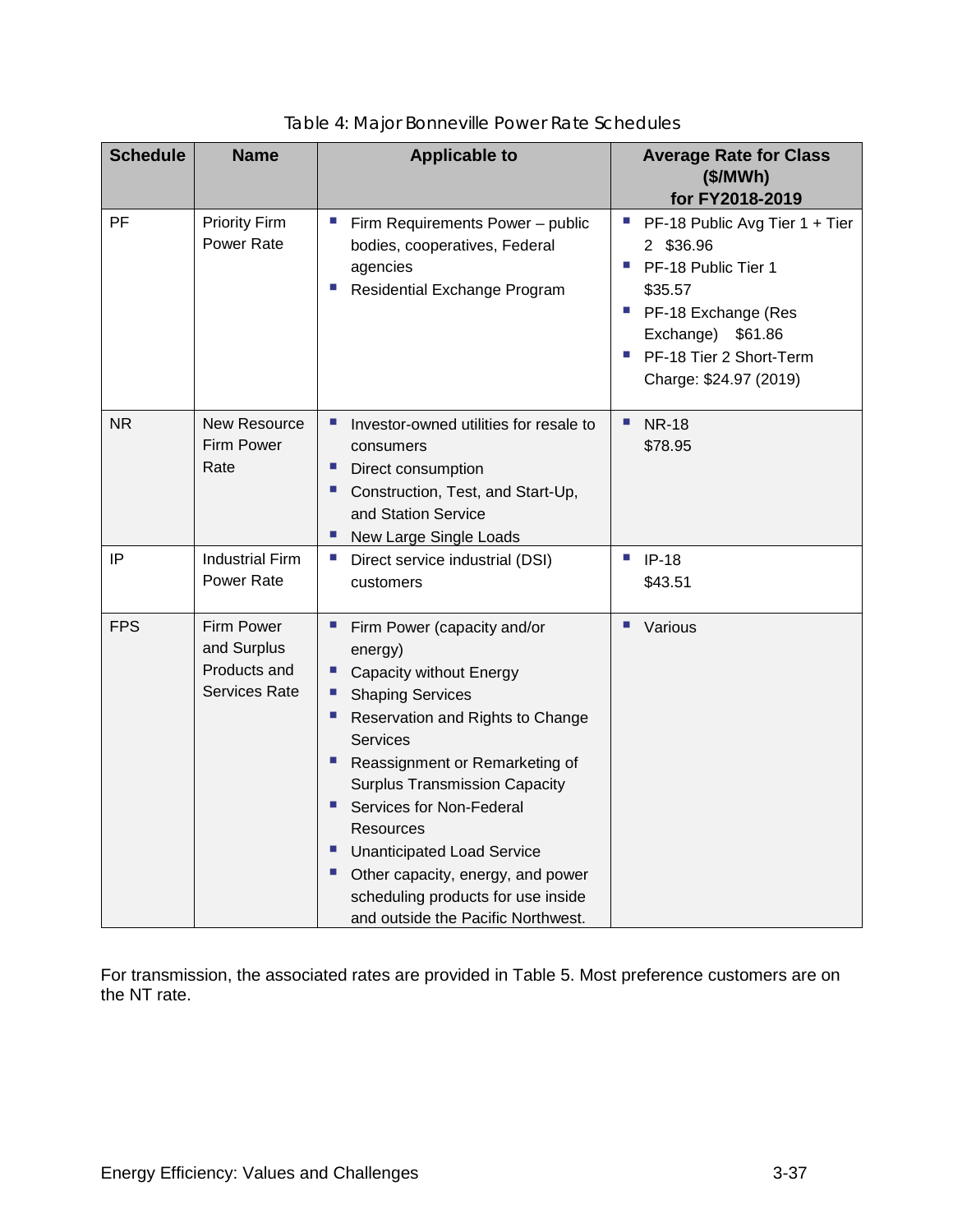<span id="page-41-0"></span>

| <b>Schedule</b> | <b>Name</b>                                   | <b>Applicable To</b>                                                                                                                                                                             | <b>Description</b>                                                                                              | <b>Charge for</b><br>FY2018-2019                                                                             |
|-----------------|-----------------------------------------------|--------------------------------------------------------------------------------------------------------------------------------------------------------------------------------------------------|-----------------------------------------------------------------------------------------------------------------|--------------------------------------------------------------------------------------------------------------|
| NT              | <b>Network</b><br>Integration<br>Transmission | Customers with a<br><b>Bonneville Power Sales</b><br><b>Load Following Contract</b><br>Customers with some or<br>all of their own resources                                                      | Allows customers to<br>meet their load from<br>multiple resources<br>under a single<br>transmission<br>contract | \$1.727 \$/kW-mo,<br>where kW is<br>measured as<br>network load at<br>time of<br>transmission<br>system peak |
| <b>PTP</b>      | Point-to-Point                                | Parties moving power<br>within or through the<br>Bonneville system<br>May include Bonneville<br>power customers that<br>operate their own<br>balancing authority (BA)<br>or are within other BAs | Take-or-pay<br>reservation for<br>specific level of<br>transmission<br>capacity between<br>two specific points  | \$1.471 \$/kW-mo,<br>where kW is<br>measured as<br>reserved capacity<br>on the<br>transmission<br>system     |

| Table 5: Major Bonneville Transmission Rate Schedules |
|-------------------------------------------------------|
|-------------------------------------------------------|

#### Priority Firm Power Rate (Schedule PF)

The PF Public Rate is applicable to the sale of Firm Requirements Power under CHWM contracts for Bonneville's Load Following, Block, and Slice/Block power products. Bonneville recovers costs for Tier 1 through composite customer charges, demand charges, load-shaping charges, Slice and Non-Slice charges. [Table 6](#page-42-0) shows the charges included in both Tier 1 and Tier 2 F PF rates.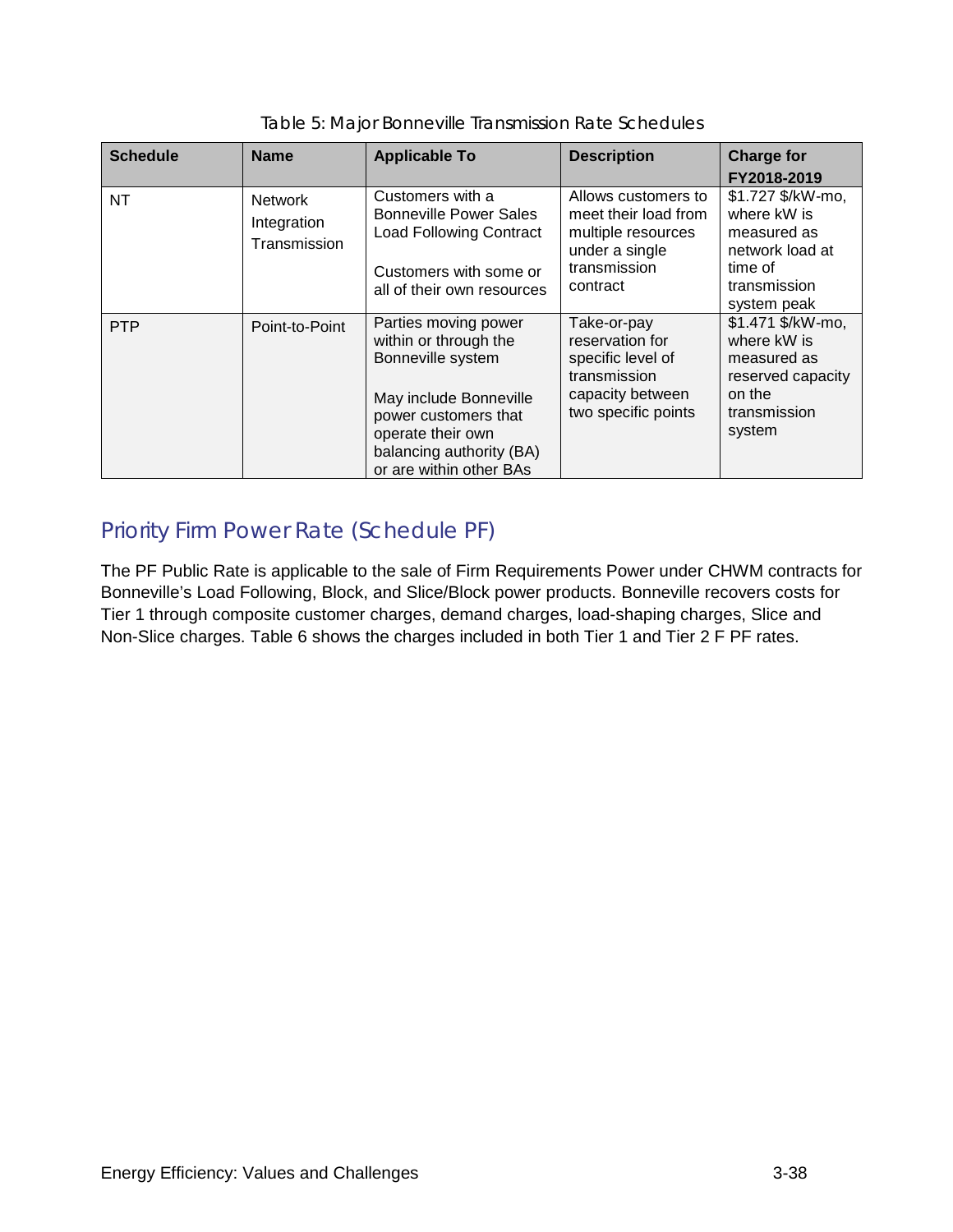<span id="page-42-0"></span>

| Tier 1 Charges | <b>Customer Charges</b>                    | Includes the customer rates and billing determinants, which<br>is based on the Tier One Cost Allocation (TOCA).                                                                |
|----------------|--------------------------------------------|--------------------------------------------------------------------------------------------------------------------------------------------------------------------------------|
|                | <b>Demand Charges</b>                      | Applies to Load Following and Block with Shaping Capacity<br>customers. Monthly demand charge (\$/kW).                                                                         |
|                | Load Shaping Charge                        | Applies to Load Following and Block customers. The charge<br>could be a charge or credit. Load shaping rates for High<br>Load Hours (HLH) and Low Load Hours (LLH) (mills/kWh) |
|                | Product Conversion <sup>63</sup><br>Charge | Customers that have converted from the Slice product to a<br>Non-Slice product (monthly charge)                                                                                |
|                | Spill Surcharge <sup>64</sup>              | Applies to Load Following, Block, Slice/Block (block<br>portion). Specified in General Rate Schedule Provisions<br>(GRSP) Appendix C.                                          |
| Tier 2 Charges | Load Shaping Charge                        | Applicable to customers that have Above-RHWM Load less<br>than $1$ aMW                                                                                                         |
|                | Short Term Charge                          | Applicable to customers that have elected to purchase<br>power at the Tier 2 Short-Term Rate, as specified in the<br>customer's CHWM Contract                                  |
|                | Load Growth Charge                         | Applicable to customers that have elected to purchase<br>power at the Tier 2 Load Growth Rate                                                                                  |

Table 6: Elements of Priority Firm Public Rate in BP-18

-

<span id="page-42-1"></span><sup>&</sup>lt;sup>63</sup> Only applicable in BP-18

<span id="page-42-2"></span><sup>&</sup>lt;sup>64</sup> Only applicable in BP-18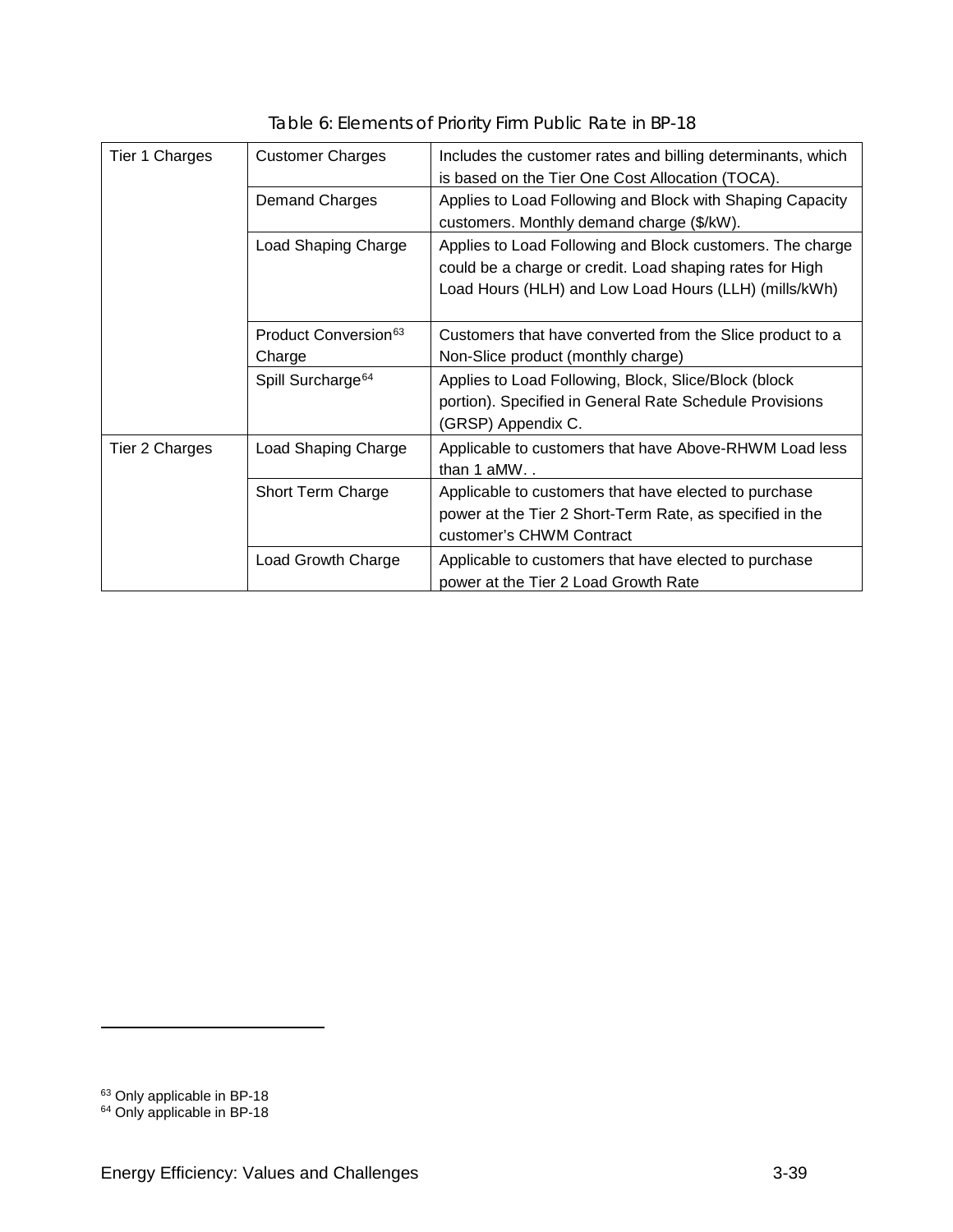The main components of the Customer Charges are segregated into cost pools summarized in [Table 7.](#page-43-0)

<span id="page-43-0"></span>

| <b>Category of Charges or</b><br><b>Rate Pool</b>                                                             | <b>Description</b>                                                                                                                                                                                                                                                                                                                                                                                                                                                                                                                                                                                                                                               |
|---------------------------------------------------------------------------------------------------------------|------------------------------------------------------------------------------------------------------------------------------------------------------------------------------------------------------------------------------------------------------------------------------------------------------------------------------------------------------------------------------------------------------------------------------------------------------------------------------------------------------------------------------------------------------------------------------------------------------------------------------------------------------------------|
| <b>Composite Charge</b><br>Applies to all preference customers:<br>Load-Following, Block & Slice              | Collects the majority of the Tier 1 Revenue Requirement<br>$\circ$<br>Covers debt service for the federal hydro system,<br>$\circ$<br>generation operations and overhead, contract purchases,<br>settlements & exchanges, fish & wildlife costs, transmission<br>acquisition and ancillary services, power system operations,<br>sales & marketing<br>Costs of conservation are in this charge<br>$\circ$<br>Adjustments such as Low-Density Discount & Irrigation<br>$\circ$<br><b>Rate Mitigation</b><br>All customers pay a percentage of revenue requirement in<br>$\circ$<br>this pool which is billed based on customer's Tier 1 Cost<br>Allocation (TOCA) |
| <b>Slice Charge</b><br>Applies to Slice Product Customers<br>Only                                             | Collects costs or returns credits specific to the Slice product<br>$\circ$<br>Has been \$0 since FY2012<br>$\circ$<br>Billed based on customer's Slice percentage<br>$\circ$                                                                                                                                                                                                                                                                                                                                                                                                                                                                                     |
| <b>Non-Slice Charge</b><br>Applies to Load-Following, Block,<br>and Block Portion of Slice/Block<br>customers | Revenue credits for secondary sales, demand revenue, and<br>$\circ$<br>load shaping revenue.<br>Costs for balancing & capacity purchases<br>$\circ$<br>Costs for hedging, transmission & auxiliary, bad debt,<br>$\circ$<br>earned interest on power, net revenue for risk<br>Billed based on a customer's non-Slice TOCA<br>$\Omega$                                                                                                                                                                                                                                                                                                                            |
| <b>Tier 2 Charges</b>                                                                                         | Acquisition costs<br>$\circ$<br>Bonneville overhead<br>$\circ$<br><b>Resource Support Services</b><br>$\circ$<br><b>Risk-related costs</b><br>$\Omega$                                                                                                                                                                                                                                                                                                                                                                                                                                                                                                           |

Table 7. Main Components of Customer Charges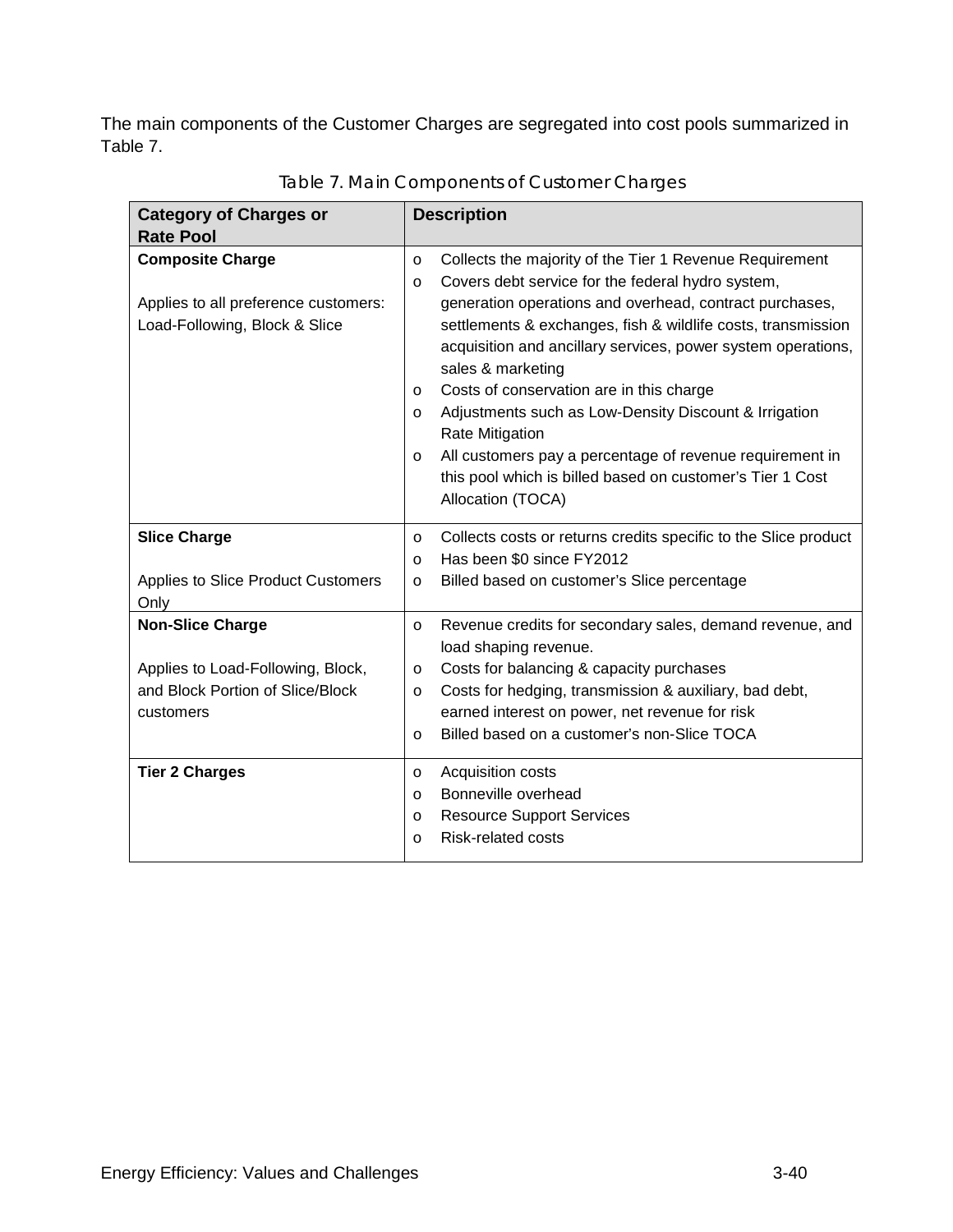## Energy Efficiency Incentive

The goals of Bonneville's post-2011 program were to address customer concerns around local control, equity, and choice of implementation. In October 2011 Bonneville transitioned the energy efficiency program funding mechanism to the EEI. Under the EEI, each utility is assigned an EEI budget based on its TOCA at the start of a rate period. The funding for this program comes from Tier 1 charges, and utilities receive payment only after Bonneville's acceptance of a utility-provided invoice. The 2018 Bonneville energy efficiency budget was \$118 million<sup>[65](#page-44-0)</sup>, of which 64% was EEI. The balance of the budget (36% for 2018) was for market transformation (funding for the Northwest Energy Efficiency Alliance, NEEA) and conservation infrastructure (support for programs and operations). This efficiency budget represents about 8.9% of the total \$1,328 million of 2018 average IPR cost<sup>[66](#page-44-1)</sup> for Power Services.<sup>[67](#page-44-2)</sup> Bonneville also currently relies on 30% self-funding by its customer utilities. The EEI funds initially came out of Bonneville's capital budget, but as of fiscal year 2016, Bonneville began expensing the funds.

Performance payments for accepted energy savings are up to \$0.08/kWh for small, rural, and residential (SRR) utilities (capped at 30% of their implementation budget) and up to \$0.04/kWh for non-SRR utilities (capped at 20% of their implementation budget). These performance payments are expected to cover staff, marketing, and other operating costs and are greater for SRR utilities due to higher expected implementation costs. Utilities can roll over up to 10 percent of their initial rate period EEI budget or \$50,000, whichever is greater, to the next rate period. If a utility returns any portion of their unused EEI funds to Bonneville prior to the end of the rate period, Bonneville will add those funds to the Unassigned Account. Customers submit a request for those funds, which are distributed proportionally to all utilities that made a request.

One of the key flexibilities in the Energy efficiency program is that utilities may redistribute EEI funds among each other by forming a pooling organization or by initiating a bilateral transfer. These mechanisms enable utilities with excess EEI funds to transfer to those with greater need and opportunity. The bilateral transfer is the most utilized of these two mechanisms. It is an agreement directly between two utilities to transfer EEI funds.

#### Willingness to Pay

 $\overline{a}$ 

Bonneville's "Willingness to Pay (WTP)" is an important aspect of the program funding and utility incentive structure. The WTP is essentially the amount Bonneville pays for each energy efficiency measure. It is based on the savings of the measure and is typically not the full incremental cost (i.e., Bonneville pays only a portion of the cost).

<span id="page-44-0"></span> $65$  For reference, the overall energy efficiency budget ranged from about \$100 to \$114 million annually from 2010 to 2017.

<span id="page-44-1"></span><sup>66</sup> Bonneville Power Administration Integrated Program Review. Close-out report, October 2018.

<span id="page-44-2"></span><sup>67</sup> Bonneville Power Administration, Strategy In Motion, 2018 Annual Report. The total 2018 Operating Revenues were \$3,710.3 million.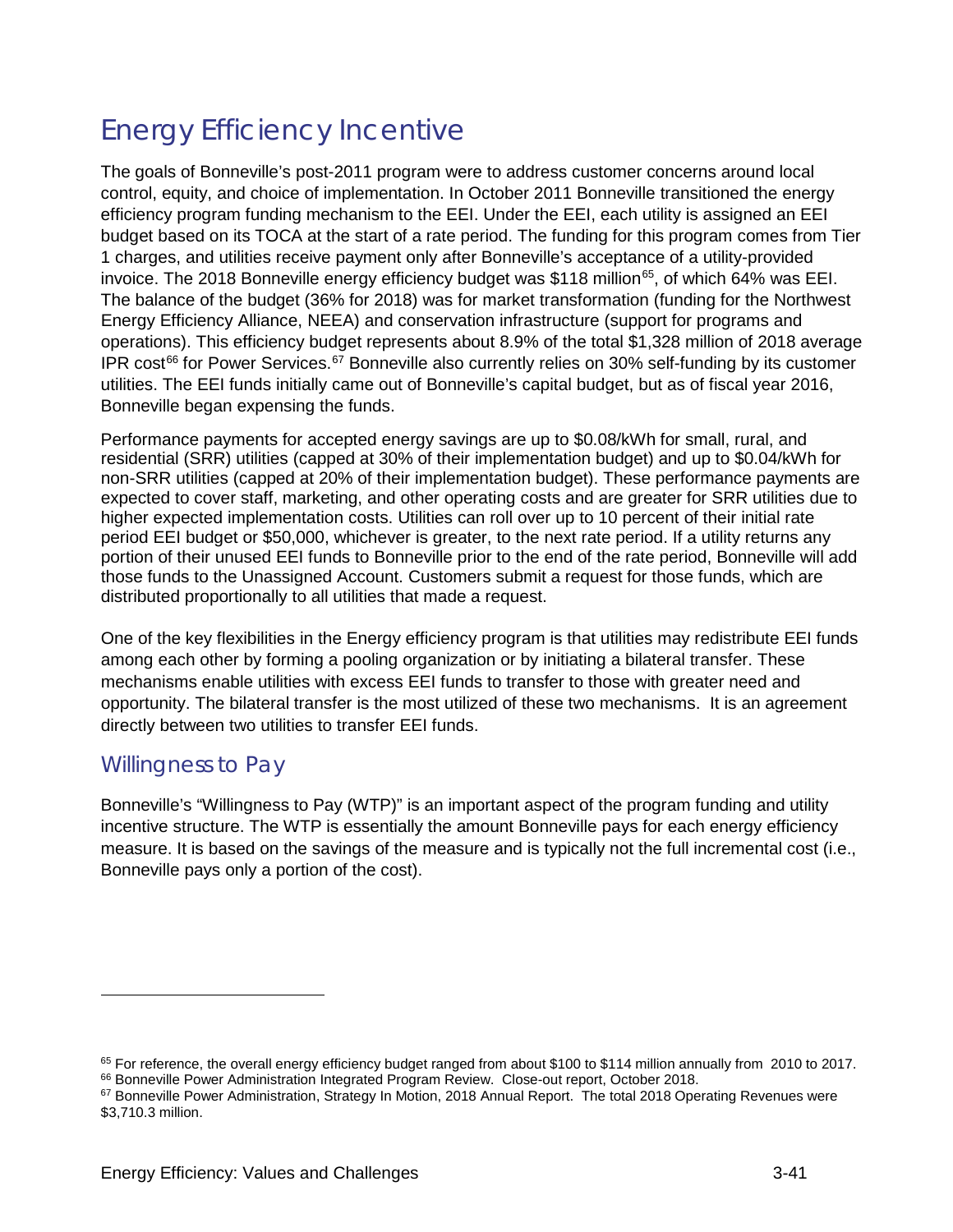Bonneville's payments for programmatic savings are determined prior to inclusion of measures in the Implementation Manual.<sup>[68](#page-45-0)</sup> Bonneville determines payments to meet program and utility needs, while staying within budget requirements.

When Bonneville determines the appropriateness of payments, it assesses cost characteristics relative to established metrics. First, payments are measured as a percent of incremental cost and capped based on savings type policies. Next, Bonneville reviews the first-year cost<sup>[69](#page-45-1)</sup> with the aim of keeping each offering at or below the sector average cost goal established in Bonneville's EE Action Plan.<sup>[70](#page-45-2),[71](#page-45-3)</sup> Some offerings may exceed the sector average cost goal if the sector overall does not exceed its cost goal. Finally, Bonneville compares the levelized cost<sup>[72](#page-45-4)</sup> of the payment against the Power Plan's avoided costs<sup>[73](#page-45-5)</sup> to ensure that Bonneville's payment does not exceed the resource value of the savings. The following table outlines these metrics:

|                    | <b>Units</b>                  | <b>Metric</b>                         |
|--------------------|-------------------------------|---------------------------------------|
| Incremental        | % of incremental measure cost | At or below 100% of incremental cost, |
| cost               |                               | based on savings type                 |
| First-year cost    | \$ million per first-year aMW | Sector average costs at or below EE   |
|                    | and \$ per first-year kWh     | Plan goals                            |
| <b>Bonneville-</b> | \$ per lifetime kWh           | At or below effective Power Plan      |
| levelized cost     |                               | avoided costs                         |

In addition to the payment metrics, other factors are considered for offerings that may result in an adjustment to the payment Bonneville offers, including:

- **Programmatic considerations.** Programmatic factors such as simplicity, ease of implementation, and regional consistency may influence the structure or level of the offering payment.
- **Market maturity or conditions**. Some offerings may require a higher payment in order to move the market (e.g., hard to reach markets), while more mature technologies may require less program influence. Additionally, measures early in the technology pipeline may warrant higher payment to support measure uptake for research purposes.
- **Payment influence and free ridership.** Free-ridership rates may affect payment strategy. For example, Bonneville may reduce payment offering if high free-ridership is known.
- **Cost-effectiveness.** Bonneville may adjust the payment based on the level of costeffectiveness, using the total resource cost metric. That is, while Bonneville may decide to

<span id="page-45-0"></span><sup>&</sup>lt;sup>68</sup> The Implementation Manual provides the guidelines and requirements for implementing energy efficiency projects in the region.

<span id="page-45-1"></span> $69$  First-year cost is calculated as the ratio of the payment and first year savings.

<span id="page-45-2"></span><sup>70</sup> <https://www.bpa.gov/ee/Policy/EEPlan/Pages/BPA-Energy-Efficiency-Plan.aspx>

<span id="page-45-3"></span><sup>&</sup>lt;sup>71</sup> When setting a first-year payment amount for a savings calculator, the average cost goal will be based on the predominant sector for that calculator, e.g., the predominant sector for the lightning calculator is commercial; therefore, the average cost goal for commercial is used for setting the first-year payment amount.

<span id="page-45-4"></span> $72$  Levelized cost is the ratio of all lifetime costs to all lifetime savings.

<span id="page-45-5"></span> $73$  Avoided cost is the energy savings value at the cost of the alternative resource, which the Council considers to be the wholesale market price for electricity and, for the Seventh Plan, includes the social cost of carbon. There are also avoided capacity costs. Further details can be found in Appendix G of the Seventh Power Plan.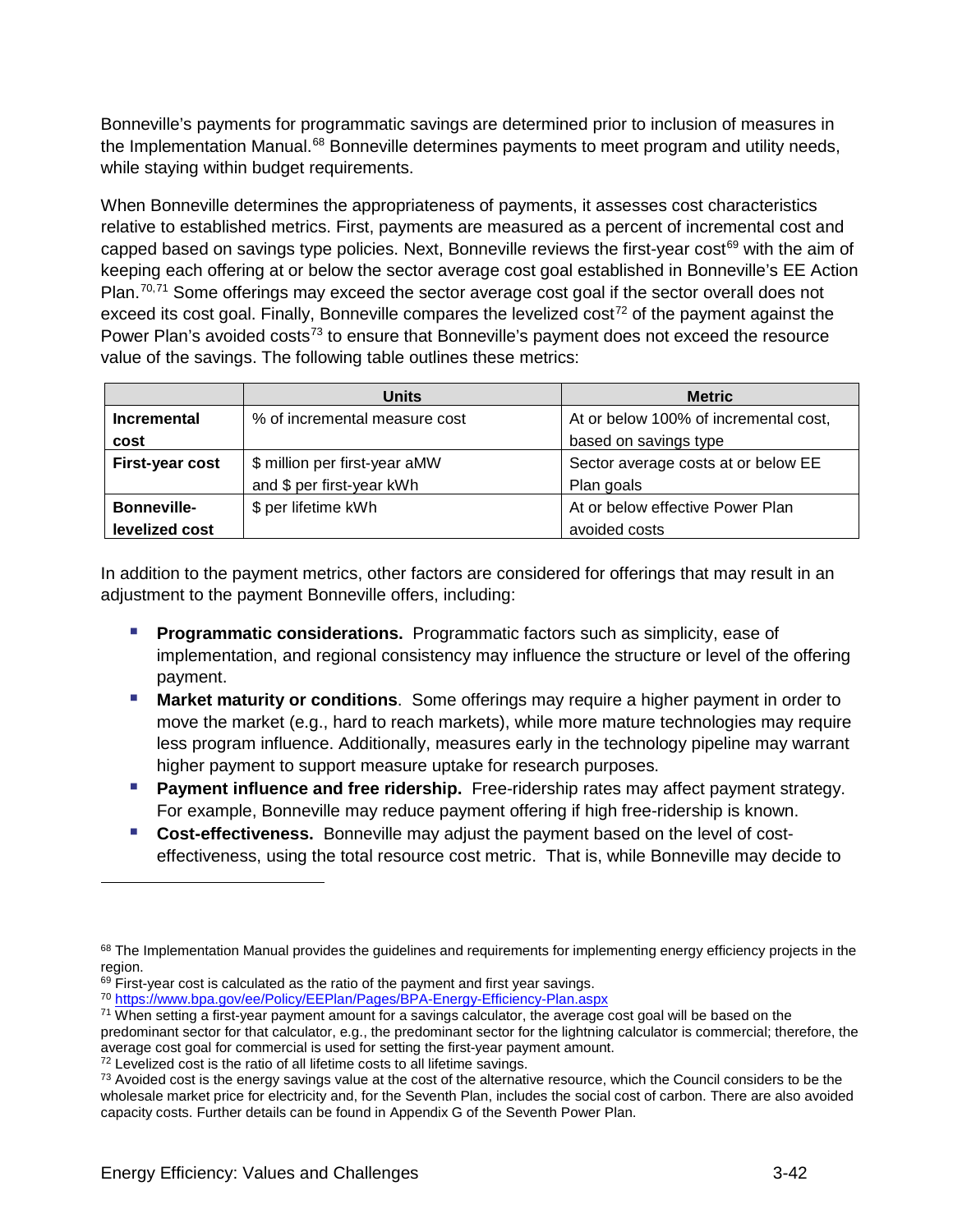offer all measures as reportable to its target, Bonneville may vary the payment based on the relative cost-effectiveness to reflect the value of the resource to Bonneville.

**Regional benefits.** Other regional benefits such as capacity and environmental stewardship may influence payment strategy as measures with higher regional benefits may be allocated higher payments, and vice-versa.

#### Other Funding for Energy Efficiency

Bonneville currently expects 30 percent of the savings to be achieved through self-funding by utilities in addition to achievements via the available EEI funds. This means that Bonneville sets its EEI level to produce 70 percent of the energy efficiency goals, with the expectation that the utilities will directly fund the remainder. Currently about 25% to 35% of the total efficiency spending by Bonneville utility customers is from utility direct funding. About 25 customers provided some self-funding in the 2016- 2017 rate period. Approximately 90 percent of the savings from self-funding occurs in the 5 largest utilities. [74](#page-46-0)

In Washington State, the Energy Independence Act (EIA) requires large (greater than 25,000 customers) public utilities to "pursue all available conservation that is cost-effective, reliable, and feasible."[75](#page-46-1) The EIA has resulted in significant energy-efficiency investment by many of the large utilities in Washington above and beyond the EEI funding made available through Bonneville.

## IMPACT OF ENERGY EFFICIENCY ON BONNEVILLE CUSTOMERS

Energy efficiency costs are in the Composite Customer Charge, a Tier 1 rate. This includes cost of the EEI, Bonneville EE staff, and program overhead. All PF customers, regardless of contract type, pay their share of energy efficiency costs using their TOCA. Currently about half of the cost of Bonneville-sponsored conservation directly returns to the customer utilities as EEI payments. How a customer's Bonneville purchase obligation and charges are impacted by the reduction in load due to energy efficiency varies by customer. Product type (Load-Following, Block, or Slice) and whether a utility has surpassed its high-water mark are the main determinants of how the value of energy efficiency is realized by customer utilities. There are also differences among utilities due to the capacity and load-shaping impacts of efficiency, so the timing of the efficiency measures' savings are also an important determinant.

### Above or Below Rate Period High Water Mark

How purchase obligations of utilities change due to energy efficiency depends in large part on whether an individual utility has surpassed its RHWM. Assuming a utility achieves energy efficiency

-

<span id="page-46-0"></span><sup>74</sup> Size based on annual load (MWh)

<span id="page-46-1"></span><sup>75</sup> Section 19.285.040(1) of Revised Code of Washington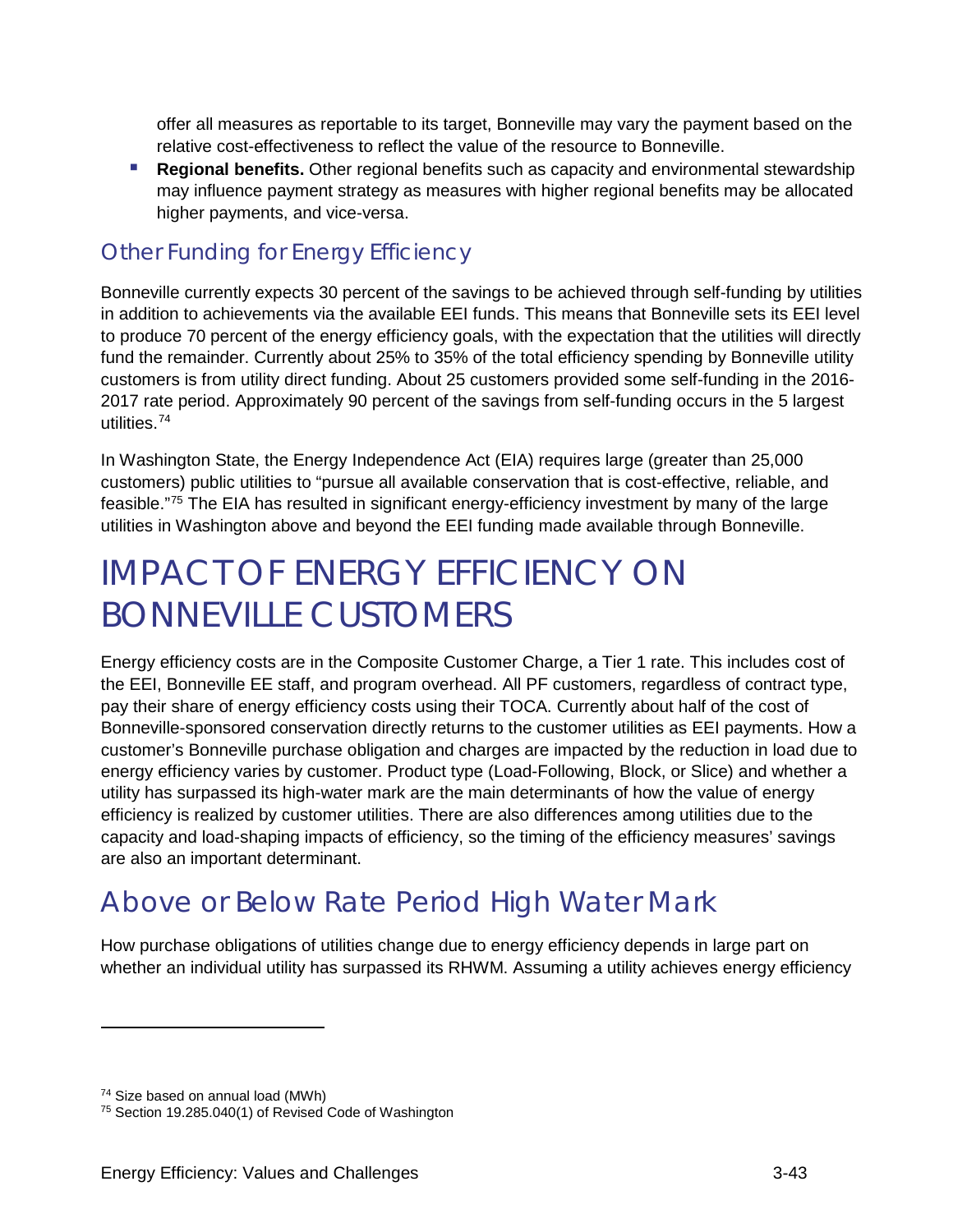incremental to that used to establish its RHWM, whether a utility is above or below its RHWM results in the value flowing back to the utility differently.

[Table 8](#page-48-0) summarizes the changes for each. For below-RHWM utilities, incremental conservation reduces Tier 1 charges. Whereas, Tier 1 charges are unchanged for above-RHWM utilities, but Tier 2 charges are decreased. The amount that charges are reduced by is roughly in proportion to the amount of incremental energy efficiency, although load-shaping and demand charges can alter that proportionality. Energy from reduced Bonneville load obligations for Below-RHWM utilities is marketed by Bonneville, and revenue from the incremental sale is credited to Tier 1 and shared among all Tier 1 customers based on the Non-Slice TOCA. The rate for Tier 1 power does not change within a rate period, however, because all Tier 1 costs are allocated based on a fixed TOCA, which changes in proportion to load placed on Bonneville.

In addition to the energy costs, utility customers pay a Bonneville transmission rate, most of which are based on a \$/kW-month, where the on the kW usage is coincident with the transmission peak. Thus, energy efficiency coincident with the peak can reduce a customer's transmission costs.

It is important to note that energy efficiency *costs* are primarily incurred in the year of acquisition, but the *savings (benefits)* last for the life of the measure, on average 12 years. The economic value of energy efficiency benefits extends well beyond the rate period that the costs are incurred.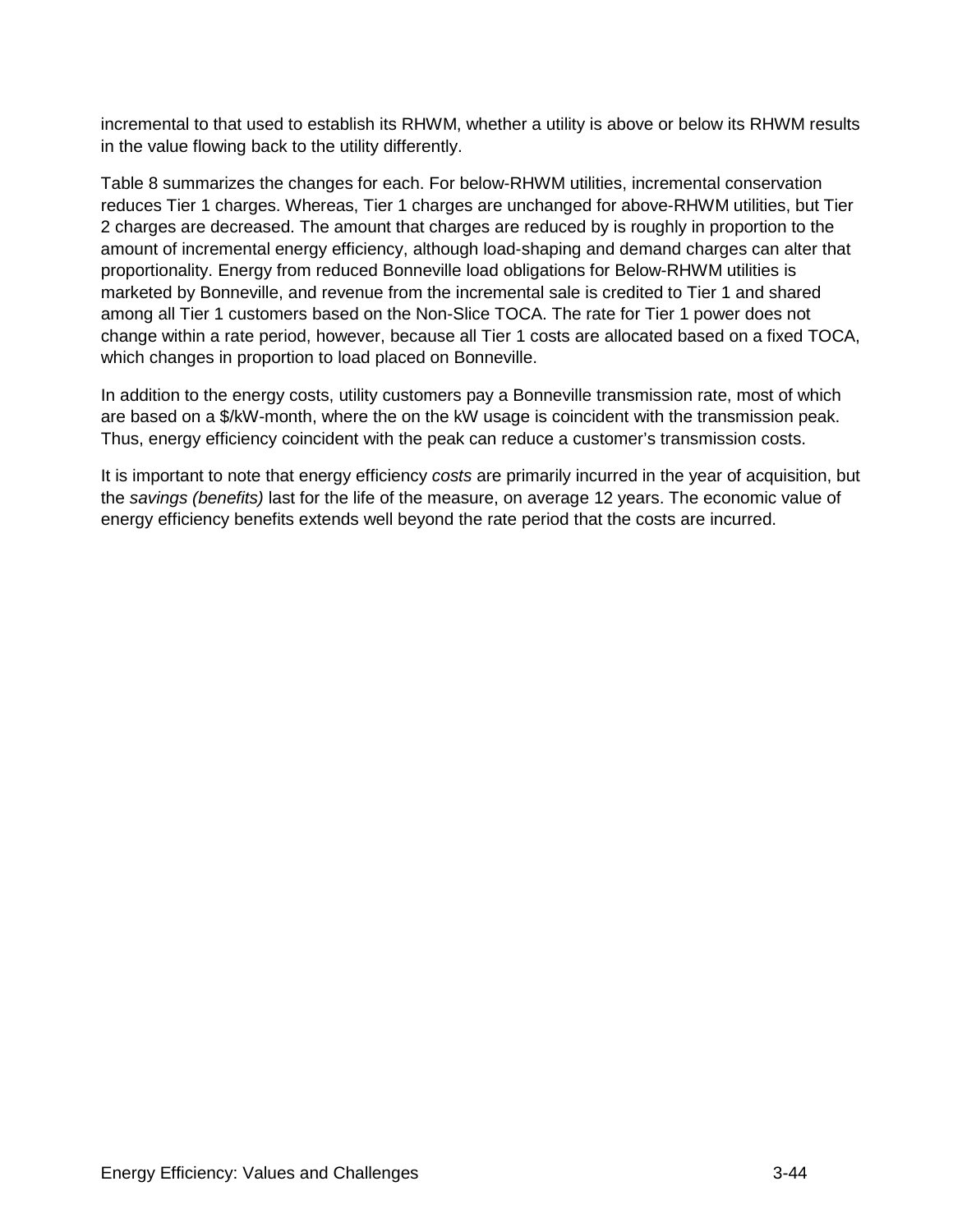<span id="page-48-0"></span>Table 8. Summary of Impact to Bonneville Charges due to Incremental Energy Efficiency for Below- and Above-RHWM Utilities

| Category of Bonneville Charges                                                                         | <b>Below RHWM</b>                                                                                                                                                                                                         | Above RHWM                                                                                              |
|--------------------------------------------------------------------------------------------------------|---------------------------------------------------------------------------------------------------------------------------------------------------------------------------------------------------------------------------|---------------------------------------------------------------------------------------------------------|
| Tier 1 Composite Charge: Most Tier 1<br>Costs                                                          | Reduced proportional to<br>amount of incremental EE                                                                                                                                                                       | No change                                                                                               |
| Tier 1 Load-Shaping Charge: Costs to<br>shape power to utility monthly and daily<br>needs              | Charges can be reduced or<br>increased depending on load<br>relative to customer's<br>RHWM/TOCA.                                                                                                                          | No change                                                                                               |
| Tier 1 Demand Charge: Costs for peak<br>demand                                                         | Reduced if surpasses<br>threshold                                                                                                                                                                                         | No change                                                                                               |
| Tier 1 Non-Slice Charge: Includes credits<br>for incremental surplus sales due to<br>energy efficiency | Reduced credit proportional to<br>amount of incremental EE. A<br>small amount of incremental<br>surplus sales revenue due to<br>EE is shared among all Tier 1<br>customers along with all other<br>surplus sales revenue. | No change                                                                                               |
| <b>Total Tier 1 Charges</b>                                                                            | Reduced                                                                                                                                                                                                                   | No change                                                                                               |
| Tier 1 Rate (\$/MWh)                                                                                   | No change, within rate period                                                                                                                                                                                             | No change                                                                                               |
| Tier 2 Charges                                                                                         | Zero                                                                                                                                                                                                                      | Reduced<br>proportional to<br>amount and cost of<br>Tier 2 avoided                                      |
| Tier 2 Demand and Shaping Charges                                                                      | Zero                                                                                                                                                                                                                      | Charges can be<br>reduced or<br>increased<br>depending on<br>relative change in<br>monthly load profile |

## Impact on Tier 1 Rates

Bonneville's rates are, simply speaking, calculated by its total costs divided by the total sales or capability. In the case of Bonneville, Tier 1 costs are mostly fixed costs. They include debt on the federal projects, operational costs (including fish and wildlife expenditures), overhead, costs of the residential exchange, and other certain contracts. These costs need to be collected no matter what amount of firm power is sold. A relatively small portion of Tier 1 costs are variable costs, like fuel. This total bill is divvied up among the customers purchasing power at Tier 1 rates based on the TOCA. The rate period firm generation capability is the denominator that influences the cost per Tier 1 share. If the capability were to fall, due to retirement of a major facility for example, the Tier 1 revenue requirement would not change much, but the denominator, the system capability, would be reduced driving up the rate per share of the system.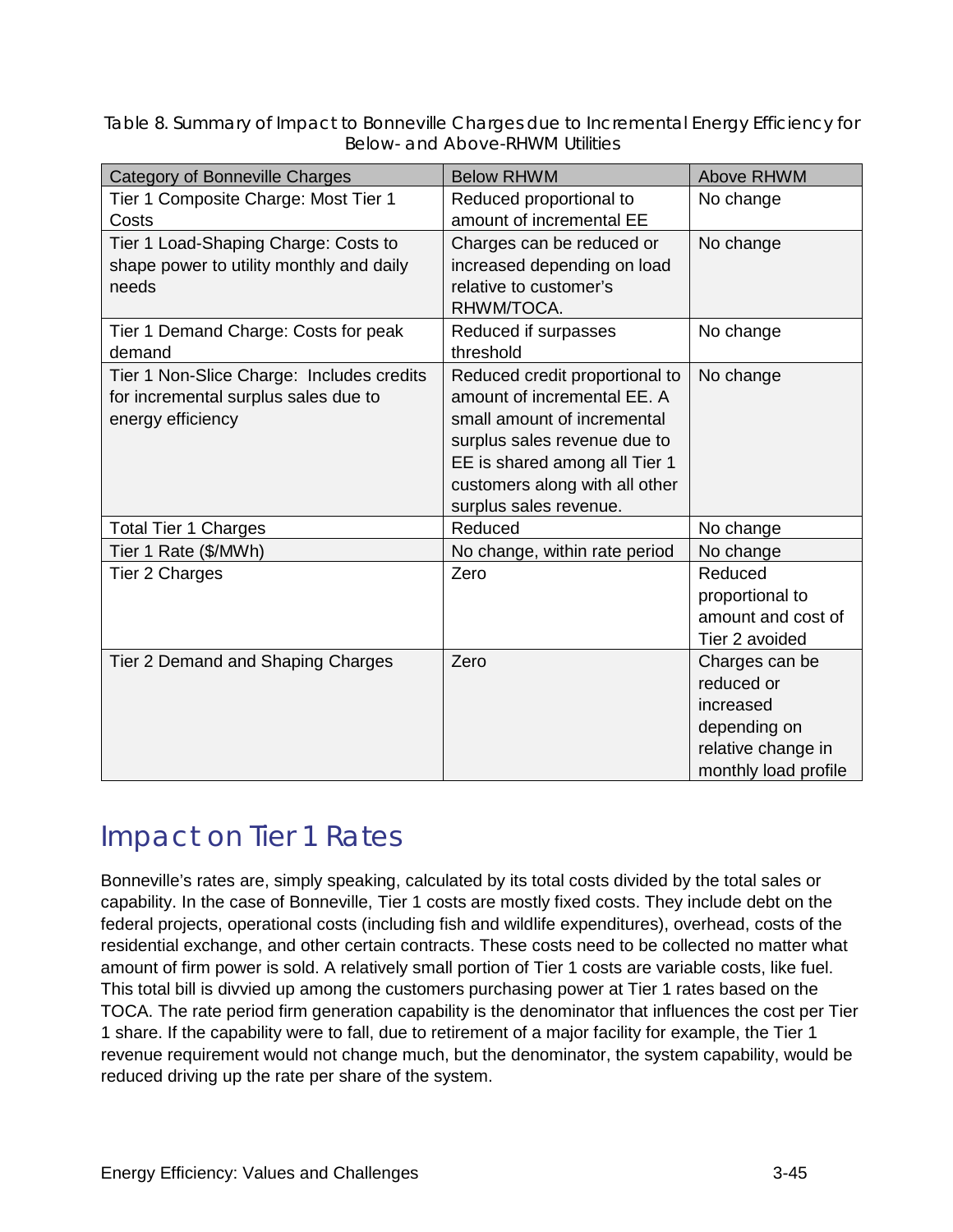Cost-effective energy efficiency reduces energy bills, as demonstrated above (see Figure 9), but it can increase rates over time. The recovery of lost revenues is one of the factors that distinguish the impacts of energy efficiency compared to supply-side resources. Price impacts from revenues lost due to energy efficiency are caused by the need to recover existing fixed costs over fewer sales.<sup>[76](#page-49-0)</sup> In the tiered rate structure, reduced Tier 1 firm sales due to energy efficiency are mitigated somewhat by incremental sales of "surplus"<sup>[77](#page-49-1)</sup> energy and capacity made available by energy efficiency. If the cost of the energy efficiency is equal to the incremental value of surplus sales plus the avoided variable costs, there would be no net change in the revenue requirement for Tier 1. The total bill for Tier 1 would be the same.

Of course, if the energy efficiency is more expensive than the value of surplus sales and avoided variable costs, the revenue requirement goes up. Revenue requirement goes down if efficiency costs are lower with all else being equal. These differences will impact the Tier 1 rate.<sup>[78](#page-49-2)</sup> In addition, it is important to note that only part of the value of energy efficiency flows back to customers through Tier 1 energy and capacity charges. Value from deferred transmission expansion costs return to customers via Bonneville's transmission rates and charges. These benefits are shared with nonpreference customers using Bonneville's transmission system. The value of deferred distribution system costs accrues directly to utilities and do not flow through the Bonneville power rate architecture at all.

Finally, when customers save on Bonneville charges due to energy efficiency, Bonneville revenues from Tier 1 drop at the Tier 1 PF rate. This potentially creates a revenue recovery issue for Bonneville until the next rate case when it can be recovered through rate adjustments.<sup>[79](#page-49-3)</sup> Any lost revenue from Tier 1 not recovered through surplus sales needs to be recovered through Tier 1 charges. This rate impact, negative or positive, to Tier 1 comes at the next rate period when RHWM and Net Requirements are recalculated. If all Tier 1 customers load after conservation surpass their RHWM, there is no Tier 1 rate impact from conservation.

## Impact due to Product Choice

There are several important distinctions among Load-Following, Block, and Slice/Block customers with respect to the impacts of energy efficiency. One is how any surplus energy or capacity attributable to energy efficiency is marketed and how those benefits are distributed. A second impact relates to the amount and timing of the energy efficiency relative to the setting of the RHWM. The flexibility to shape Tier 1 energy with efficiency to minimize load-shaping or demand charges is

<span id="page-49-0"></span> $76$  The lost revenues from EE are not a new cost created by investments in efficiency resources. These existing costs that would be recovered through rate increases are not caused by the efficiency resources themselves, they are caused by historical investments in supply-side resources that become fixed costs.<br><sup>77</sup> Bonneville notes that surplus sales are not the "driver" for energy efficiency

<span id="page-49-1"></span>

<span id="page-49-2"></span><sup>&</sup>lt;sup>78</sup> The value of surplus sales of energy and capacity, avoided variable costs, and avoided new resource costs over the long term is uncertain. Bonneville and the Council use uncertainty analysis to asses these values to inform the value of efficiency over the long-term and identify the value of risk reduction.

<span id="page-49-3"></span><sup>&</sup>lt;sup>79</sup> Recall that the TOCA assumes some level of efficiency, so this would only occur if the efficiency acquired is above and beyond the TOCA forecast.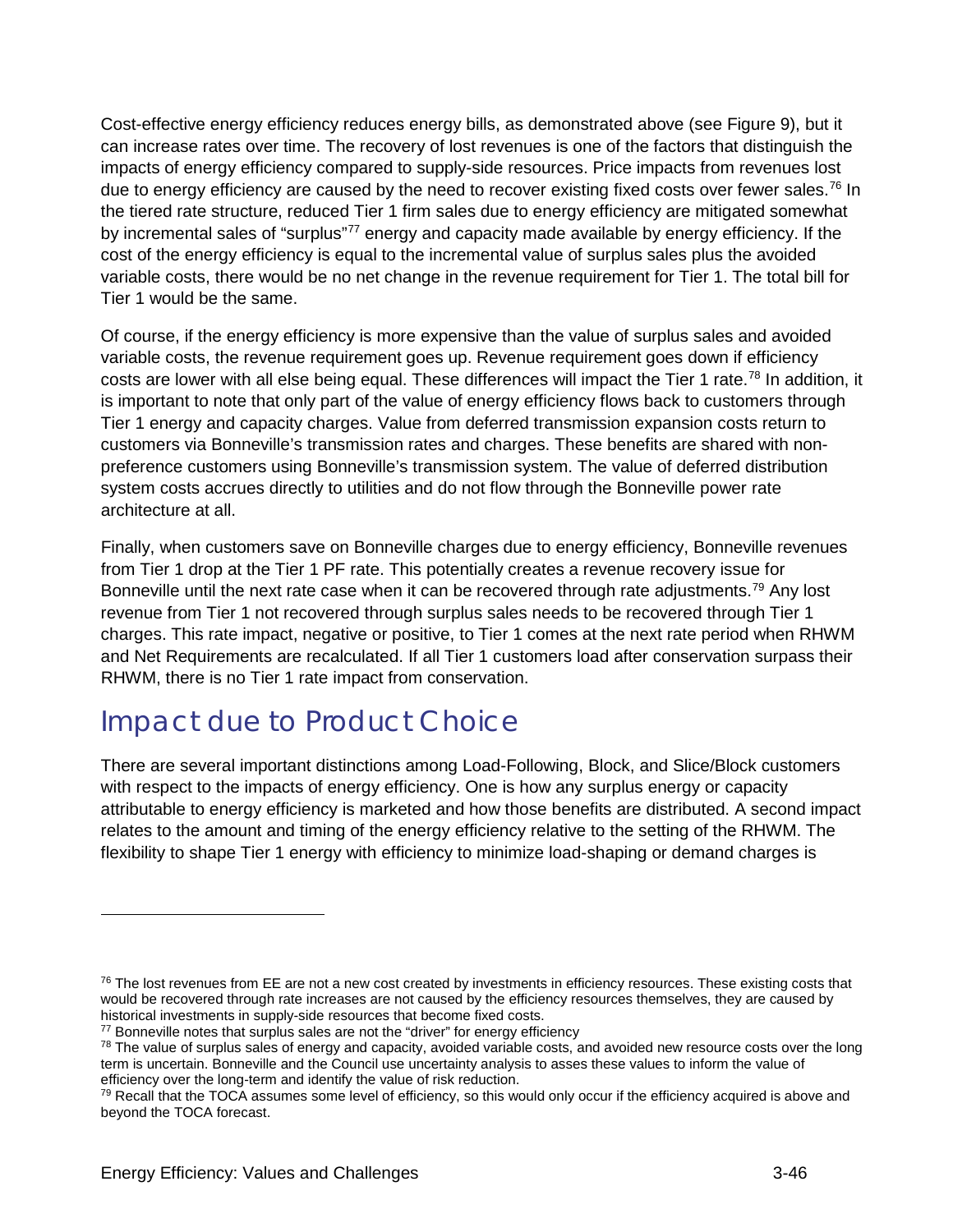another, though smaller, aspect. Load-shaping charges are based on the monthly differences between the utility load shape and the monthly shape of the federal power system generation

#### Load-Following Product

Utilities that choose the Load-Following product purchase their actual load amounts from Bonneville. Therefore, energy efficiency reduces energy charges to Bonneville regardless of when it occurs. Overall, these load-following utilities below their RHWM see a reduction in the Bonneville power bill for acquiring energy efficiency. Energy efficiency can keep growing utilities below their RHWM, and out of Tier 2, depending on the pace of both efficiency and underlying load growth. Load-Following utilities with shapeable generating resources can reduce Bonneville Load-Shaping charges. Those without have energy efficiency and demand response options to reduce shaping charges. Demand charges can be reduced by energy efficiency. Transmission costs can be reduced by energy efficiency if the efficiency reduces utility peaks coincident with the Bonneville transmission peak for Network Transmission customers. The likelihood of this depends on how close the utility is to the demand charge threshold (for power) and how efficiency changes a customer's load profile. . Impacts to Bonneville demand and transmission charges due to energy efficiency accumulate over time and can be viewed as a deferral of avoided costs. In addition, utilities can defer investment in their distribution system through energy efficiency by maintaining loads within component limits.

#### Block portion of the Slice/Product and Block-only Product

Utilities with the block product have their purchase obligations and charges from Bonneville set using annual net requirement forecasts that include some amount of efficiency. Therefore, energy efficiency only reduces Bonneville charges if it occurs prior to the annual net requirement forecast process, is incremental to the forecast, and the customer is below its RHWM. If energy efficiency is not included in the forecast, but is acquired after the net requirement process, or if a customer's forecast is above its RHWM then it does not reduce the customer's charges to Bonneville. However, it may free up energy from the customer's non-Bonneville resources that can be sold on the market or it may offset the need for balancing purchases within the year. Block customers are obligated to meet their own hourly load and typically own their own generating resources and thus have ready access to markets. Like Load-Following utilities, acquiring conservation reduces the total power charges to the utility but does not change the effective rate for the Tier 1 block. Surplus secondary sales revenues created by energy efficiency flow back to Block customers directly. Impacts on Demand and Transmission charges due to energy efficiency are utility-specific like they are for Load-Following customers.

#### Slice portion of the Slice/Block Product

Slice customers purchase a slice of the entire Federal power system including the non-firm secondary energy that occurs in above critical-water years. Slice customers keep any revenue from secondary sales. Energy efficiency that increases the amount of secondary sales increases revenues for each Slice customer. These revenues are not shared among the Tier 1 customers as they are in Load-Following and Block products. Thus, the value of similar secondary sales volumes may differ. Like Block customers, Slice/Block customers' purchase obligations and charges are based on forecasts that include some amount of efficiency. Therefore, energy efficiency only reduces a customer's charges to Bonneville if it occurs prior to the annual net requirement process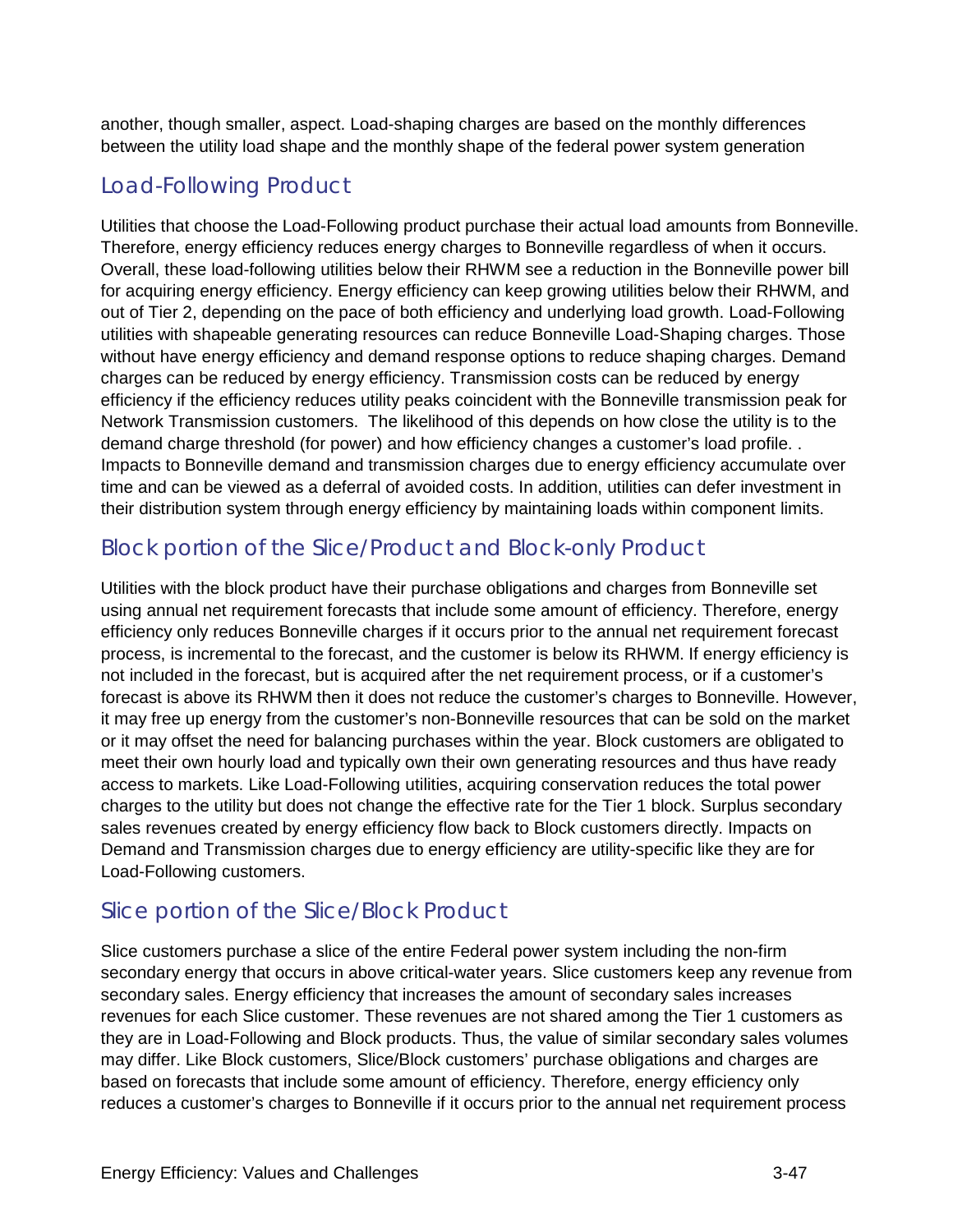and is incremental to the forecast. In this case, acquiring energy efficiency does not change the total bill from Bonneville for Slice customers, but utilities can market surplus generation because of the energy efficiency to offset costs. Impacts on Demand and Transmission charges due to energy efficiency are utility-specific like they are for Load-Following and Block customers.

### Relative Value of Energy Efficiency

The three implementation tools, the CHWM, RHWM, and TOCA, are used to allocate energy efficiency costs and, as a result, the value of efficiency is differentiated based on the relative position of the customer utility. The cost of Bonneville-sponsored energy efficiency accrues to Tier 1. The value shows up through increased secondary sales revenue for Tier 1 and decreased cost of serving Tier 2 load for Tier 2. The value of energy efficiency accrues to utilities that purchase power at both Tier 1 and Tier 2 rates – depending on the position of each utility relative to its RHWM. In addition, over half of the cost of energy efficiency flows directly back to the utilities through the EEI. In addition, the value of energy efficiency accrues to utilities as Bonneville relies upon energy efficiency to fulfill forecast resource needs in lieu of a more costly resource acquisition.

There are several key consequences of the tiered rate system with respect to energy efficiency. The tiered rate system sets up two signals for the financial value of energy efficiency and new resource development. To accommodate the tiers and the differentiation between Bonneville power products, Bonneville established rate pools to allow costs to be segregated following the cost causation principles established in its record of decision. The system limits Bonneville's exposure to risk of both load

#### Perspective on Non-Bonneville Utilities

Currently, several investorowned utilities are facing nearterm deficits of energy and capacity as the result of announced retirements of coalfired power plants and uncertainty about power purchase contract renewals. These deficits often translate to higher costs avoided by efficiency for these utilities. Mid-Columbia utilities currently are mostly surplus with predominantly hydro resources and relatively low near-term avoided costs for energy efficiency.

growth and resource loss. Energy efficiency reduces the net requirements that Bonneville is obligated to serve until all utilities surpass their allotted high-water mark. Furthermore, if federal power generation capability is reduced, by retirement of a power plant for example, the Tier 1 system capability is reduced. This limits Bonneville's direct exposure to the cost and risk of replacement power, and in so doing also limits the value to Bonneville of some of the risk mitigation elements of efficiency. But, utility customers would still accrue that value.

The twenty-year contracts also implemented a take-or-pay system in that utilities signing on to the long-term contracts have very limited terms to exit their obligation to purchase, which created more certainty in revenue recovery and debt repayment for both Bonneville and its customers.

In general, utilities face differential value propositions for energy efficiency. Utilities that are short of supply see near-term value of efficiency compared to offsetting near-term energy or capacity purchases or new resource build costs. Utilities with surplus power see the near-term value of energy efficiency as the value of surplus sales of energy and capacity and the deferral of future, longer-term, resource purchases. The actual value will depend on how each utility manages its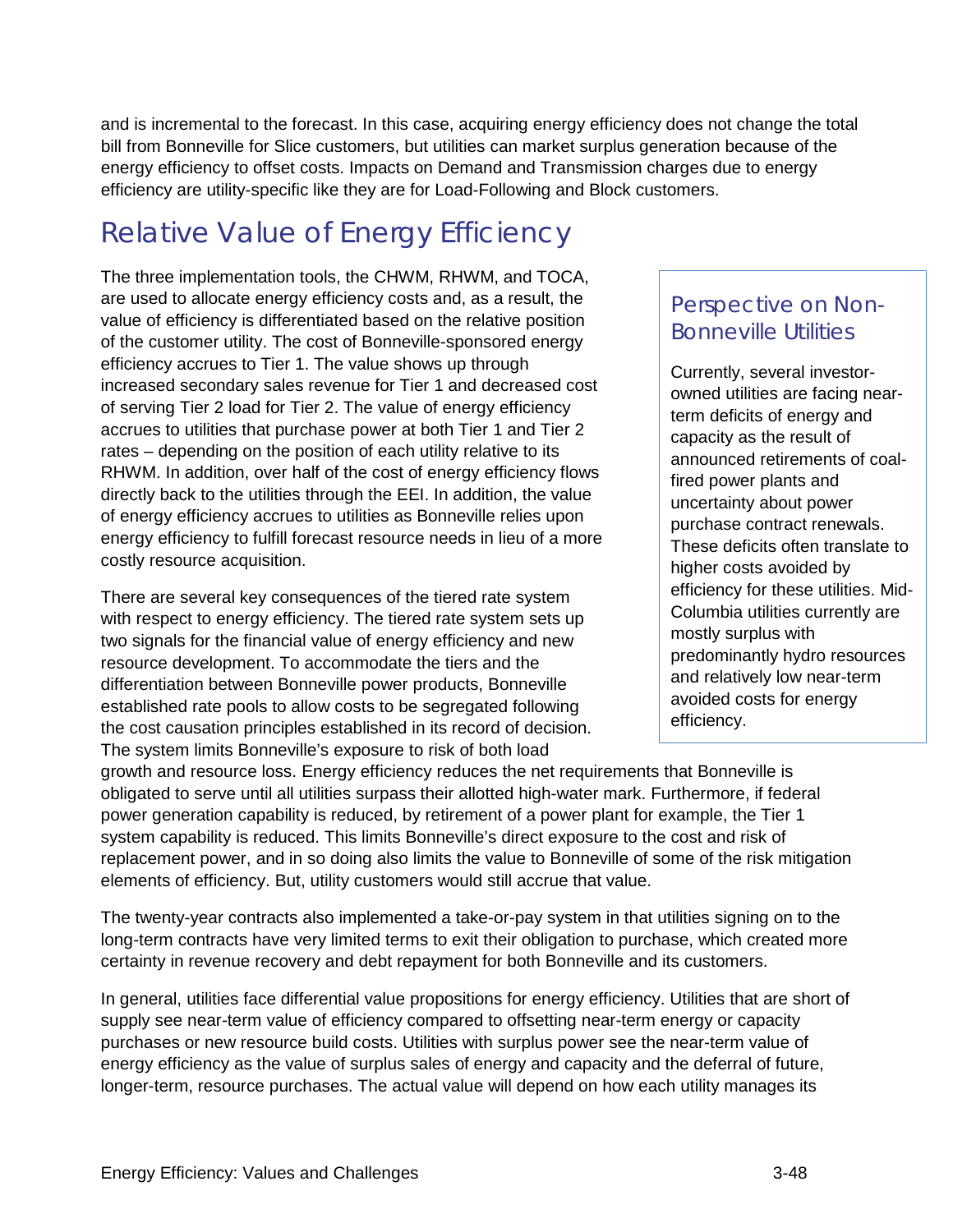market purchases and sales and its bilateral contracts for energy and capacity and new resource development.

Appendix A contains examples of the impact of energy efficiency on several Bonneville utilities. The analysis is based on the product choice, resources, and loads for these example utilities based on the BP-18 rate case. The table includes two Load-Following utilities, one above and one below their RHWM, a Block product customer, and a Slice/Block product customer.

## Long-Term Value of Efficiency in the Bonneville System

As discussed in Section 2 of this paper, a large part of the regional value of the adoption of costeffective energy efficiency is due to the cumulative long-term system-wide impact of lower cost and lower risk. This is true in the Bonneville system as well. Typically, integrated resource planning is used to estimate these values going forward. But a look backward is also instructive. In 2013, Bonneville examined the value of a decade of historical energy efficiency achieved on its system in a paper titled "The Case for Conservation".<sup>[80](#page-52-0)</sup>

The study looked at the value of energy savings funded by Bonneville from 2001-2011 based on power market prices at the Mid-Columbia trading hub. The analysis demonstrated that the agency's costs would be higher by approximately \$750 million to \$1.36 billion (net present value in 2011) over a 20-year period. For example, assuming flat wholesale power prices, a flat shape to the savings, and savings persistence of 12 years, Bonneville customers could pay over one billion dollars more over twenty years than they would otherwise pay had Bonneville not invested in energy efficiency for the first ten years of that period. The study did not quantify the additional long-term savings from deferred transmission expansion, reduced reserves, freed-up capacity, or any values other than energy.

The study looked at the year-by-year revenue requirement for energy over the period for a suite of cases with specific assumptions about power prices and savings shape. Typically, there are three to four years in the beginning of each case where the annual investments for efficiency exceed the value of the savings. But, there were positive cash flows for the remaining years of the study producing the net long-term value. [Figure 12](#page-53-0) shows results of one case, taken from the Bonneville study.<sup>[81](#page-52-1)</sup> The study did not estimate the long-term impacts on rates over that period.

<span id="page-52-1"></span><span id="page-52-0"></span><sup>&</sup>lt;sup>80</sup> Case for Conservation: An examination of the regional, utility, and consumer perspectives of the economic impact of energy efficiency. Available at: https://www.bpa.gov/EE/Utility/toolkit/Documents/CaseForConservation\_Final.pdf <sup>81</sup> The data for Figure 13 are from a case that assumes annual average wholesale prices at Mid-C and a flat shape for efficiency savings across all hours of the year. Data are from an Excel workbook produced by Bonneville. The analysis is available at: https://www.bpa.gov/EE/Utility/toolkit/Pages/default.aspx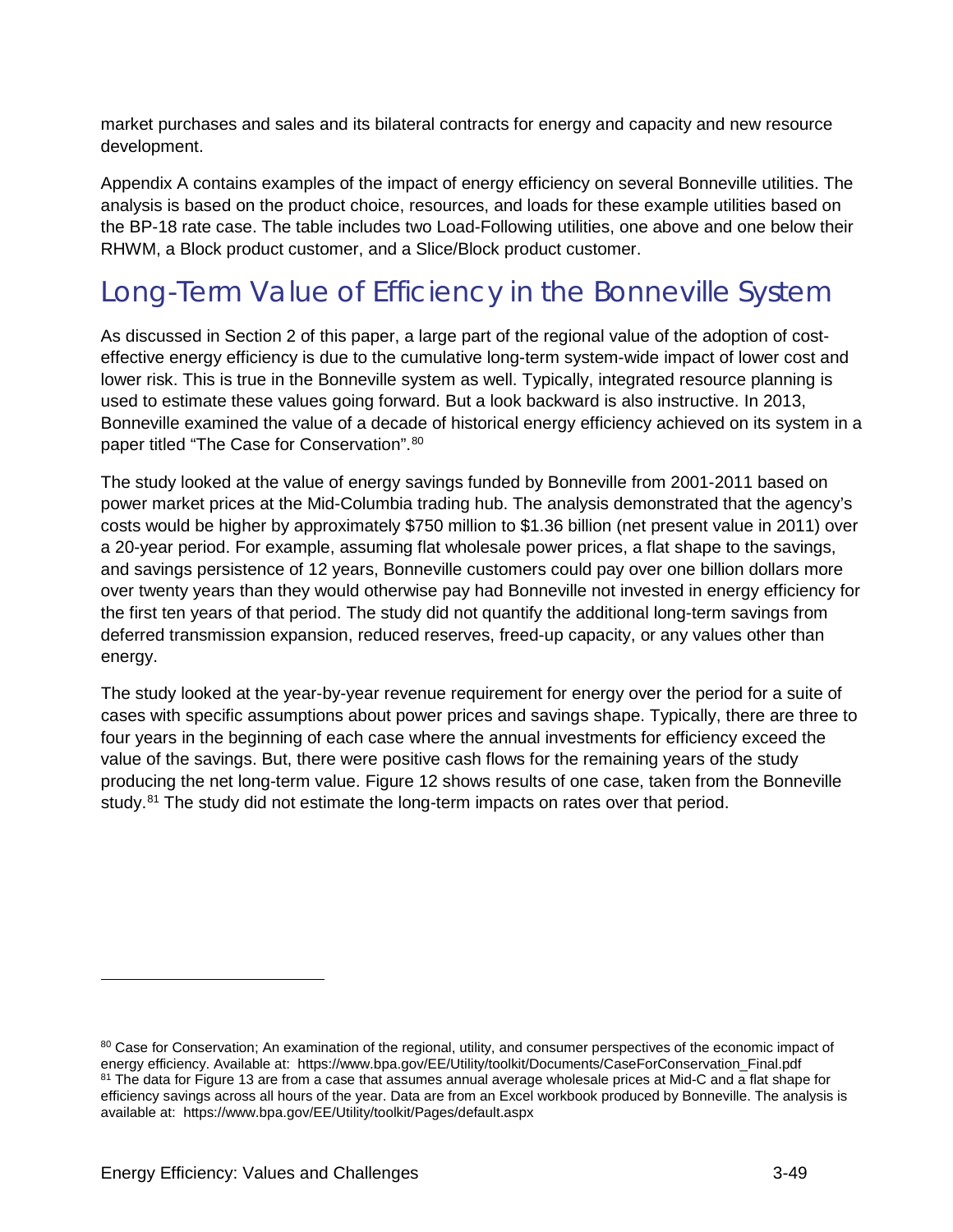

<span id="page-53-0"></span>Figure 12: Annual Value of Bonneville Savings Over Time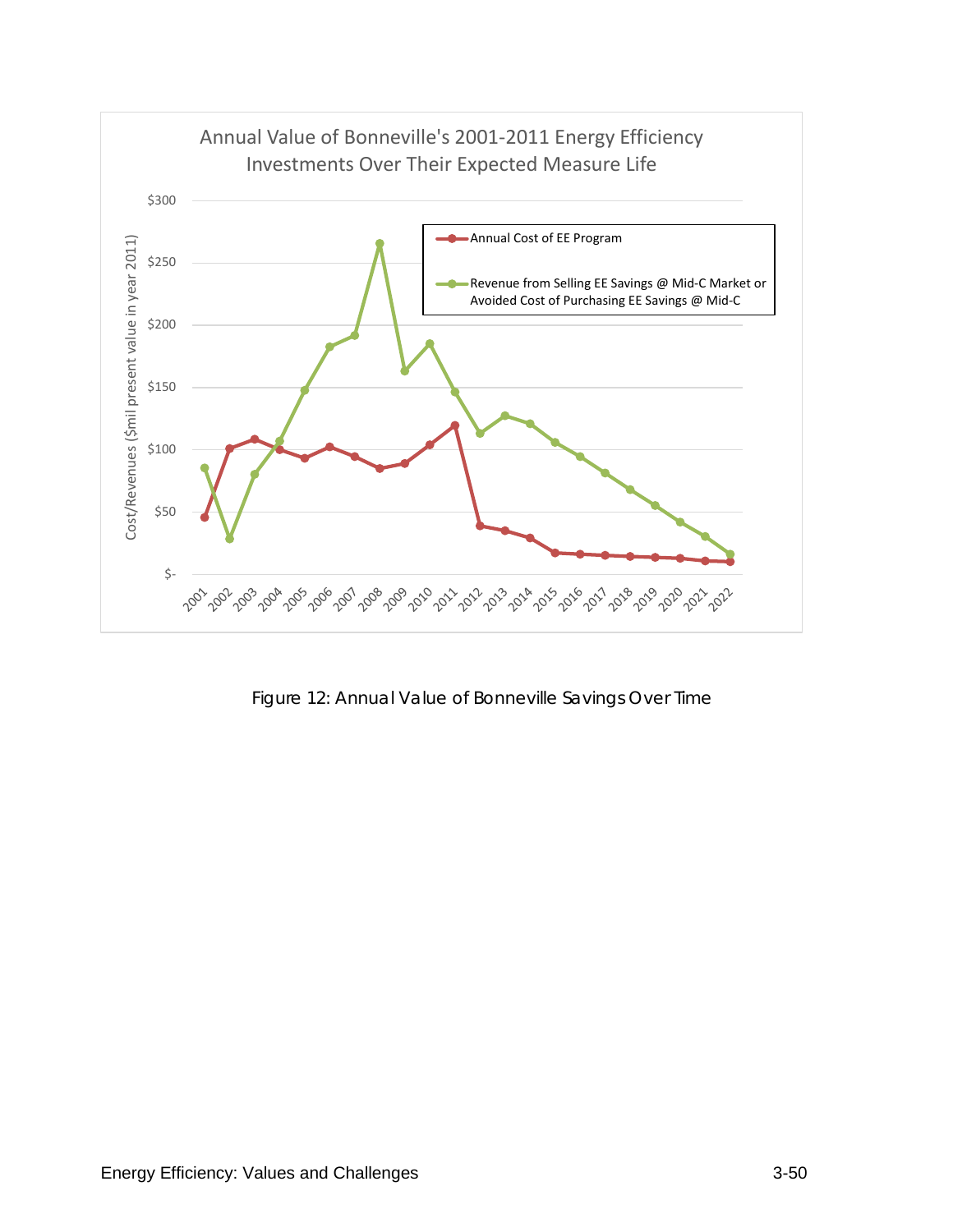## <span id="page-54-2"></span>**SECTION 4: UTILITY-SPECIFIC VALUE OF ENERGY EFFICIENCY**

The Council's power plans have consistently found energy-efficiency to provide significant value to the regional power system, for many of the reasons described in the prior section. However, the Council recognizes that the region is composed of many individual utilities and the value at the regional level may not derive from all utilities in equal, or proportional, measure. To better understand some of the individual circumstances, Council staff did broad outreach of regional utilities, and five utilities volunteered to be interviewed: Lane Electric, Idaho Falls Power, Central Lincoln PUD, Columbia Basin Electric Coop, and Northwestern Energy. In addition, Council staff received written feedback from one public utility in Montana. These utilities volunteered to be interviewed for this report. All, except Northwestern Energy and Idaho Falls Power, are publicly owned and are load-following customers of Bonneville; Idaho Falls Power is a Slice/Block customer and Northwestern Energy is an investor-owned utility. It is important to recognize that this selection represents a small portion of the region's utilities and other utilities who did not volunteer to be interviewed may have very different perspectives that we are not able to capture in this section. For example, no Block-only customers of Bonneville are included. This section reflects learnings from the interviews, not the opinions of Council staff.

## UTILITY PERSPECTIVE

Most of the utilities included project flat or declining loads for the next five to ten years. Two utilities have with load growth, though relatively moderate.<sup>[82](#page-54-0)</sup> All of the public utilities interviewed are currently under their high water mark limit (only purchase Tier 1 power) and do not anticipate exceeding that limit (i.e. needing Tier 2 power) within that same five to ten-year time period. Bonneville projects approximately 59% of their customer utilities will be above their rate-period high water mark limit in 2019; this represents about 5% of the total load served by Bonneville. Bonneville also projects approximately 78% of the utilities will experience load growth from 2018 to 2019, with an aggregate growth of about  $1.2\%$ .<sup>[83](#page-54-1)</sup> None of the utilities are seeing any significant impact on their loads from electric vehicles or self-generation (e.g. rooftop PV). However, all acknowledge that it is important to watch these markets closely as they might begin to impact their loads.

For public utilities that obtain the majority or all their power from Bonneville, the value of energy efficiency is based on avoided power costs, including both energy and monthly demand charges, as well as transmission costs. Those with their own generation resources will also have the market price as a comparable, in that they will sell any excess generation on the market. As described

-

<span id="page-54-1"></span><span id="page-54-0"></span> $82$  For example, one utility anticipates <0.5% growth (net of projected efficiency and net metering) over the next 20 years. 83 These data are from Bonneville's BP-18 RHWM Process output file, not from utility interviews.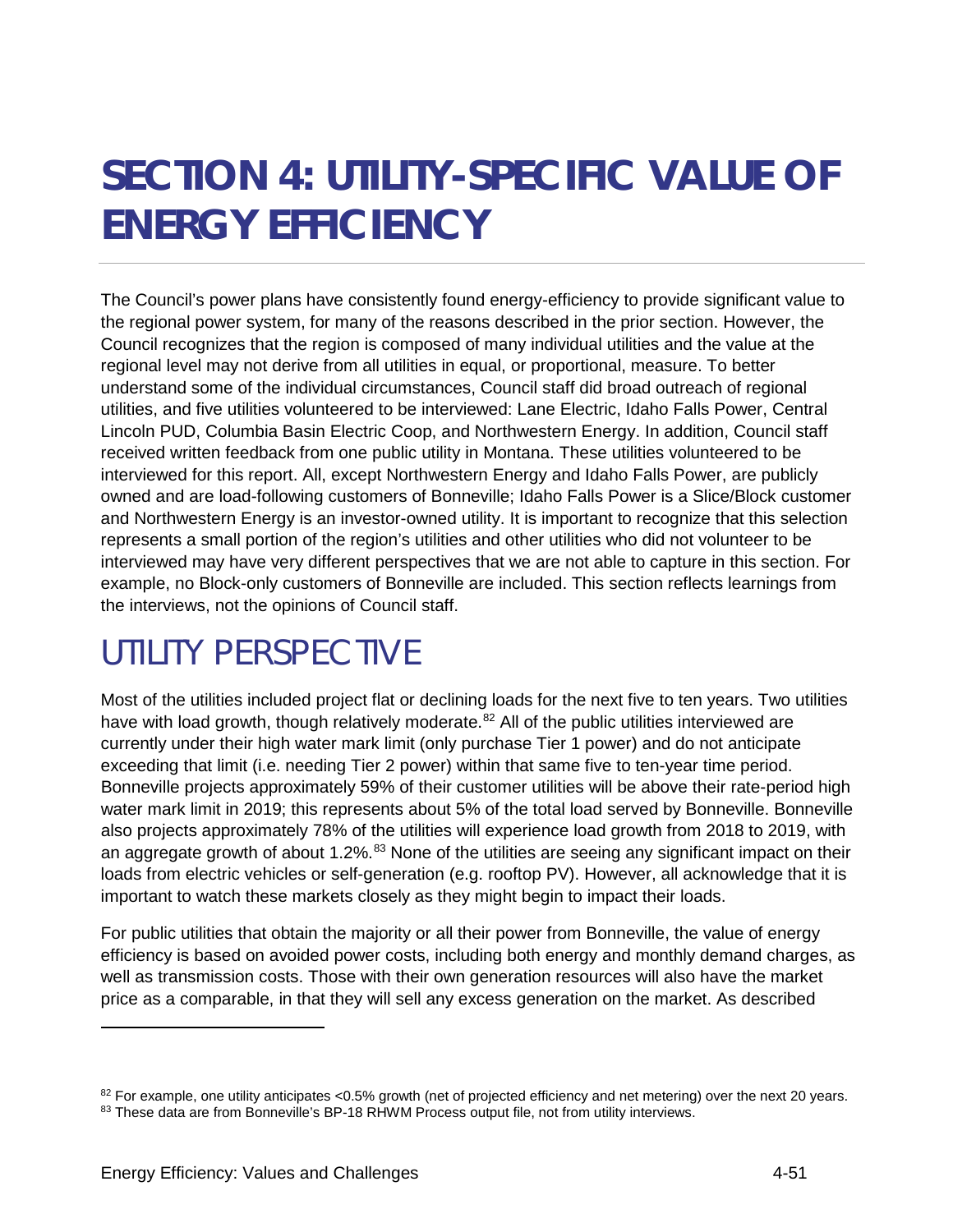earlier in this paper, much of the value of efficiency is avoiding long-term resource acquisition, whether it be a new generation resource or purchasing above Bonneville high-water mark limits. In addition, energy efficiency can help alleviate any future capacity or distribution system constraint.

For the Bonneville public utilities, energy efficiency funding comes through the Energy Efficiency Incentive (EEI) or from self-funding. There was mixed response on the energy efficiency program itself. All appreciate that the program is equitable across Bonneville's customers and the ease of use with upfront knowledge of the budget. One utility felt the CRC was more "intellectually honest" in that it prioritized the savings and fits in with the energy efficiency as a resource paradigm, rather than "chasing the dollars" in the EEI. However, a different utility felt the EEI was preferable as it allowed them to focus how they spent the money and the flexibility allowed. Utilities appreciate using the bilateral transfers to share EEI dollars across utilities, or for those part of PNGC Power, having that forum to transfer money. From Bonneville data (not from utility interviews), approximately 73 utilities participated in bilateral transfers in 2016-2017, not including the PNGC utilities.

For investor-owned utilities (IOUs), the value of energy efficiency will vary depending on those utilities' regulatory and stakeholder environment. Generally, IOUs perform integrated resource plans that provides an avoided cost against which energy efficiency can be evaluated. That avoided cost may or may not include generation deferral benefits, carbon pricing, transmission and distribution (T&D) deferral, or other non-energy impacts, as discussed in [Section 2:.](#page-11-0) Funding for efficiency is covered through rate recovery, though different states have different rules on recovery of lost revenue due to efficiency. The recovery mechanism can have a significant impact on the utilities valuation of efficiency.

A number of utilities described challenges to implementing energy efficiency, especially to their residential customers. As savings per residential customer are smaller than for industrial or large commercial customers, more customers need to be touched to realize fully utilize EEI dollars and achieve significant savings. A few utilities have hired a third-party implementation firm to deliver efficiency to their customers. Often, especially for the smaller utilities, few to no staff are dedicated to the energy efficiency program. Some utilities feel the "low-hanging fruit" of inexpensive efficiency is now less available, resulting in greater challenges for the future. Further discussion on the challenges of implementing energy efficiency programs is provided in [Section 5.](#page-57-0)

## SHORT-TERM COST (OR VALUE) VERSUS LONG-TERM BENEFIT

Given the current paradigm, few utilities interviewed see a short-term economic benefit of doing energy efficiency and struggle with the rate increases that result from recovering the cost of incentives and lower energy sales. Most recognize that their long-term position may change and that without efficiency, needs may change. For many of the interviewed utilities, however, quantifying the value of energy efficiency is challenging and some question the need to do efficiency at all. A few public utilities felt that the need to acquire efficiency is driven by policies in a couple states, forcing utilities outside those states to subsidize those policies. One utility commented that although the long-term benefit of energy efficiency may be real by decreasing overall revenue requirements, the short-term impact on increasing rates can have significant consequences. Many manufacturing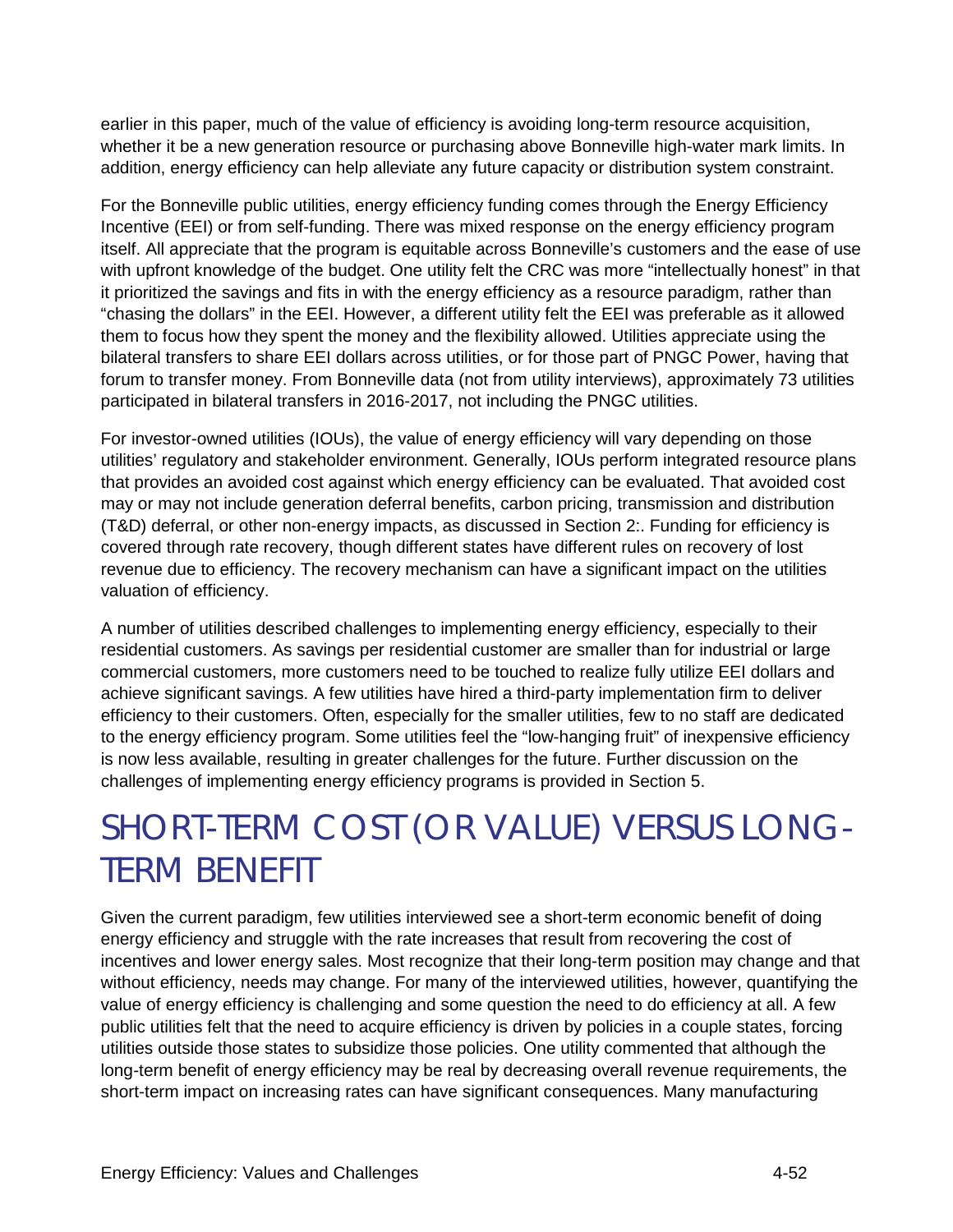facilities are sited based on access to low electric rates. The short-term rate increases may be enough to drive industrial customers to relocate to a cheaper locale. Although in the long-term, the rate increases are likely to be less than they otherwise would be, it may be difficult for a plant owner to believe in this counterfactual.

For utilities that own generation facilities, the relative cost of energy efficiency compared to the (currently low) market prices is a significant driver in determining the value of energy efficiency, particularly when coupled with flat or declining loads. The economics can be challenging for these utilities. When asked about energy efficiency for risk mitigation against volatile market prices, one utility pointed out that "energy efficiency is not risk free" and the planned savings are rarely fully realized.

A few utilities felt that the capacity value of energy efficiency was important and were either currently implementing or exploring how to implement measures that could provide more capacity benefit and thus reduce their demand costs. One utility was about to start work to more fully explore this question. One utility had a constrained distribution area for which they are seeing how they might defer infrastructure investment through energy efficiency. A utility that has advanced meters (AMI) across their service territory, has been providing residential customers with information on demand on their bills, though these customers do not currently have demand charges. Few utilities were interested in exploring how demand response might provide service, but none were currently doing any demand response programs.

## END-USE CUSTOMER VALUE

All utilities recognize the customer service benefit efficiency programs provide, and would continue to deliver these programs regardless of the economics or if the EEI program did not exist. Those utilities that are within the Bonneville system will endeavor to spend their EEI dollars and will supplement if needed as based on customer demand. One utility commented that although the enduse customers generally like efficiency and appreciate the incentives offered, few have a comprehensive understanding of the flow of money to fund efficiency programs.

## **SUMMARY**

In summary, based on the interviews, under current flat and declining load projections and low market prices, utilities find it challenging to justify the cost of efficiency. Some utilities currently find that the primary value of energy efficiency is as a capacity value that may offset demand costs. Most utilities also recognize that projections may change, and that energy efficiency is a slow-build resource and investing in it today may offset a future need. In addition, efficiency is recognized as a valuable customer service tool by all utilities and each indicated they would continue to provide energy efficiency incentives regardless of the short-term economics.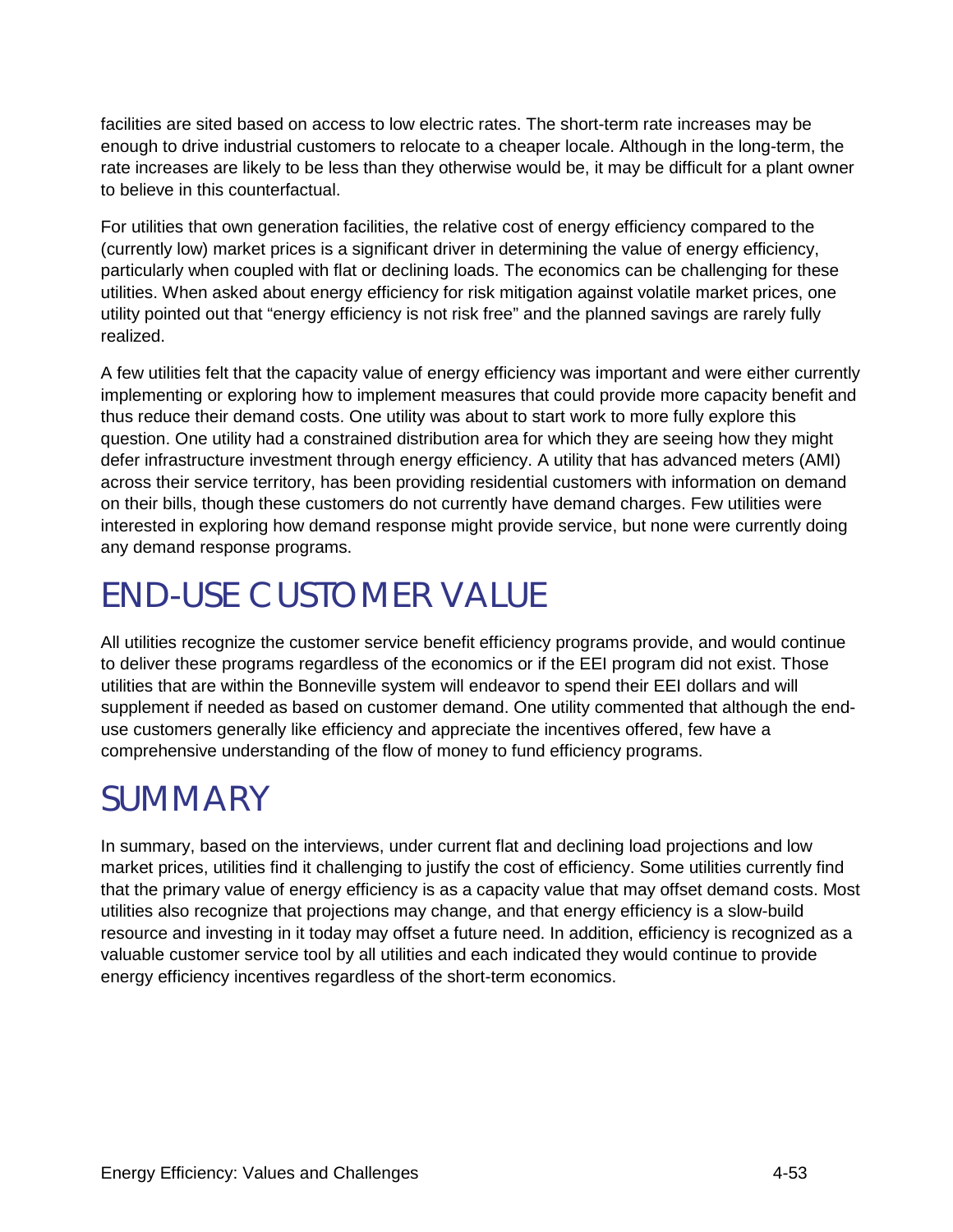## <span id="page-57-0"></span>**SECTION 5: CHALLENGES TO ENERGY EFFICIENCY**

Despite the values of energy efficiency, there are challenges to its acquisition. The utilities interviewed for [Section 4](#page-54-2) identified some of these challenges. This section expands on that, providing more context behind these issues. These challenges are divided into the following:

- Structural Impediments: Challenges with the existing rate structure or program structure that limit the perceived value of energy efficiency for a specific utility.
- **Implementation Challenges: Conditions in the markets or existing utility infrastructure that** limit the utilities ability to acquire energy efficiency, even when the value proposition is clear.

Many of the challenges described in this section only focus on a very narrow question around the value of energy efficiency, focusing on the first-year energy value. Other long-term values and associated benefits such as transmission, distribution, and generation deferral, are not accounted for in these transactions or calculations. This results in the short-term view of energy efficiency appearing to be much less cost-effective than it actually is for the Bonneville system as a whole.

## STRUCTURAL IMPEDIMENTS

From the Council's regional perspective discussed in Section 2, the value of efficiency is the collective positions of the sum of the utilities and their ultimate end-use customers. Overall, the region has near-term capacity and energy needs. Consequently, the regional value of efficiency is relatively high in meeting those needs and mitigating future risks. With a perfect market place to trade energy and capacity across utility boundaries, energy efficiency in one utility could produce benefits for another and both would be better off.

However, the region does not have a perfect market place. Even within the Bonneville system, this perfect market place does not exist. As described in Section 3 under the current Bonneville rate structure and energy efficiency program, the differential impacts that energy efficiency have on Bonneville's customer utilities depend on the product choice (load following, block, or slice/block), the utilities position with respect to its RHWM, and the timing of energy efficiency acquisition. These differential impacts may create structural impediments to the perceived value of energy efficiency for an individual utility and for Bonneville as a whole.

For Bonneville customers that are below their RHWM, energy efficiency reduces their Tier 1 charges. This has the effect of creating an avoided cost for energy efficiency being equivalent to their Tier 1 rate, which is significantly lower than the regional value and thus may be lower than what the utility paid for the efficiency.

On the other hand, utilities that are above their RHWM see a reduction in their Tier 2 charges or market purchases. The utility benefits if the energy efficiency purchases are less that Tier 2 charges,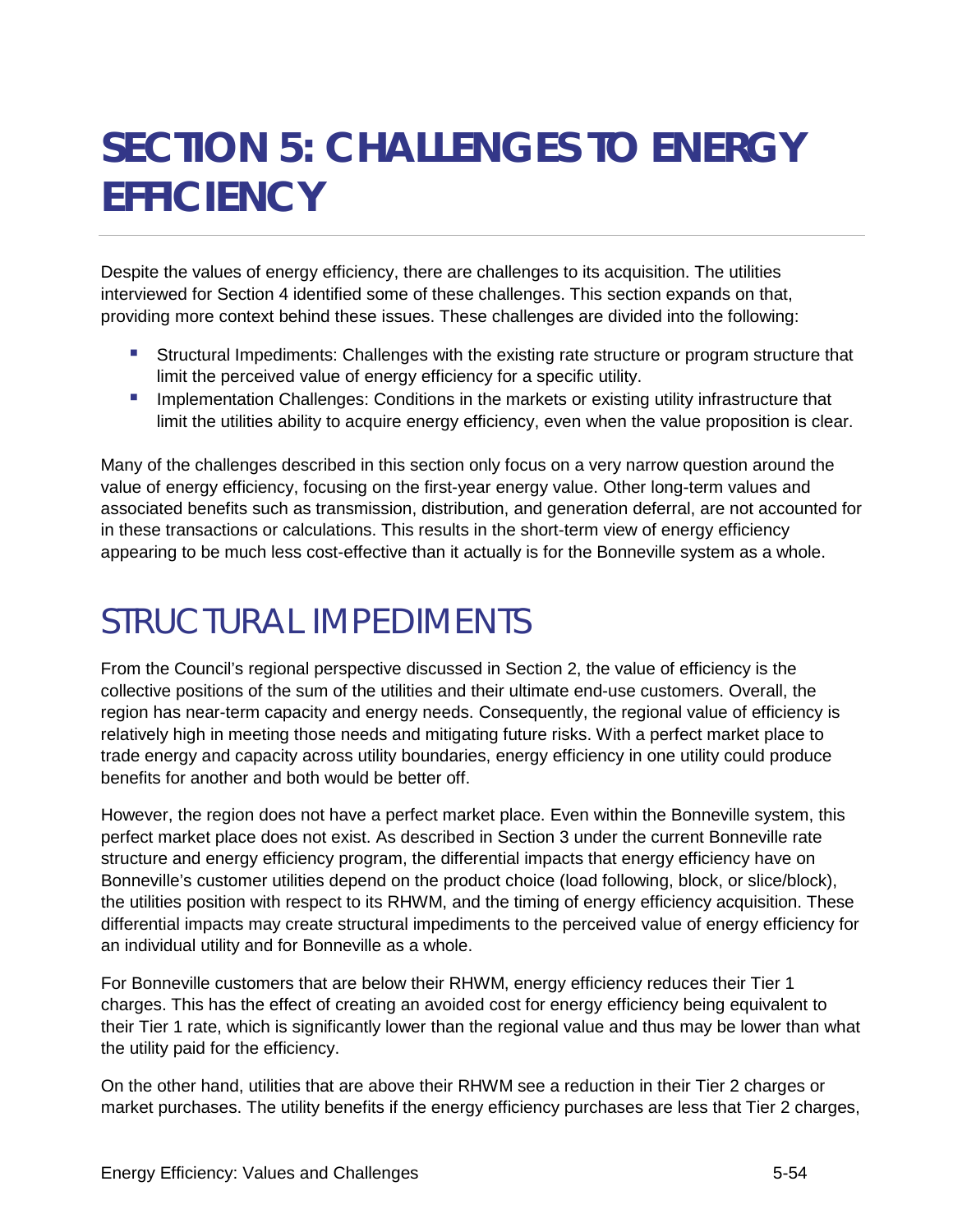though this may be less than the regional value of energy efficiency. More importantly, these avoided costs do not flow back to Bonneville. Since the current energy efficiency program expenses efficiency funding through Tier 1 rates, the value from efficiency for these above-RHWM utilities do not reduce Bonneville's Tier 1 costs. As such, efficiency has the potential to look like a cost center that simply raises rates relative to other wholesale supply options.

Another mismatch between regional and utility value comes with the shaping of energy efficiency. Energy efficiency has the potential to reduce demand charges, but only when the existing demand threshold is surpassed. This results in utilities below the threshold potentially not directly seeing the value of those capacity benefits through their rates. Thus, the utility may see less direct value from efficiency in reducing capacity needs.

When more energy efficiency is acquired than needed to meet load obligations, the additional energy can be sold to the market. If the cost of energy efficiency is equal to or less than the value of the surplus sales, the overall revenue requirement for Bonneville or the utility decreases. This revenue is combined with any other year-end true-up of costs (such as credits for total non-firm sales, shaping cost adjustments, and other bill adjustments) and shared among all Tier 1 customers. Since the TOCA changes proportional to the load placed on Bonneville, and the Tier 1 rates are based on the TOCA, this additional revenue from secondary sales does not ultimately change the Tier 1 rate. This has the effect of removing a potential direct value of energy efficiency from the utility. Conversely, if the cost of energy efficiency is more than the value of the surplus sales, the overall revenue requirement increases, at least for the short term.

The energy efficiency program is based on an equity model that distributes the energy efficiency funding based on load shares of the federal system. This ensures that the money collected for energy efficiency is re-distributed proportionally to all utilities. However, this may not be the most efficient way for Bonneville to acquire the energy efficiency needed to meet its obligations.

Another overarching structural impediment to acquiring efficiency is the continuously evolving policy, regulatory, and budget realities all utilities – including Bonneville – must work within. A state may adopt a renewable portfolio standard (RPS), for example, may drive up the value of efficiency as it is a means of deferring renewable investment. Other states may have limits for cost recovery of efficiency (applicable to investor-owned utilities). These policies often result in drivers to efficiency acquisition beyond the least-cost analysis completed in the Council's regional power plan.

## IMPLEMENTATION CHALLENGES

Even when the value proposition for energy efficiency is clear, acquiring energy efficiency can be challenging. As touched on in [Section 4:,](#page-54-2) these challenges range from the state of existing utility structure, such as limited staff dedicated to energy efficiency, to conditions in the market, with the perception that the "low-hanging fruit" is already acquired. The Council, through its Regional Technical Forum, has worked with small and rural utilities to identify barriers and potential solutions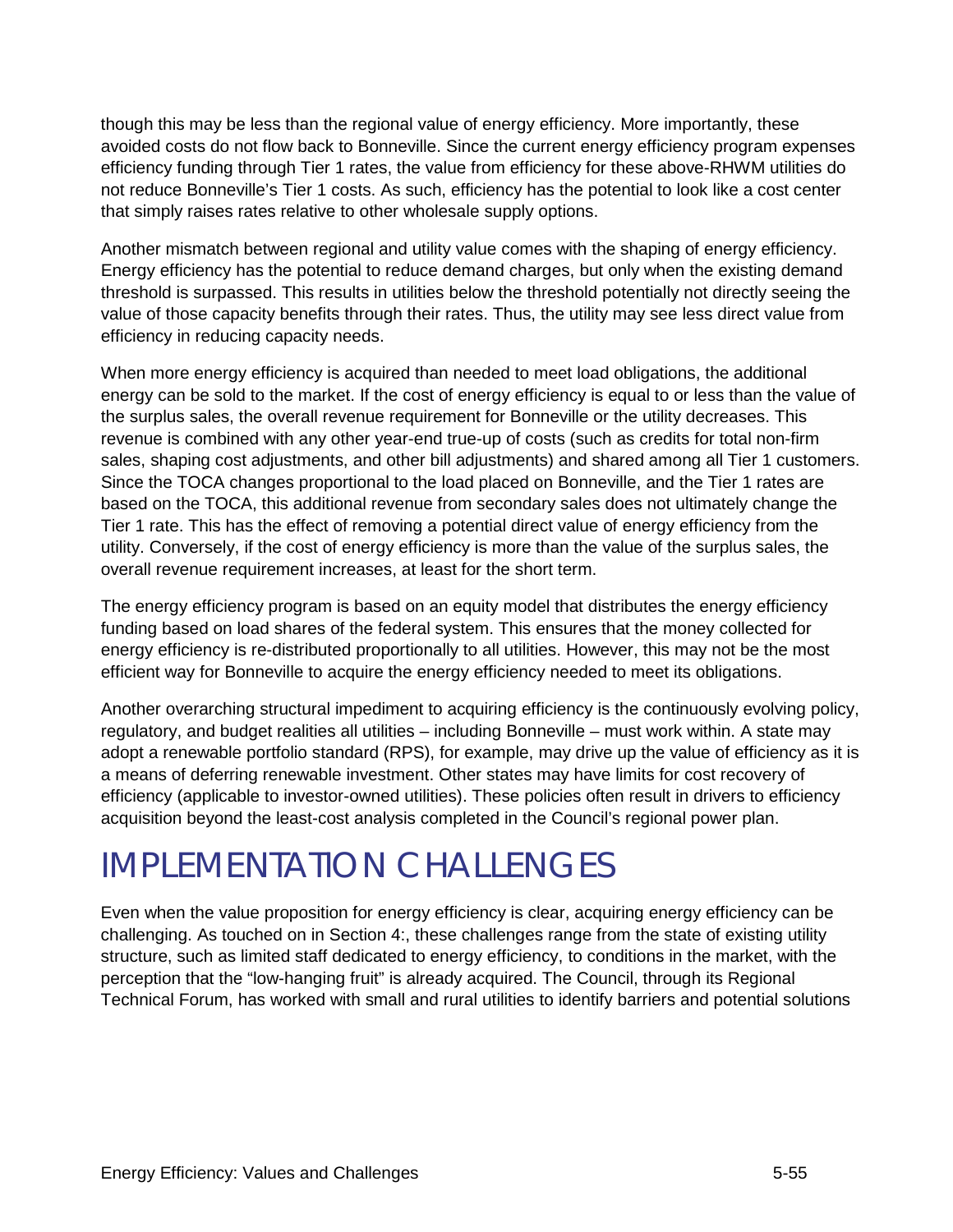to implementation of energy efficiency. This work includes the commissioning of a study in 2012, $84$ an in-person workshop in August 2015 convening the SRR Subcommittee (representing small, rural, and residential utilities),<sup>[85](#page-59-3)</sup> and discussions with these utilities in other forums, such as the annual Northwest Energy Efficiency Exchange Conference. The following paragraphs summarize the findings from these various efforts, which include:

- **Insufficient staff to support energy efficiency implementation**
- Relatively homogenous customer base limiting potential
- Added costs due to physical remoteness
- **Insufficient contractor pool to support quality installations**
- **Insufficient funding to support market change, as the baseline improves**
- **Market conditions impacting reachability of certain markets**

<span id="page-59-0"></span>One of the most common and most impactful challenges mentioned by SRR utilities is the lack of sufficient staff to provide implementation. Many smaller utilities have less than one full time equivalent (FTE) supporting their energy efficiency efforts.<sup>[86](#page-59-4)</sup> [Table 9](#page-59-0) below provides the findings from the 2012 study by Ecotope, which indicated that over 60 percent of the utilities they interviewed had less than one FTE dedicated to conservation.

<span id="page-59-1"></span>

| <b>Utility Size</b> | <b>FTE</b>      | <b>Utility</b>    |
|---------------------|-----------------|-------------------|
|                     | Conservation    | <b>Interviews</b> |
|                     | Staff (average) |                   |
| $<$ 15 aMW          | 0.32            |                   |
| 15-30 aMW           | 0.82            | 5                 |
| 30-60 aMW           | 1.18            |                   |
| $>60$ aMW           | 2.05            | 3                 |
| All                 | 0.90            | 1 Q               |

Table 9: Conservation Staff Resources Based on 2012 Survey<sup>84</sup>

The lack of sufficient staff creates several challenges to implementation. For one, it is challenging to stay up to speed on the latest efficiency opportunities, whether it be changes to existing measures or the addition of new measures. Additionally, these utilities often do not have the staff to proactively engage with the RTF during measure development, which can result in the perception that some measures are not a good fit for their utility. This can be mitigated, in part, through interactions with the Bonneville program teams. Measures that are more complex in nature, such as commercial or industrial audits, require staff time to understand and explain the measure. Some utilities see these more complex measures as risky and therefore avoid including them into their offerings. To address this, some utilities have looked at peer assistance from other utilities or pooling resources to identify an outside contractor to provide support. That being said, SRR utilities are most interested in simple

<span id="page-59-2"></span><sup>84</sup> Ecotope, 2012. Small and Rural Utility RTF Technical Support Needs Study. Final Report.

<span id="page-59-3"></span><sup>&</sup>lt;sup>85</sup> Materials available at: <u>https://rtf.nwcouncil.org/meeting/small-and-rural-subcommittee-meeting-august-19-2015</u><br><sup>86</sup> SRR utilities are staff constrained across many functions, not just for energy efficiency.

<span id="page-59-4"></span>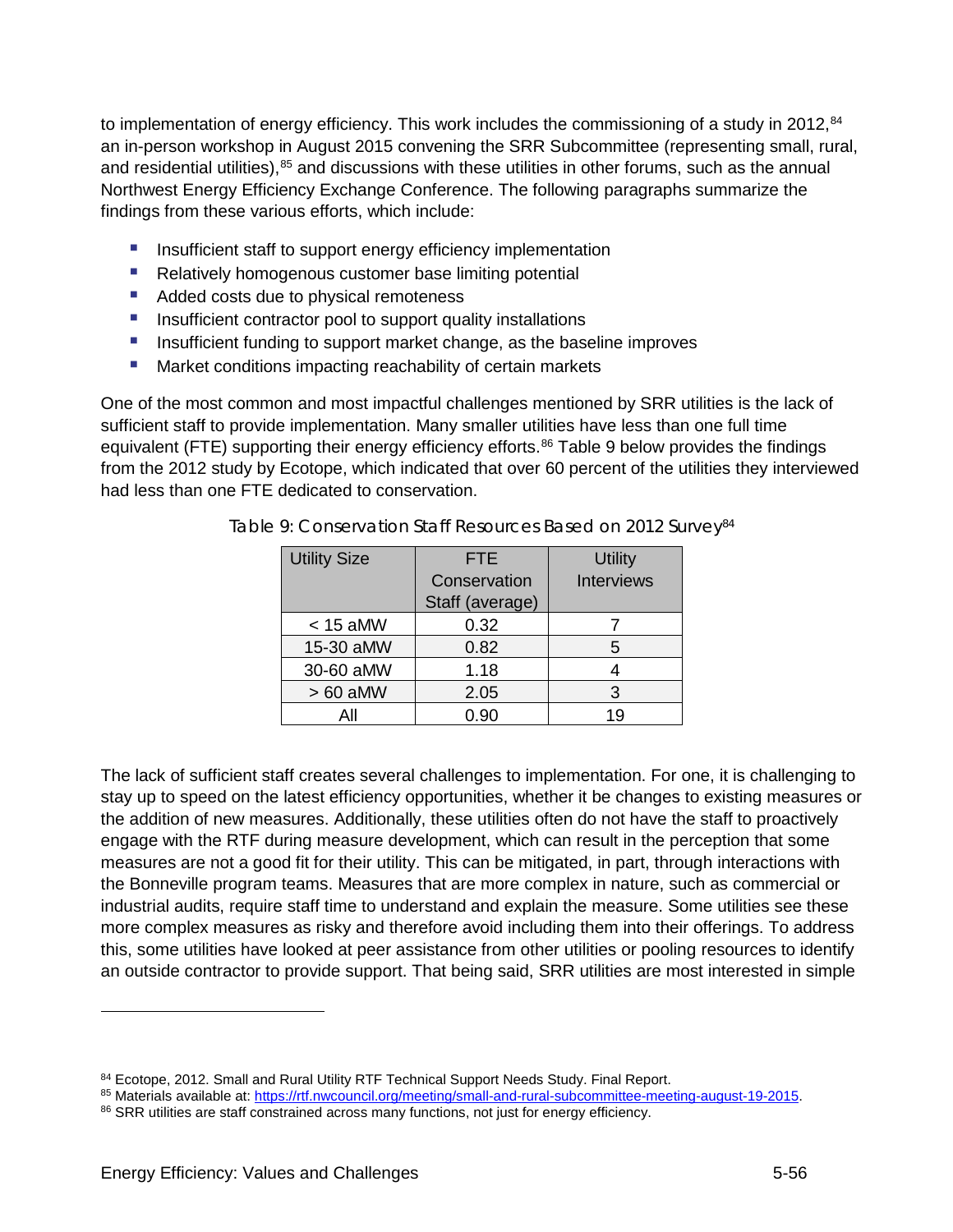measures and calculators that are easy to understand and implement. These utilities prefer products that are widely commercially available. There is concern, however, that these types of measures (the "low hanging fruit") are going away, making it increasingly challenging for SRR utilities to acquire efficiency.

Another challenge for small and rural utilities is they tend to have a relatively small and homogeneous customer base. For example, some utilities serve primarily agricultural customers. The lack of easy-to-implement measures for this customer segment can create challenges for achieving energy efficiency goals. Other utilities have a primarily residential customer base. For these customers, there are several easy to implement measures, but they tend to have relatively smaller savings per unit. This ultimately requires a greater customer touch in order to achieve sufficient levels of energy efficiency. When there are limited staff resources to support efficiency, this becomes a significant constraint on implementation.

For many of these small and rural utilities, physical remoteness of many utility customers can result in extensive drive times. Traveling long distances to deliver a program creates added expense and risk for utilities. For example, programs focused refrigerator recycling, where a less efficient unit is removed from the home and disposed of in an environmentally safe manner, might not be costeffective for a utility when it has long distances to travel to reach each customer.

Some SRR utilities have also expressed concerns about the availability of quality contractors in their areas to install efficiency measures. This is particularly true when it comes to installing some new technologies that require different skills than the less efficient options. Added to this, the small staff at a utility means that there are not sufficient resources to perform the quality control required to ensure energy savings. This can result in measures that rely on contractor installation may be considered too risky for a utility to pursue.

Another challenge that has been identified by particularly rural utilities is the concept of market transformation lag. Much of the work of the Council and RTF is based on developing energy efficiency savings assuming a regional average. This is often tied to the assumed baseline for estimating energy savings, where the market average efficiency is the starting point from which to estimate savings. The nature of an average means that there are some places that are currently less efficient than the baseline, just as there are others that are more efficient than the baseline. The perception of rural utilities is that they are often on the lagging side of this market average. This means it can take more time for efficient products to arrive in their markets, for contractors to develop the require training, and for the market to shift towards more efficient products. When the regional average baselines improve, savings for a specific measure decrease. This often has the impact of reducing the willingness to pay for that measure, which utilities perceive as hitting them a time when they are still trying to get the market moving. This instead has the impact of potentially halting their progress. Some have expressed added concern that the lack of flexibility in policies regarding the management for energy efficiency, such as those around Bonneville's willingness to pay methodology, add to this challenge by not recognizing unique situations for some service territories.

In addition to these, there are challenges outside of the utility industry that can make it difficult to acquire energy efficiency. The Council recently facilitated efforts to identify portions of the market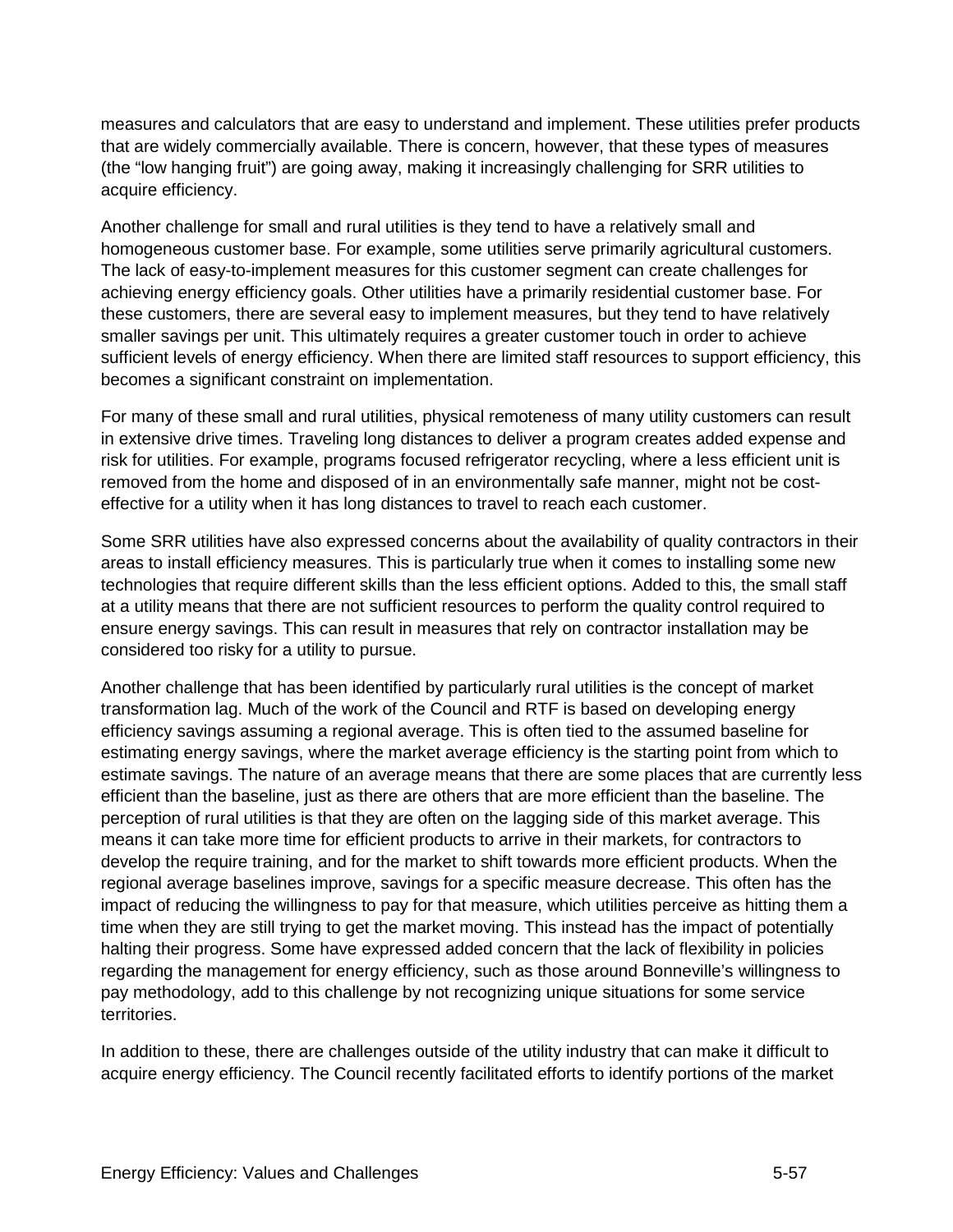that are not being served to the same level as others.<sup>[87](#page-61-0)</sup> One finding from this effort is that multifamily housing and renter populations have generally been underserved relative to their presence in the population. A commonly understood driver for this is the split incentive between those who pay for the energy (the renter or housing occupant) and those who pay for the efficiency upgrade (the building owner). Another market commonly perceived to be challenging to reach are low-income households, as they often lack the means to acquire energy efficiency. While reaching these markets is difficult for all efficiency programs, the lack of resources in SRR utilities can increase that challenge. In particular, they often lack the staff required to do targeted outreach to these entities, as well as lacking the funds to support increased incentives needed for these markets.

<span id="page-61-0"></span><sup>87</sup> Northwest Power and Conservation Council, 2018. Northwest Under-served Energy Efficiency Markets Assessment.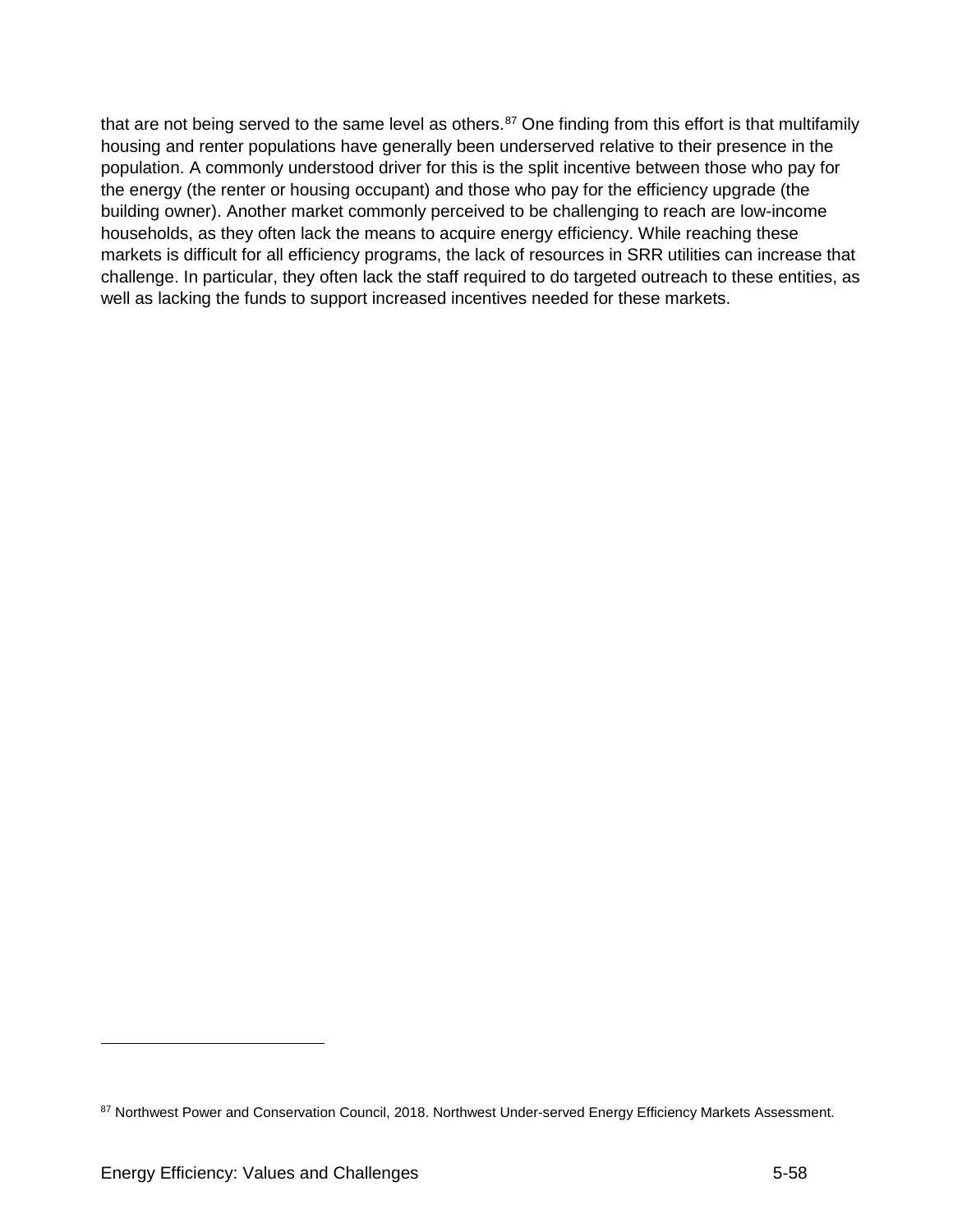## **SECTION 6: CONCLUSIONS**

Each of the seven power plans produced by the Council have called for development of all costeffective energy efficiency as part of the electric system resource mix. These achievements throughout the region have extended the value of the Northwest hydro system by avoiding the construction of new power plants, deferring investment in transmission and distribution infrastructure, and reducing the total cost and environmental impact of providing adequate, efficient, economic and reliable electric service to the citizens and businesses of the region.

The Council takes a long-term regional perspective when developing its power plans. All resource costs and all benefits are included in the economic analysis for both demand- and supply-side resources – regardless of who pays the cost and who receives the benefits. Under this analytic framework, the value of energy efficiency includes power system benefits as well as benefits to participants adopting efficiency measures, and to society through reduced total cost including environmental impact. The Council's Seventh Power Plan analysis provides assessment of regional value of energy efficiency, including energy, capacity, deferred transmission and distribution costs, non-energy impacts, and CO2 risk.

The long-term regional perspective of the Council's power plan considers the need for electric resources for the region as a whole. The aggregate regional load and resource situation guides the pace of resource development including the Council's regional energy efficiency goals. At the same time, the Council recognizes that individual utilities will face different situations with respect to the timing and type of least-cost resource development – including the relative cost-effectiveness of energy efficiency. Some utilities have surplus energy supply, and some have near-term energy deficits. Utilities differ on the need for new summer or winter peak capacity, for transmission, and for distribution system expansion. Regulatory requirements also differ between states. These differences can create variance in the value of energy efficiency between individual utilities and the region in aggregate. In addition, about a third of the electric power consumed in the region is produced and delivered by the federal power system. The regulatory framework and rate structures for marketing federal power through the Bonneville Power Administration (Bonneville) also create differences in how the benefits of energy efficiency are distributed.

Structural impediments tend to stem from a mismatch between alignment of incentives to the implementers of energy efficiency. From the Council's regional perspective discussed in Section 2, the value of efficiency is the collective positions of the sum of the utilities and their ultimate end-use customers. With a perfect market place to trade energy and capacity across utility boundaries, energy efficiency in one utility could produce benefits for another and both would be better off.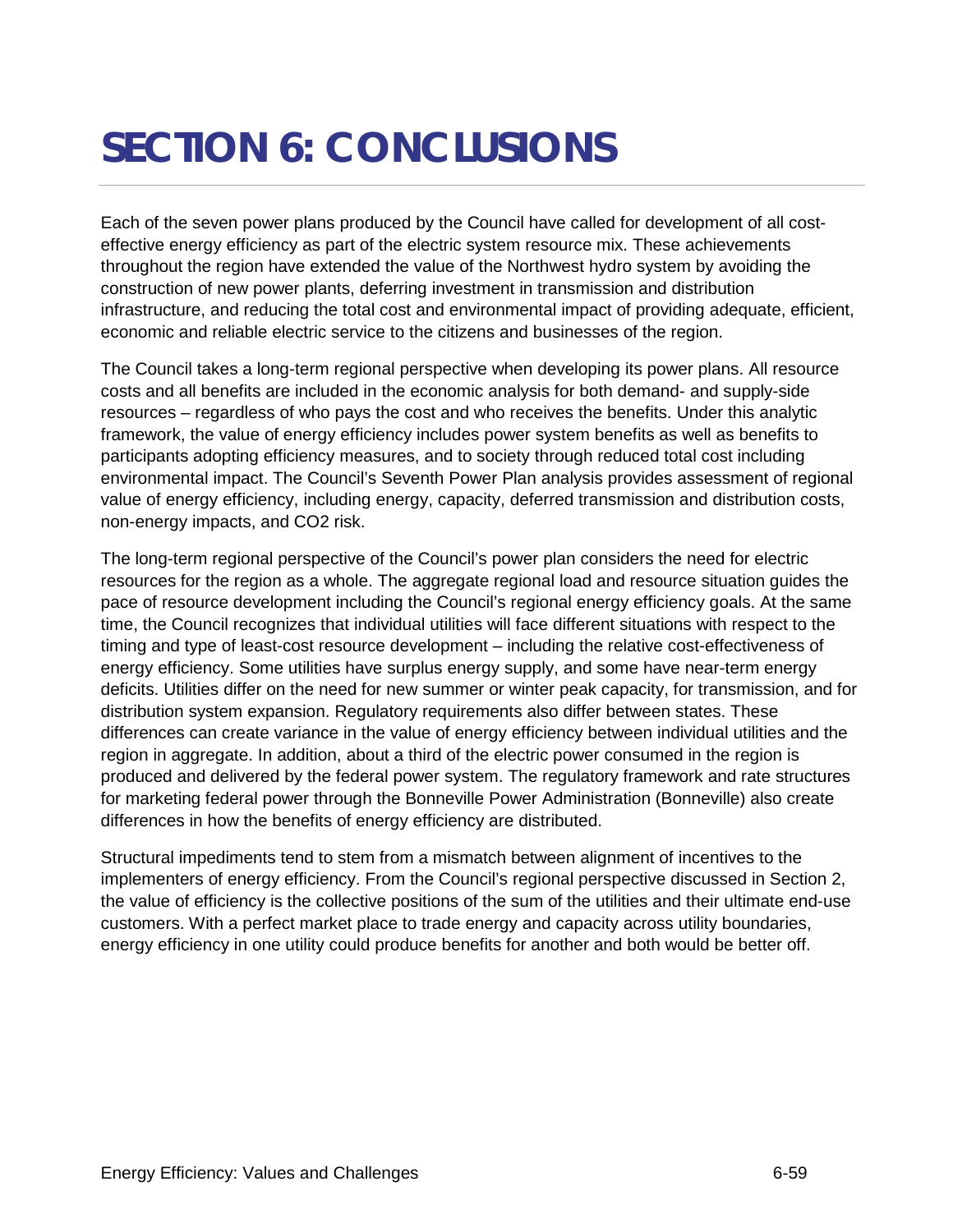However, the region does not have a perfect market place. As described in Section 3 under the current Bonneville rate structure and energy efficiency program, the differential impacts that energy efficiency have on Bonneville's customer utilities depend on the product choice (Load Following, Block, or Slice/Block), the utilities position with respect to its high-water mark allocation, and the timing of energy efficiency acquisition. The tension between short-term costs and long-term value can be a deterrent to doing efficiency, though many utilities pursue efficiency as a means of customer service, even when the short-term economics are not favorable.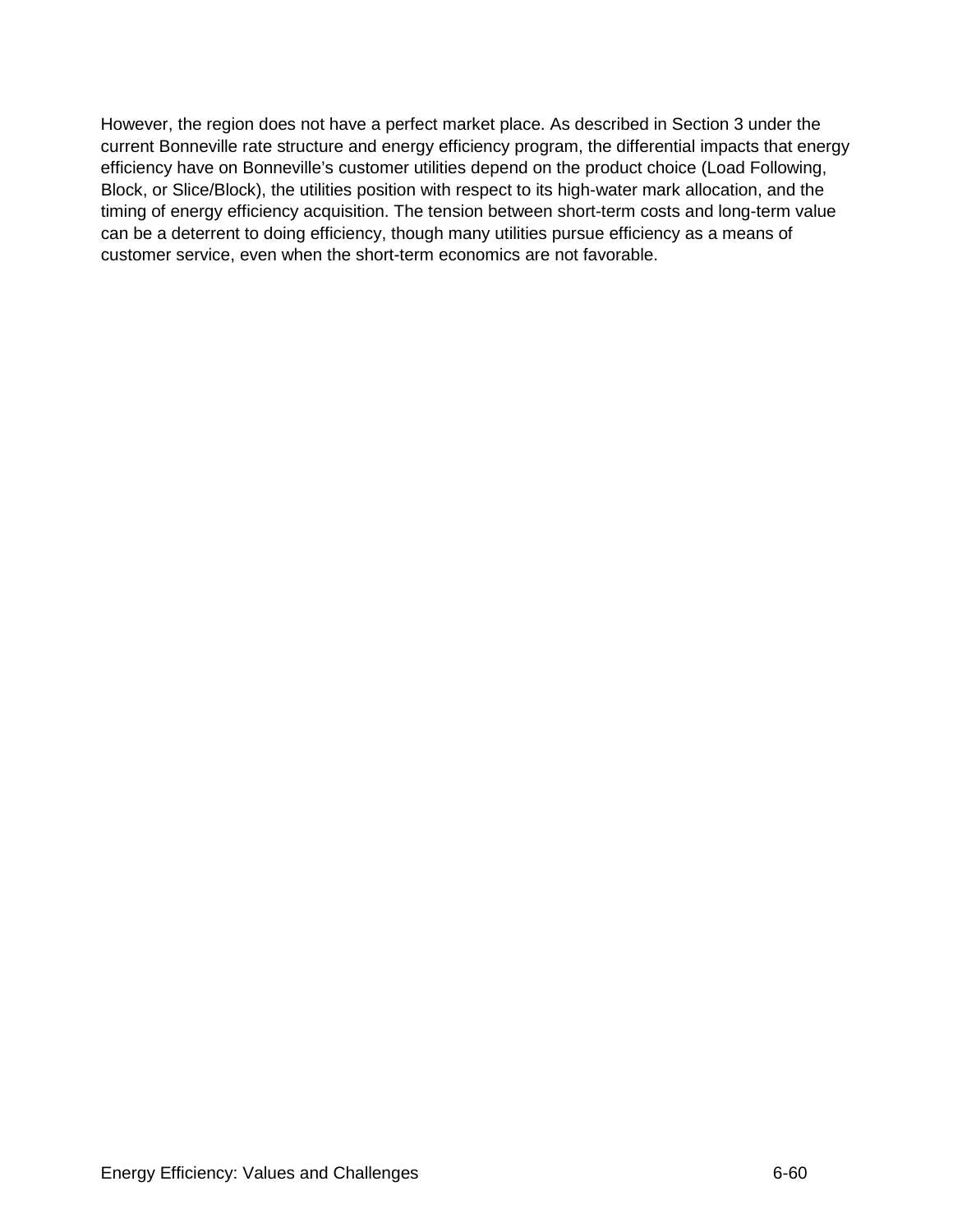# **APPENDIX A**

This appendix provides examples of the impact energy efficiency has on Bonneville customer effective rates and total power charges. Four examples are provided: Block customer below rate period high water mark (RHWM); Slice/Block customer above RHWM; Load Following customer below RHWM; Load Following customer above RHWM. The data were provided by Bonneville.<sup>[88](#page-64-0)</sup> For each example, three cases are presented. The first is the base case. This is showing Bonneville's forecasted load for the customer and is what determines that customer's charges and rate. The second and third cases are both for a customer that reduces its load by five percent from energy efficiency, where the efficiency load reduction is assumed to occur as a flat block. In the second case, the reduction is before the annual net requirements are calculated (for block and slice/block) or RHWM process (for load following); in the third, the reduction is after the calculation. The distinction demonstrates the difference in the short-term value of efficiency between rate cases before the cost allocators are reset.

<span id="page-64-0"></span><sup>88</sup> The examples exclude REP Refund, Low Density Discount, and Irrigation Rate Discounts.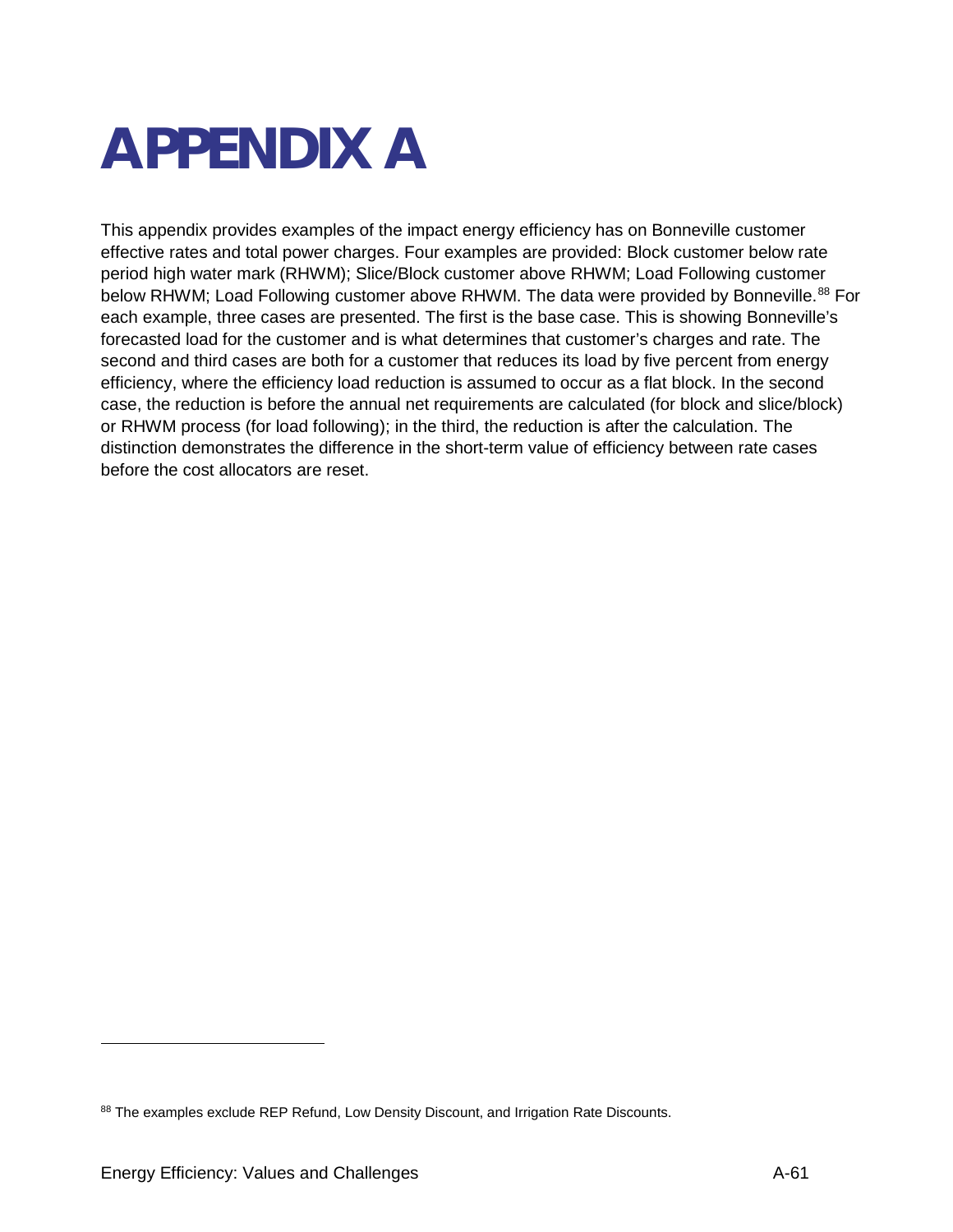#### Example 1: Block Customer below RHWM

| <b>FY2018</b><br>using BP18 Rate                               | <b>TRL</b> used in<br>annual Net | <b>NLSL aMW</b> | <b>Existing</b><br><b>Resource</b> | TRL - NLSL -<br><b>Existing</b> | <b>RHWM aMW</b>            | Above-<br><b>RHWM</b>  | <b>Net</b><br>Requirement     | <b>Tier 1 Block</b><br><b>Amounts aMW</b> |                                     |
|----------------------------------------------------------------|----------------------------------|-----------------|------------------------------------|---------------------------------|----------------------------|------------------------|-------------------------------|-------------------------------------------|-------------------------------------|
| <b>Case Data</b>                                               | <b>Reg Process</b><br>aMW        |                 | aMW                                | <b>Resource aMW</b>             |                            | Load<br>aMW            | aMW                           |                                           |                                     |
| Forecast                                                       | 1126.595                         | 0.000           | 615.746                            | 510.849                         | 515.503                    | 0.000                  | 510.849                       | 510.849                                   |                                     |
| 5% conservation<br>before annual<br><b>Net</b><br>Requirements | 1070.265                         | 0.000           | 615.746                            | 454.519                         | 515.503                    | 0.000                  | 454.519                       | 454.519                                   |                                     |
| 5% conservation<br>after annual Net<br>Requirements            | 1126.595                         | 0.000           | 615.746                            | 510.849                         | 515.503                    | 0.000                  | 510.849                       | 510.849                                   | can market<br>surplus<br>generation |
|                                                                |                                  |                 |                                    |                                 |                            |                        |                               |                                           |                                     |
|                                                                | <b>TOCA</b>                      | Slice%          | <b>Non-Slice</b><br><b>TOCA</b>    | <b>Composite</b><br>Charge      | <b>Non-Slice</b><br>Charge | <b>Slice</b><br>Charge | <b>Load Shaping</b><br>Charge | <b>Total Power</b><br>Charges*            | <b>Effective Rate</b><br>\$/MWh     |
| Forecast                                                       | 0.0735580                        | 0.0000000       | 0.0735580                          | \$187,406,247                   | ( \$26,428,360)            | 0.000                  | \$9,356,380                   | \$170,334,267                             | \$38.06                             |
| 5% conservation<br>before annual<br><b>Net</b><br>Requirements | 0.0654470                        | 0.0000000       | 0.0654470                          | \$166,741,573                   | ( \$23,514,191)            | 0.000                  | \$8,327,093                   | \$151,554,475                             | \$38.06                             |
| 5% conservation<br>after annual Net<br>Requirements            | 0.0735580                        | 0.0000000       | 0.0735580                          | \$187,406,247                   | ( \$26,428,360)            | 0.000                  | \$9,356,380                   | \$170,334,267                             | \$38.06                             |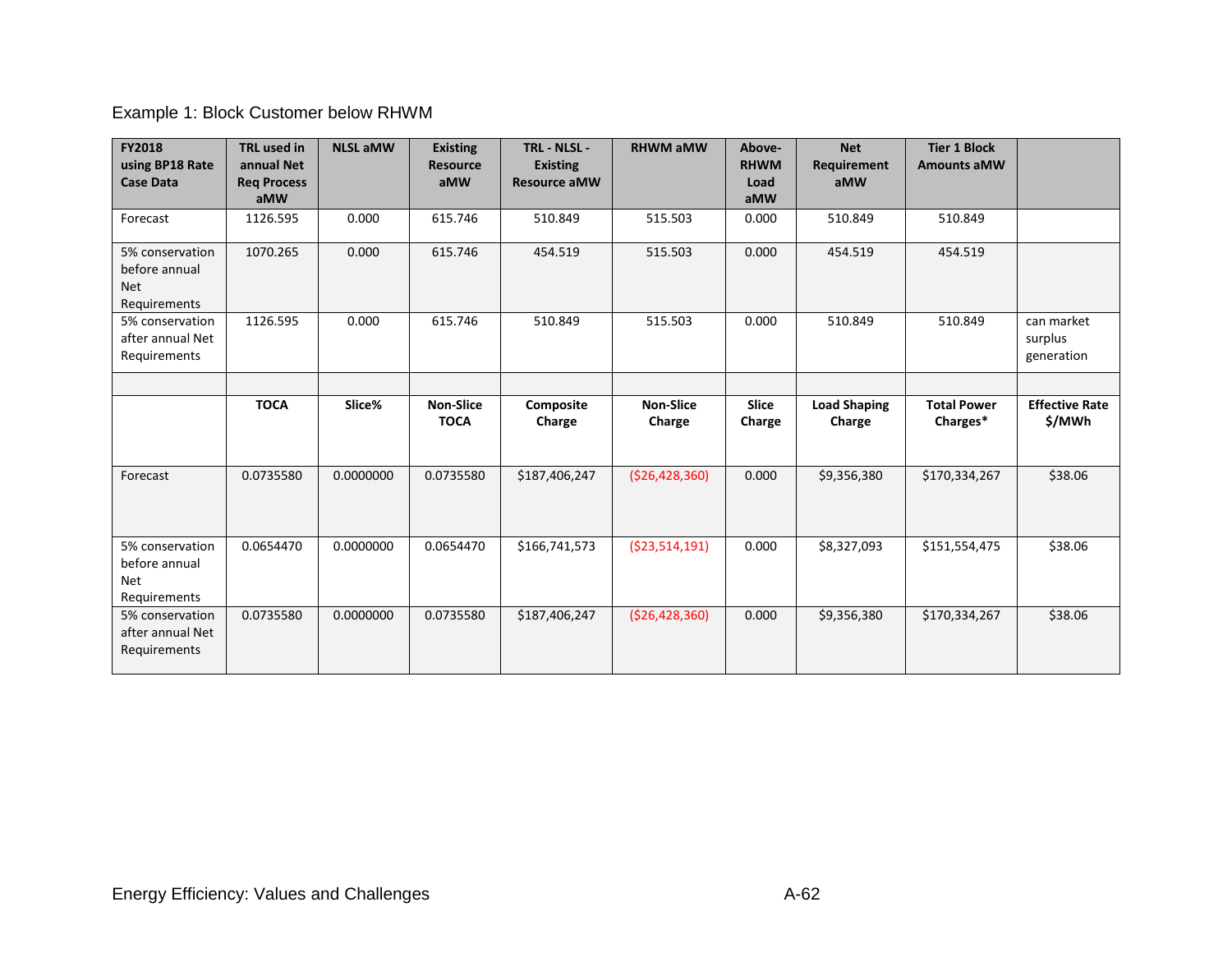In Example 1, the utility customer's net requirements (shown by the total retail load [TRL] less new large single loads [NLSL] and existing resources) is below its RHWM. In all three cases, the effective rates are equivalent, though in Case 2, the total power charges are less, as the customer has a lower net requirement due to energy efficiency. Thus, the short-term value of efficiency is this reduction in composite charges. In Case 3, the customer is paying for the additional power that it does not end up needing due to efficiency captured after the net requirement calculation. However, the customer can sell this surplus power on the market. The short-term value of efficiency captured after the net requirements calculation is the difference between the market value of the excess power sales and the cost of the excess purchase from Bonneville.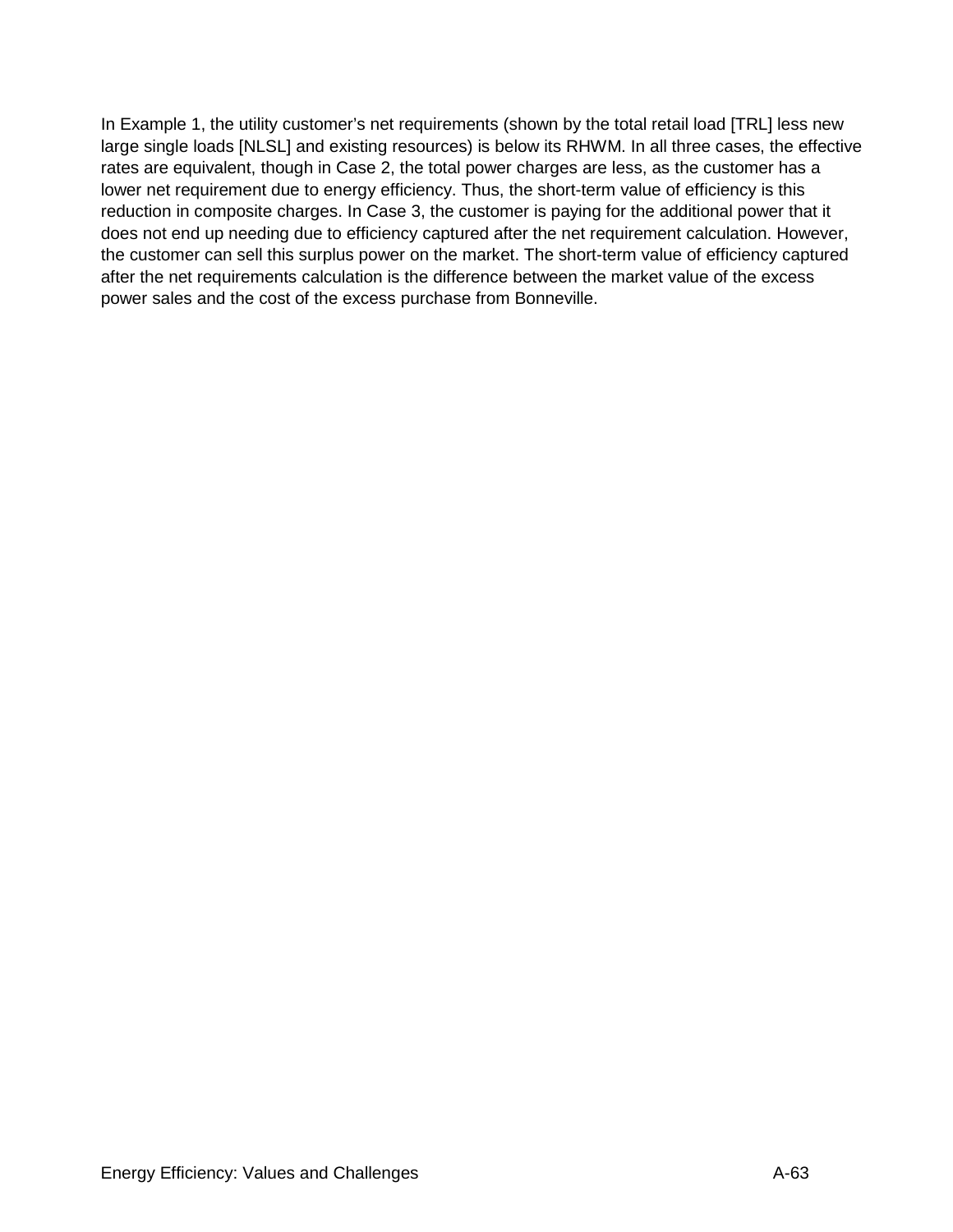#### Example 2: Slice/Block Customer above RHWM

| <b>FY2018</b><br>using BP18 Rate<br><b>Case Data</b> | <b>TRL</b> used in<br>annual Net<br><b>Reg Process</b><br>aMW | <b>NLSL aMW</b> | <b>Existing</b><br><b>Resource</b><br>aMW | TRL - NLSL -<br><b>Existing</b><br><b>Resource aMW</b> | <b>RHWM</b><br>aMW         | Above-<br><b>RHWM</b><br>Load<br>aMW | <b>Net Requirement</b><br>aMW | <b>Tier 1 Block</b><br><b>Amounts</b><br>aMW |                                     |
|------------------------------------------------------|---------------------------------------------------------------|-----------------|-------------------------------------------|--------------------------------------------------------|----------------------------|--------------------------------------|-------------------------------|----------------------------------------------|-------------------------------------|
| Forecast                                             | 73.986                                                        | 0.000           | 24.258                                    | 49.728                                                 | 45.174                     | 4.554                                | 45.174                        | 45.174                                       |                                     |
| 5% conservation<br>before annual Net<br>Requirements | 70.287                                                        | 0.000           | 24.258                                    | 46.029                                                 | 45.174                     | 0.855                                | 45.174                        | 45.174                                       |                                     |
| 5% conservation<br>after annual Net<br>Requirements  | 73.986                                                        | 0.000           | 24.258                                    | 49.728                                                 | 45.174                     | 4.554                                | 45.174                        | 45.174                                       | can market<br>surplus<br>generation |
|                                                      |                                                               |                 |                                           |                                                        |                            |                                      |                               |                                              |                                     |
|                                                      | <b>TOCA</b>                                                   | Slice%          | <b>Non-Slice</b><br><b>TOCA</b>           | Composite<br>Charge                                    | <b>Non-Slice</b><br>Charge | <b>Slice</b><br>Charge               | <b>Load Shaping</b><br>Charge | <b>Total Power</b><br>Charges*               | <b>Effective Rate</b><br>\$/MWh     |
| Forecast                                             | 0.0065047                                                     | 0.0036117       | 0.0028930                                 | \$16,572,248                                           | ( \$1,039,414)             | 0.000                                | \$97,984                      | \$15,630,818                                 | \$39.50                             |
| 5% conservation<br>before annual Net<br>Requirements | 0.0065047                                                     | 0.0036117       | 0.0028930                                 | \$16,572,248                                           | ( \$1,039,414)             | 0.000                                | \$97,984                      | \$15,630,818                                 | \$39.50                             |
| 5% conservation<br>after annual Net<br>Requirements  | 0.0065047                                                     | 0.0036117       | 0.0028930                                 | \$16,572,248                                           | (51,039,414)               | 0.000                                | \$97,984                      | \$15,630,818                                 | \$39.50                             |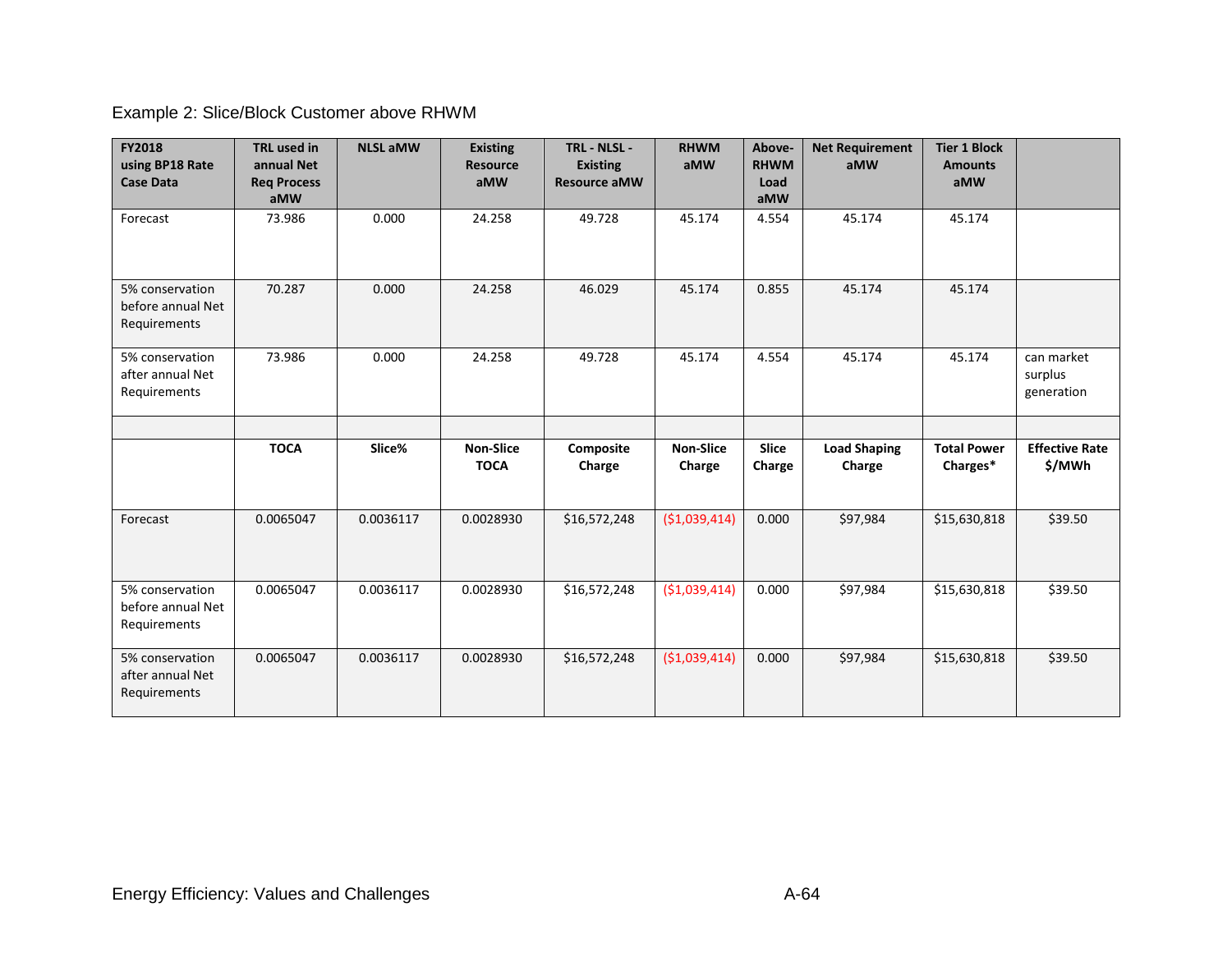In Example 2, the utility customer's requirements are above its RHWM for all three cases, as shown in non-zero Above-RHWM loads. Again, in all three cases effective rates are equivalent, though in this example, the total power charges are also equivalent for all three cases. This is due to the TOCA being calculated by the minimum of the RHWM and the total retail load less the new large single loads and existing resources.<sup>[89](#page-68-0)</sup> As such, this customer will purchase all power up to its RHWM. The above RHWM amount can be acquired through market purchases. Energy efficiency can either reduce this requirement (Case 2) or allow for marketing of surplus generation (Case 3).

-

<span id="page-68-0"></span><sup>89</sup> If the customer chose to purchase its Tier 2 power from Bonneville, this would be equal to the net requirement. However, since no Slice/Block customers are electing to use federal power, the net requirement is the RHWM.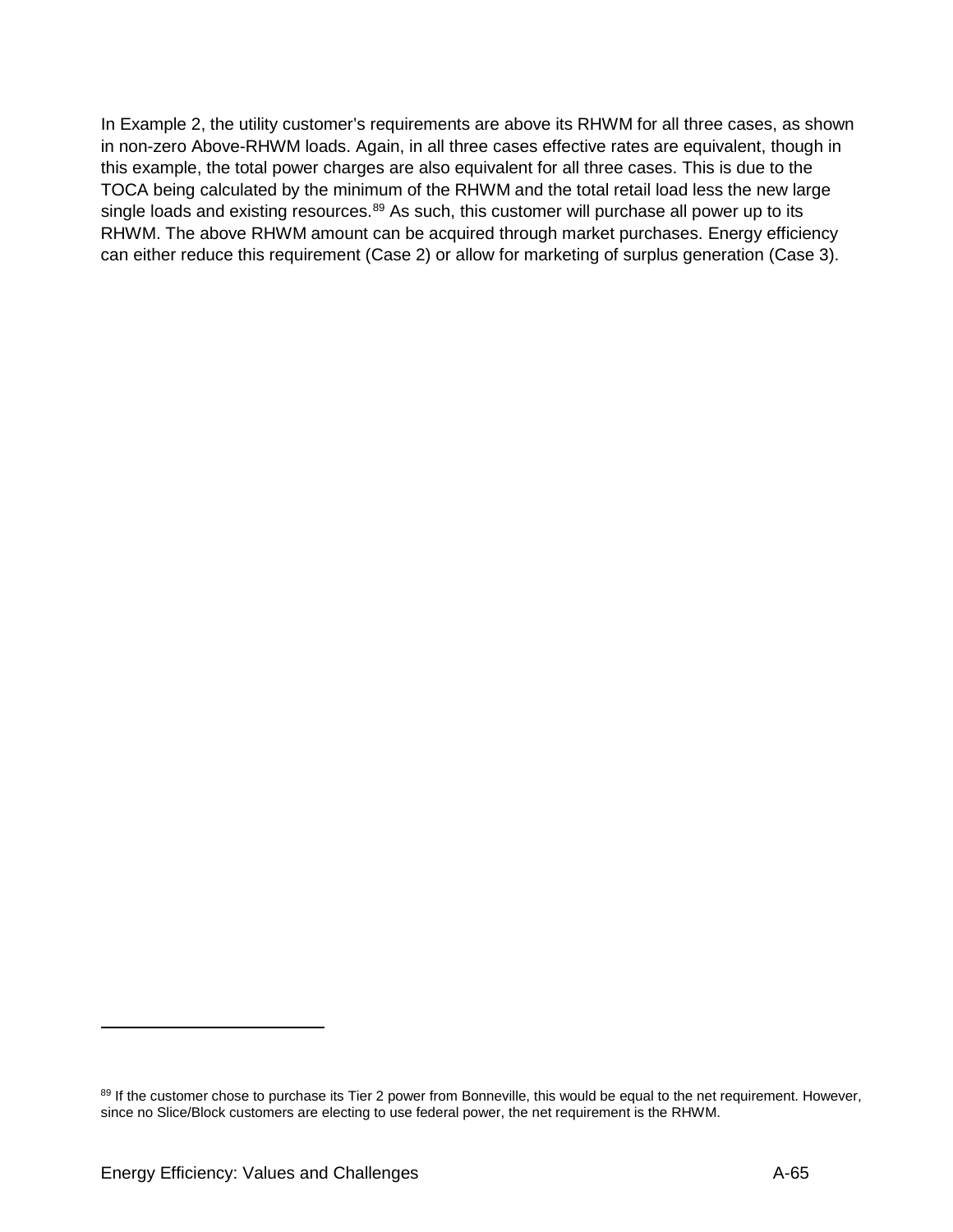Example 3: Load Following Customer below RHWM

| <b>FY2018</b><br>using BP18 Rate Case Data    | <b>TRL</b> used in<br><b>RHWM</b><br><b>Process</b><br>aMW | <b>NLSL aMW</b>                 | <b>Existing</b><br><b>Resource</b><br>aMW | TRL - NLSL -<br><b>Existing</b><br><b>Resource</b><br>aMW | <b>RHWM</b><br>aMW                 | Above-<br><b>RHWM Load</b><br>aMW | Tier 2<br><b>Amount</b><br>aMW | actual Tier 1<br>Load aMW      | actual Net<br>Requirement<br>Load aMW |
|-----------------------------------------------|------------------------------------------------------------|---------------------------------|-------------------------------------------|-----------------------------------------------------------|------------------------------------|-----------------------------------|--------------------------------|--------------------------------|---------------------------------------|
| Forecast                                      | 37.390                                                     | 0.000                           | 0.000                                     | 37.390                                                    | 38.070                             | 0.000                             | 0.000                          | 37.390                         | 37.390                                |
| 5% conservation before<br><b>RHWM Process</b> | 35.521                                                     | 0.000                           | 0.000                                     | 35.521                                                    | 38.070                             | 0.000                             | 0.000                          | 35.521                         | 35.521                                |
| 5% conservation after RHWM<br>Process         | 37.390                                                     | 0.000                           | 0.000                                     | 37.390                                                    | 38.070                             | 0.000                             | 0.000                          | 35.521                         | 35.521                                |
|                                               |                                                            |                                 |                                           |                                                           |                                    |                                   |                                |                                |                                       |
|                                               | <b>TOCA</b>                                                | <b>Non-Slice</b><br><b>TOCA</b> | Composite<br>Charge                       | <b>Non-Slice</b><br>Charge                                | Load<br><b>Shaping</b><br>Charge** | Demand<br>Charge**                | Tier 2<br>Charge               | <b>Total Power</b><br>Charges* | <b>Effective</b><br>Rate \$/MWh       |
| Forecast                                      | 0.0053838                                                  | 0.0053838                       | \$13,716,492                              | (51, 934, 324)                                            | \$191,289                          | \$695,654                         | \$0                            | \$12,669,112                   | \$38.68                               |
| 5% conservation before<br><b>RHWM Process</b> | 0.0051147                                                  | 0.0051147                       | \$13,030,897                              | (\$1,837,640)                                             | \$194,112                          | \$695,654                         | \$0                            | \$12,083,023                   | \$38.83                               |
| 5% conservation after RHWM<br>Process         | 0.0053838                                                  | 0.0053838                       | \$13,716,492                              | ( \$1,934,324)                                            | $-5393,673$                        | \$695,654                         | \$0                            | \$12,084,149                   | \$38.84                               |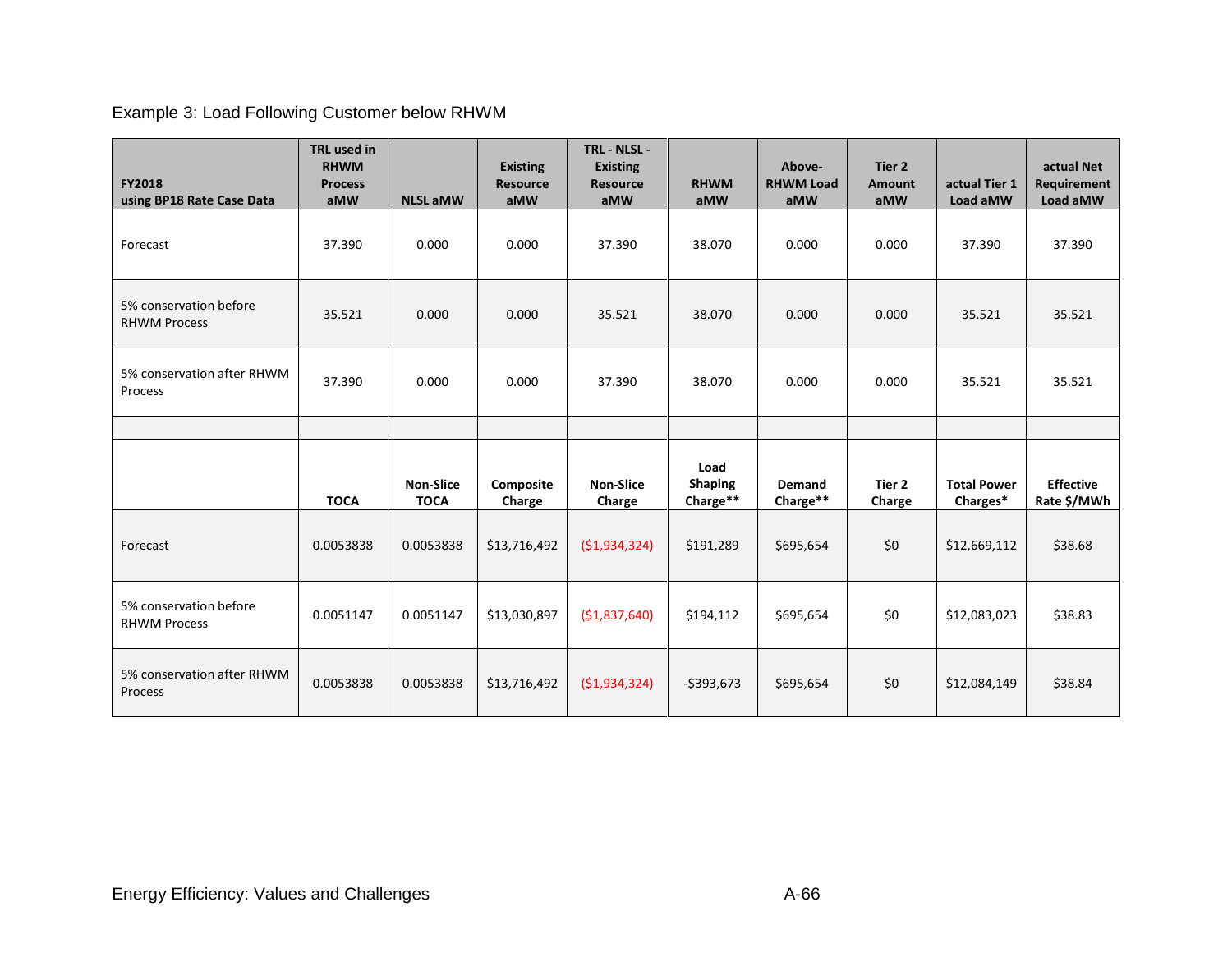In Example 3, the utility customer does not have any Tier 2 exposure and the difference between the three cases is found in the Tier 1 charges. For Load-Following customers, their allocation is based on the RHWM (not the net requirement), so cost savings are found in the load shaping charges. Since the conservation in these examples is assumed to be a flat block, there is no demand charge difference. In reality, this could be different depending on the impact of efficiency on demand. Thus, the total power charges are less for the cases where the customer completes efficiency. There is little difference in the total power charges and effective rates between Case 2 and Case 3 because Bonneville does a year-end true-up between the amount the customer purchased and the actual use, based on average market prices, demonstrated in the negative load shaping charge in Case 3. This credit in the load shaping charge balances the increased composite charge initially charged the customer. The short-term value of efficiency is based on the reduction in power charges.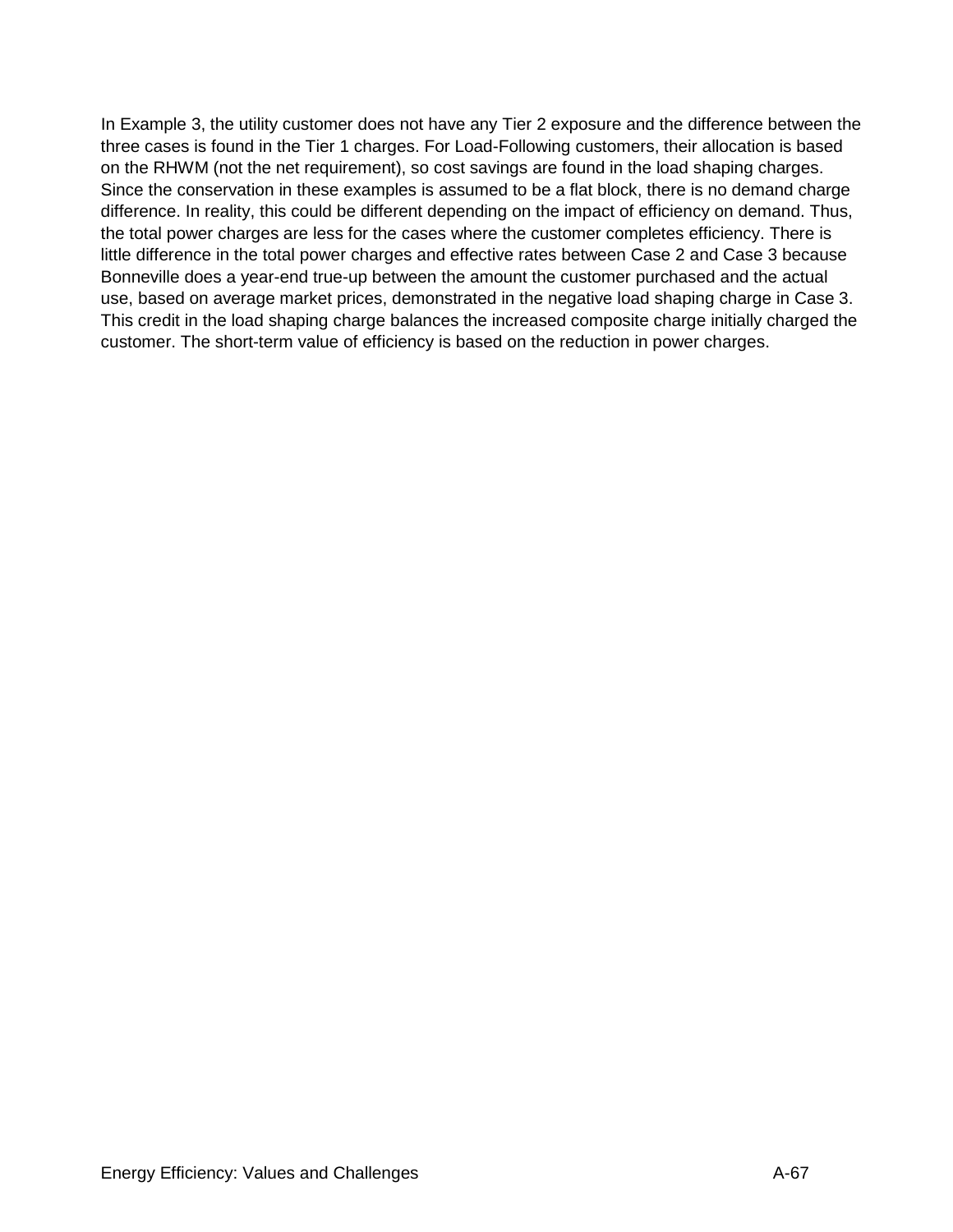Example 4: Load Following Customer above RHWM

| <b>FY2018</b><br>using BP18 Rate Case Data    | <b>TRL</b> used in<br><b>RHWM</b><br><b>Process</b><br>aMW | <b>NLSL aMW</b>                 | <b>Existing</b><br><b>Resource</b><br>aMW | TRL - NLSL -<br><b>Existing</b><br><b>Resource</b><br>aMW | <b>RHWM</b><br>aMW                 | Above-<br><b>RHWM Load</b><br>aMW | Tier 2<br><b>Amount</b><br>aMW | actual Tier 1<br>Load aMW      | actual Net<br>Requirement<br>Load aMW |
|-----------------------------------------------|------------------------------------------------------------|---------------------------------|-------------------------------------------|-----------------------------------------------------------|------------------------------------|-----------------------------------|--------------------------------|--------------------------------|---------------------------------------|
| Forecast                                      | 53.233                                                     | 0.000                           | 0.000                                     | 53.233                                                    | 50.181                             | 3.052                             | 3.052                          | 50.181                         | 53.233                                |
| 5% conservation before<br><b>RHWM Process</b> | 50.571                                                     | 0.000                           | 0.000                                     | 50.571                                                    | 50.181                             | 0.390                             | 0.390                          | 50.181                         | 50.571                                |
| 5% conservation after RHWM<br>Process         | 53.233                                                     | 0.000                           | 0.000                                     | 53.233                                                    | 50.181                             | 3.052                             | 3.052                          | 47.519                         | 50.571                                |
|                                               |                                                            |                                 |                                           |                                                           |                                    |                                   |                                |                                |                                       |
|                                               | <b>TOCA</b>                                                | <b>Non-Slice</b><br><b>TOCA</b> | Composite<br>Charge                       | <b>Non-Slice</b><br>Charge                                | Load<br><b>Shaping</b><br>Charge** | Demand<br>Charge**                | Tier 2<br>Charge               | <b>Total Power</b><br>Charges* | <b>Effective</b><br>Rate \$/MWh       |
| Forecast                                      | 0.0072256                                                  | 0.0072256                       | \$18,408,910                              | ( \$2,596,057)                                            | \$285,285                          | \$751,330                         | \$727,206                      | \$17,576,674                   | \$37.69                               |
| 5% conservation before<br><b>RHWM Process</b> | 0.0072256                                                  | 0.0072256                       | \$18,408,910                              | ( \$2,596,057)                                            | \$363,801                          | \$751,330                         | \$0                            | \$16,927,984                   | \$38.21                               |
| 5% conservation after RHWM<br>Process         | 0.0072256                                                  | 0.0072256                       | \$18,408,910                              | ( \$2,596,057)                                            | $-$ \$250,636                      | \$751,330                         | \$727,206                      | \$17,040,753                   | \$38.47                               |